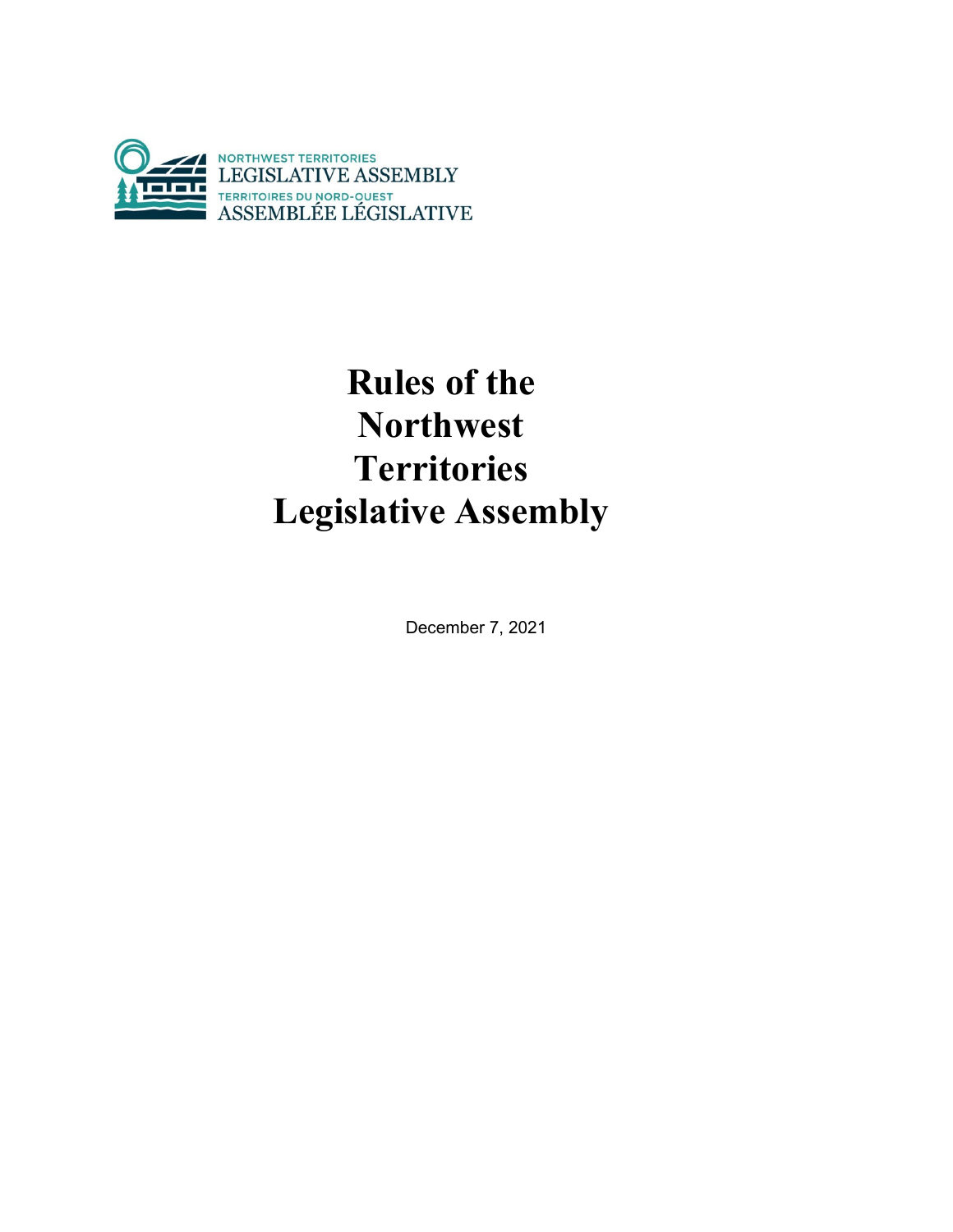## **Table of Contents**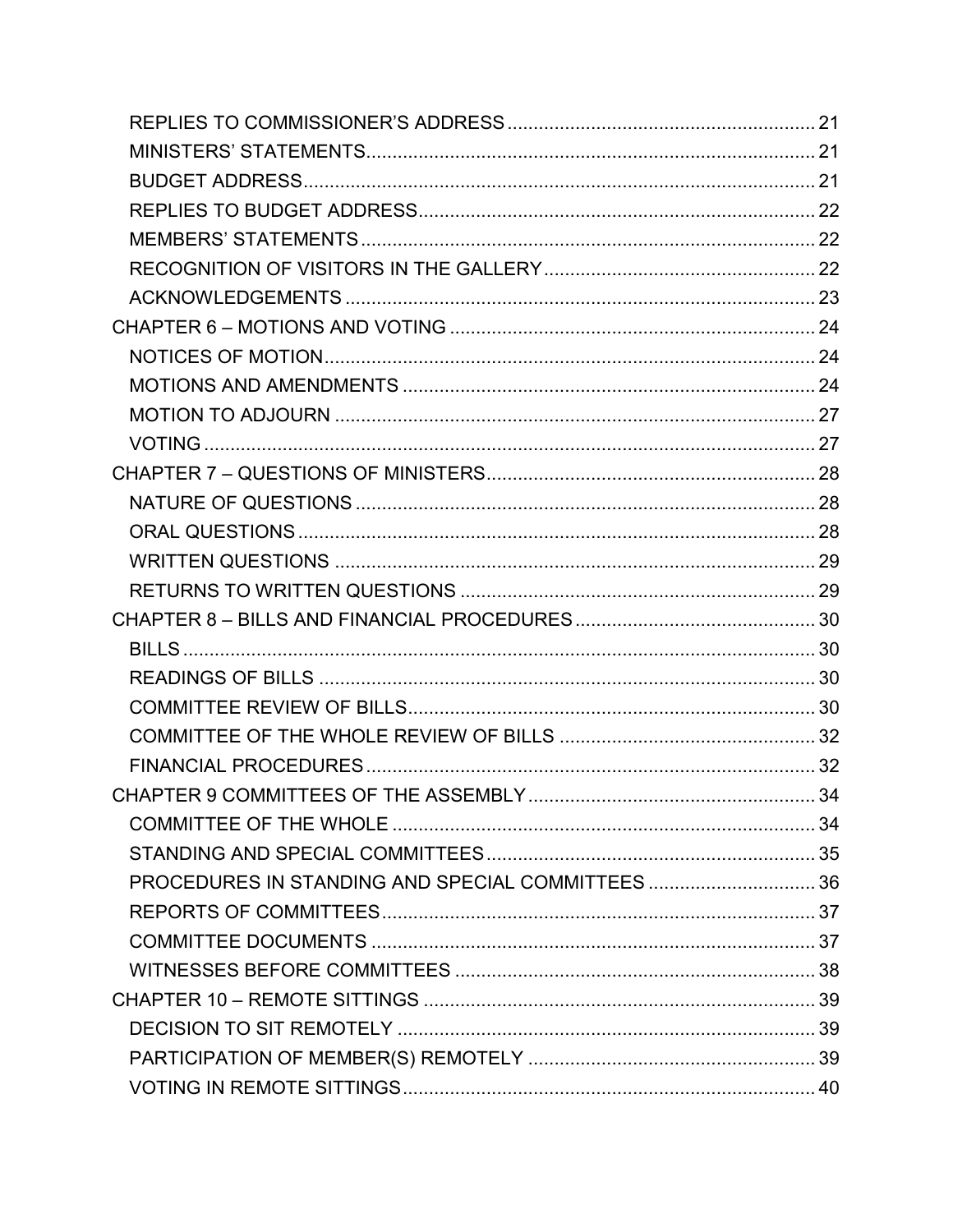| DIRECTION REGARDING THE USE OF ELECTRONIC DEVICES IN THE   |  |
|------------------------------------------------------------|--|
|                                                            |  |
|                                                            |  |
|                                                            |  |
|                                                            |  |
|                                                            |  |
|                                                            |  |
|                                                            |  |
|                                                            |  |
|                                                            |  |
| QUICK REFERENCE TABLE FOR FEBRUARY 2021 RULES NUMBERING 53 |  |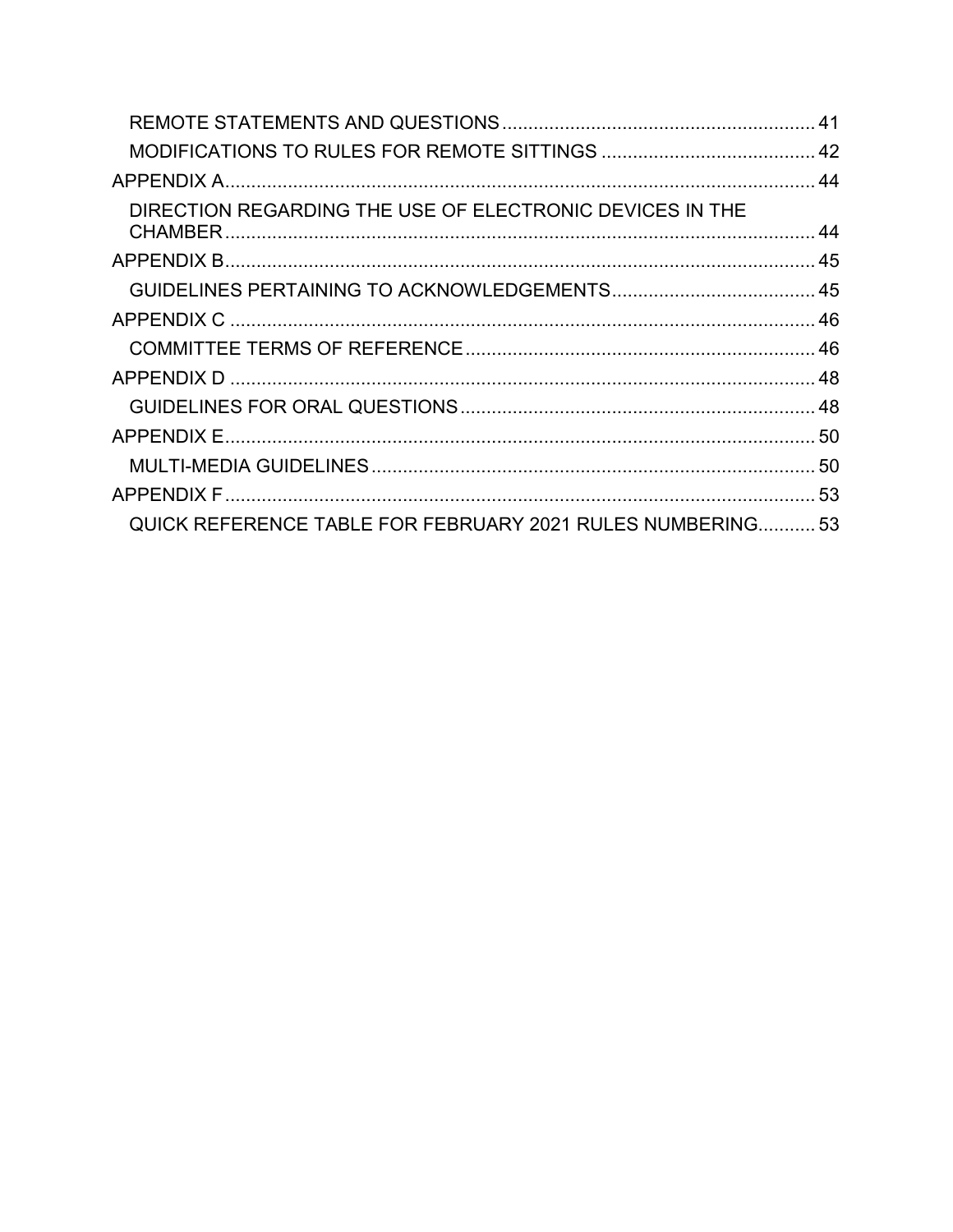## <span id="page-4-0"></span>**CHAPTER 1 – RULES, PRIVILEGES AND OFFICERS**

## **CUSTOMS AND PROCEDURES**

<span id="page-4-1"></span>**1.1** (1) The Northwest Territories Legislative Assembly shall conduct its proceedings according to these rules.

(2) In all cases not provided for in these Rules or by other orders of the Assembly, the customs and procedures of this Assembly, the principles and process conventions of consensus government, the House of Commons of Canada, provincial and territorial legislatures, and parliaments in the Commonwealth shall be followed, in that order, so far as they apply to this Assembly.

(3) The Speaker may alter the application of any rule or practice of the Assembly in order to permit the full participation in the proceedings of the Assembly of any Member with a disability.

(4) Every Member has the right to participate in the debates and other proceedings of the Legislative Assembly in an Official Language. The right to participate includes:

- (a) The right to speak an Official Language; and
- (b) The right to hear and understand debates and proceedings in an Official Language.

## **DEFINITIONS**

<span id="page-4-2"></span>**1.2** In these Rules:

- (a) "Assembly" means the Northwest Territories Legislative Assembly;
- (b) "Clerk" means the Clerk of the Northwest Territories Legislative Assembly appointed by the Commissioner, on the recommendation of the Board of Management approved by motion of the Assembly;
- (c) "Commissioner" means the Commissioner of the Northwest Territories, appointed pursuant to the *Northwest Territories Act (Canada)*;
- (d) "Hansard" means a near verbatim transcript of the deliberations and proceedings of the Assembly and Committee of the Whole;
- (e) "House" means the Northwest Territories Legislative Assembly;

Rules

Customs and procedures may apply

Speaker may alter Rules to allow for full participation

Right to participate in an Official Language

Definitions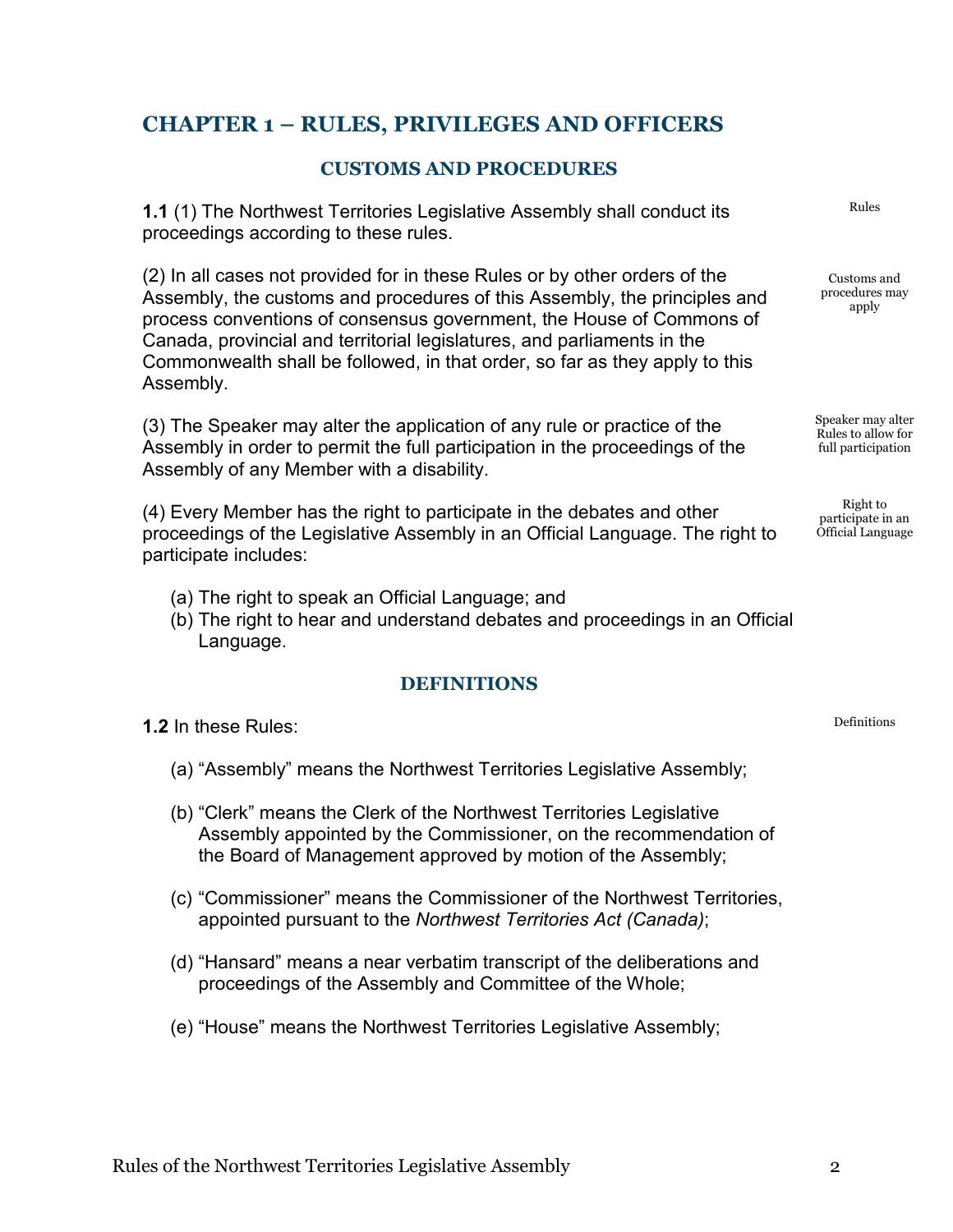- (f) "Law Clerk" means the legal counsel to the Legislative Assembly, appointed by motion of the Assembly, on the recommendation of the Board of Management;
- (g) "Minister" means a Member of the Executive Council of the Government of the Northwest Territories appointed by the Commissioner, on the advice of a Premier to a ministerial portfolio;
- (h) "Official Language" means any of those languages identified in s. 4 of the *Official Languages Act*.
- (i) "Private Member's Bills" are Bills introduced by a Member who is not a Minister, which do not involve the appropriation of public funds or the imposition of any tax.
- (j) "Privilege" means all of the privileges to which Legislatures and their Members are traditionally entitled;
- (k) "Public Bills" are Bills introduced by a Minister relating to matters of administration or public policy of general application within the Northwest Territories.
- (l) "Quorum" means the presence a majority of Members, including the presiding officer, for any proceeding of the House or Committee;
- (m)"Remotely" means by teleconference or videoconference.
- (n) "Rules" means the Rules of the Northwest Territories Legislative Assembly;
- (o) "Session" means one of the fundamental time periods into which an Assembly is divided and usually consists of a number of separate Sittings. The Commissioner opens a Session and a Session ends with prorogation or dissolution of the Assembly;
- (p) "Sitting" means a meeting of the Assembly within a Session;
- (q) "Strangers" means any person admitted to the Assembly Chamber during House proceedings other than the Commissioner, their Aide-decamp, Members, Officers of the Assembly, legislative pages, witnesses appearing before the Committee of the Whole, and guests invited by the Assembly for ceremonial occasions; and
- (r) "Votes and Proceedings" means the official daily record of the proceedings of the Assembly and Committee of the Whole.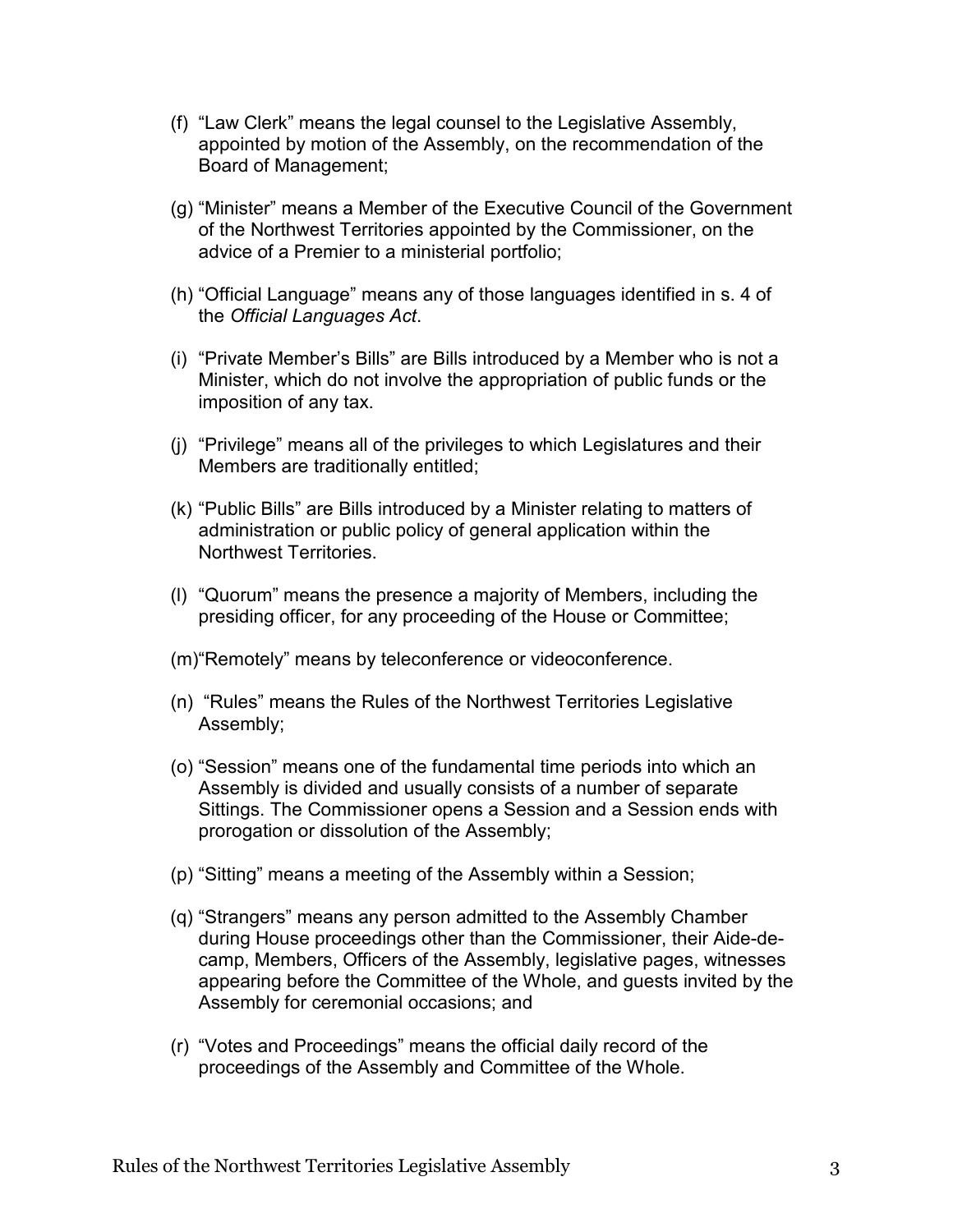## **SPEAKER**

<span id="page-6-1"></span><span id="page-6-0"></span>

| 1.3 (1) The Assembly shall elect a Speaker from among its Members at its first<br>meeting after a general election, or when a vacancy occurs in the office of the<br>Speaker.                                                                                                                                                                           | Election of<br>Speaker                        |
|---------------------------------------------------------------------------------------------------------------------------------------------------------------------------------------------------------------------------------------------------------------------------------------------------------------------------------------------------------|-----------------------------------------------|
| (2) The Clerk shall preside over the election of the Speaker, which shall take<br>place by motion, without notice or debate. A motion must be made and<br>seconded for each Member proposed and may not be amended.                                                                                                                                     | Clerk shall preside<br>over election          |
| (3) If only one Member is proposed, the Clerk shall declare, without question<br>put, that the Member is elected. If two or more Members are proposed, the<br>Assembly shall consider the motions in the order they were proposed. If the<br>first motion is defeated, the Assembly shall consider the subsequent motions<br>until a Member is elected. | Method of election                            |
| (4) In the case of a tie, the Clerk shall declare the motion defeated.                                                                                                                                                                                                                                                                                  | Tie vote                                      |
| (5) The Speaker shall hold office at the pleasure of the Assembly                                                                                                                                                                                                                                                                                       | Term of Office                                |
| (6) The Speaker shall not take part in any debate before the Legislative<br>Assembly other than the Legislative Assembly estimates review process in<br>Committee of the Whole.                                                                                                                                                                         | Speaker shall not<br>debate                   |
| (7) The Speaker shall not vote except to cast the deciding vote in the case of a<br>tie.                                                                                                                                                                                                                                                                | Speaker decides<br>tie votes                  |
| <b>DEPUTY SPEAKER AND CHAIRS</b>                                                                                                                                                                                                                                                                                                                        |                                               |
| 1.4 (1) The Assembly shall appoint a Deputy Speaker by motion on the first<br>day of each new Assembly, or as soon as is practicable when a vacancy<br>occurs.                                                                                                                                                                                          | Appointment of<br>Deputy Speaker              |
| (2) The Deputy Speaker shall exercise the powers of the Speaker and perform<br>the duties of the Speaker where:                                                                                                                                                                                                                                         | Perform duties of<br>Speaker                  |
| (a) invited to do so by the Speaker;<br>(b) the Speaker is absent or unable to act; or<br>(c) the office of the Speaker is vacant.                                                                                                                                                                                                                      |                                               |
| (3) The Deputy Speaker shall act as Chair of the Committee of the Whole and<br>shall preside over and maintain order in the Committee.                                                                                                                                                                                                                  | Chair of<br>Committee of the<br>Whole         |
| (a) The Assembly shall appoint two Deputy Chairs of Committee of the<br>Whole by motion at the beginning of each new Assembly, or when a<br>vacancy occurs.                                                                                                                                                                                             | Deputy Chairs of<br>Committee of the<br>Whole |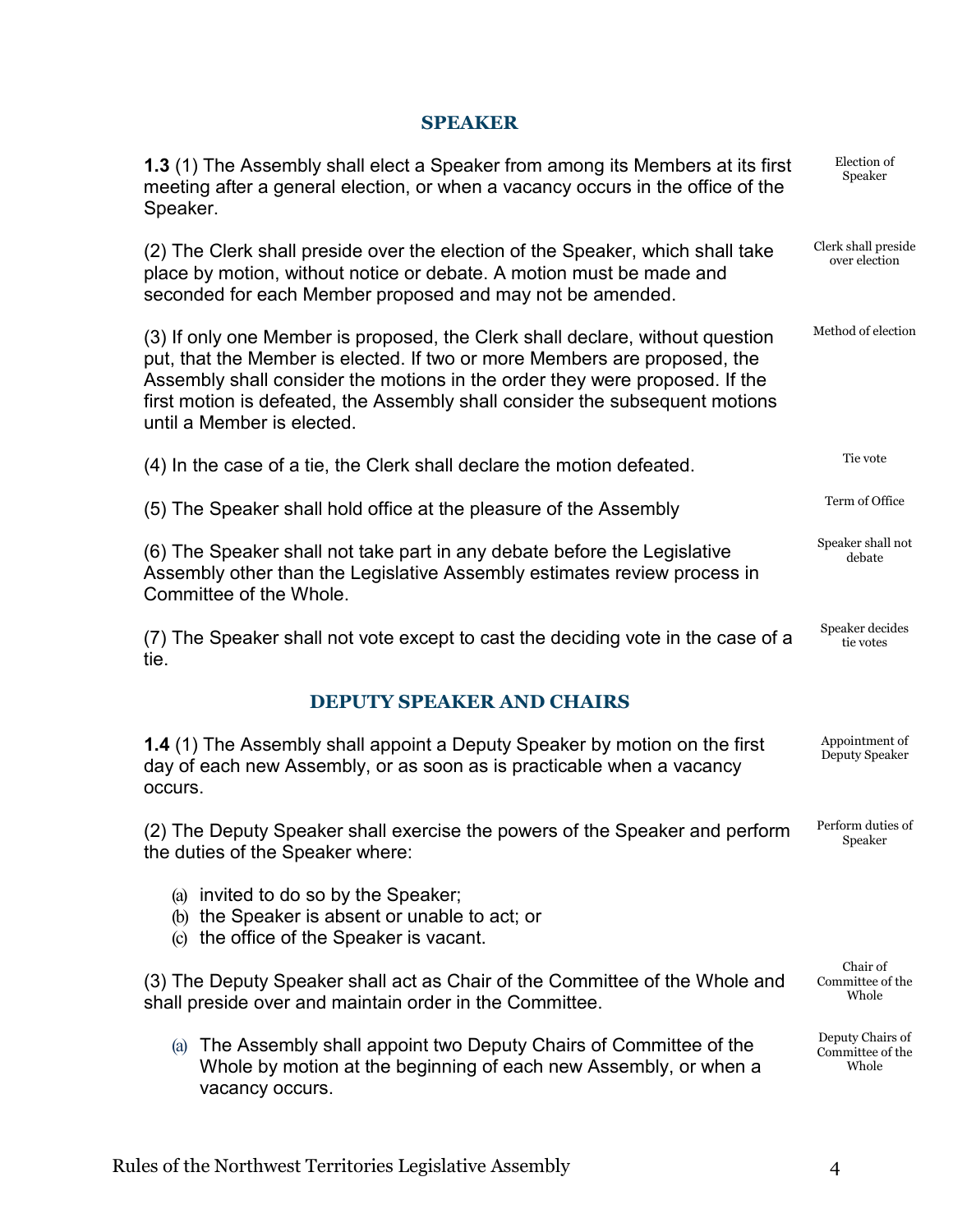Absence of Chair

(b) During the absence of the Chair or when directed by the Speaker or Chair, one of the Deputy Chairs named by the Speaker or Chair shall exercise all the powers vested in the Chair of Committee of the Whole.

Absence of Chair and Deputy Chairs (4) In the absence of the Deputy Speaker and the Deputy Chairs of Committee of the Whole, the Speaker shall appoint any Member to act as Chair of the Committee before leaving the Chair.

## **REMOVAL OF PRESIDING OFFICER**

Removal of Speaker or other Presiding Officer<sup>1</sup>

Officers of the Assembly

<span id="page-7-0"></span>**1.5** (1) A motion to remove the Speaker, Deputy Speaker or a Deputy Chair of Committee of the Whole requires notice to be given in accordance with [Rules](#page-10-3)   $1.11(1)$  and  $6.1(1)$ .

## **OFFICERS OF THE ASSEMBLY**

|                                      | (b) the Deputy Clerks;<br>(c) the Committee Clerks;<br>(d) the Law Clerk;<br>(e) the Deputy Law Clerks;<br>(f) the Sergeant-at-Arms; and<br>(g) the Deputy Sergeant-at-Arms.                                                 |
|--------------------------------------|------------------------------------------------------------------------------------------------------------------------------------------------------------------------------------------------------------------------------|
| Clerk's<br>responsibilities          | (2) The Clerk of the Assembly is responsible for the safekeeping of all<br>Assembly documents, and has direction and control over all officers, and other<br>employees subject to the orders of the Speaker or the Assembly. |
| Necessary staff                      | (3) The Clerk shall, with the approval of the Speaker, employ such staff as are<br>necessary to conduct the business of the Assembly.                                                                                        |
| Hours of<br>attendance               | (4) The Clerk shall set the hours of attendance of the officers and staff of the<br>Assembly.                                                                                                                                |
| Assignment of<br>Committee<br>Clerks | (5) The Clerk shall assign a Committee Clerk to each Standing and Special<br>Committee of the Assembly.                                                                                                                      |
| Distribution of<br>Order Paper       | (6) On each Sitting day before the meeting of the Assembly, the Clerk shall<br>distribute the Order Paper for the day to each Member and to the Speaker.                                                                     |
| Absence of<br>Clerk                  | (7) In the absence of the Clerk, a Deputy Clerk or another person designated<br>by the Clerk shall perform the duties of the Clerk.                                                                                          |

<span id="page-7-1"></span>**1.6** (1) The Officers of the Assembly are:

(a) the Clerk;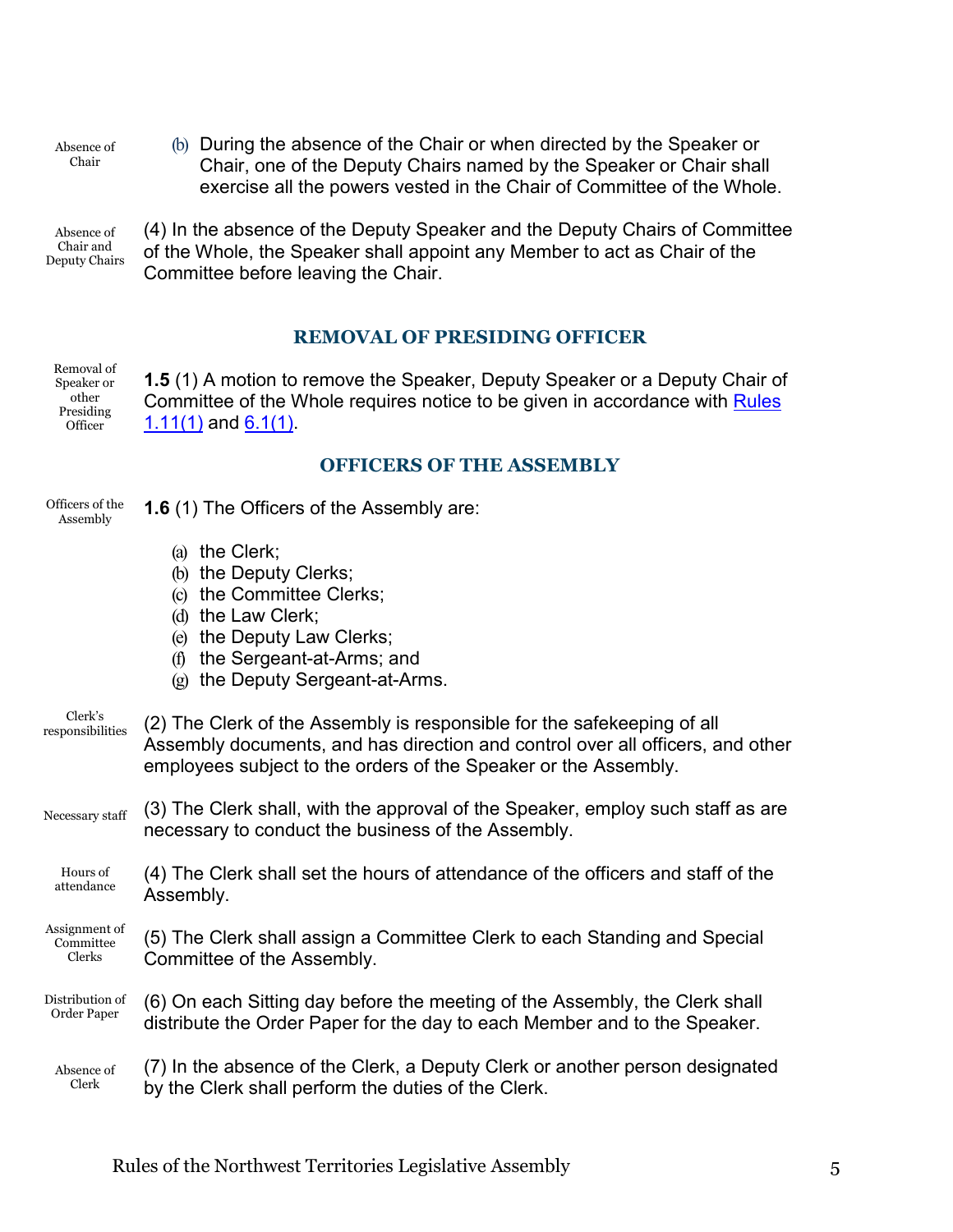(8) The Law Clerk, or in their absence, a Deputy Law Clerk shall:

- (a) advise the Assembly in regard to legislation placed before it;
- (b) ensure that all amendments made to bills in a Standing or Special Committee are incorporated before consideration in Committee of the Whole; and
- (c) review within 15 days from the close of each Session, all legislation enacted prior to its distribution.

(9) The Sergeant-at-Arms is responsible for the safekeeping of the Mace, the security of the precincts of the Assembly and supervision of the pages.

(10) The Sergeant-at-Arms shall preserve order in the Chamber and in the gallery subject to the orders of the Speaker.

## **PRIVILEGES**

<span id="page-8-0"></span>**1.7** (1) The privileges of Members include:

- (a) freedom of speech;
- (b) freedom from arrest in civil matters;
- (c) exemption from jury duty;
- (d) exemption from attendance as a witness in court while the House or a Committee is Sitting; and
- (e) freedom from obstruction and intimidation in relation to their duties as an elected representatives.

(2) The privileges of the House include:

- (a) the power to maintain order and to discipline for breaches of privilege and for contempt of the House. Contempt of the House may include disobedience to its orders, misconduct before it, affronts against its dignity and authority, and any act or omission which impedes or obstructs the House or its members in the performance of their duties; and
- (b) the right to regulate its internal affairs, including the right to set its own Rules and to exercise control over publications.

(3) A Member may always raise a question of privilege in the Assembly immediately after the words are uttered or the events occur that give rise to the question.

(4) When a matter of privilege arises, the Assembly shall address it immediately.

Sergeant-at-Arms' responsibilities

Members

Privileges of

Privileges of House

Raising a question of privilege

> Immediate consideration

Law Clerk's responsibilities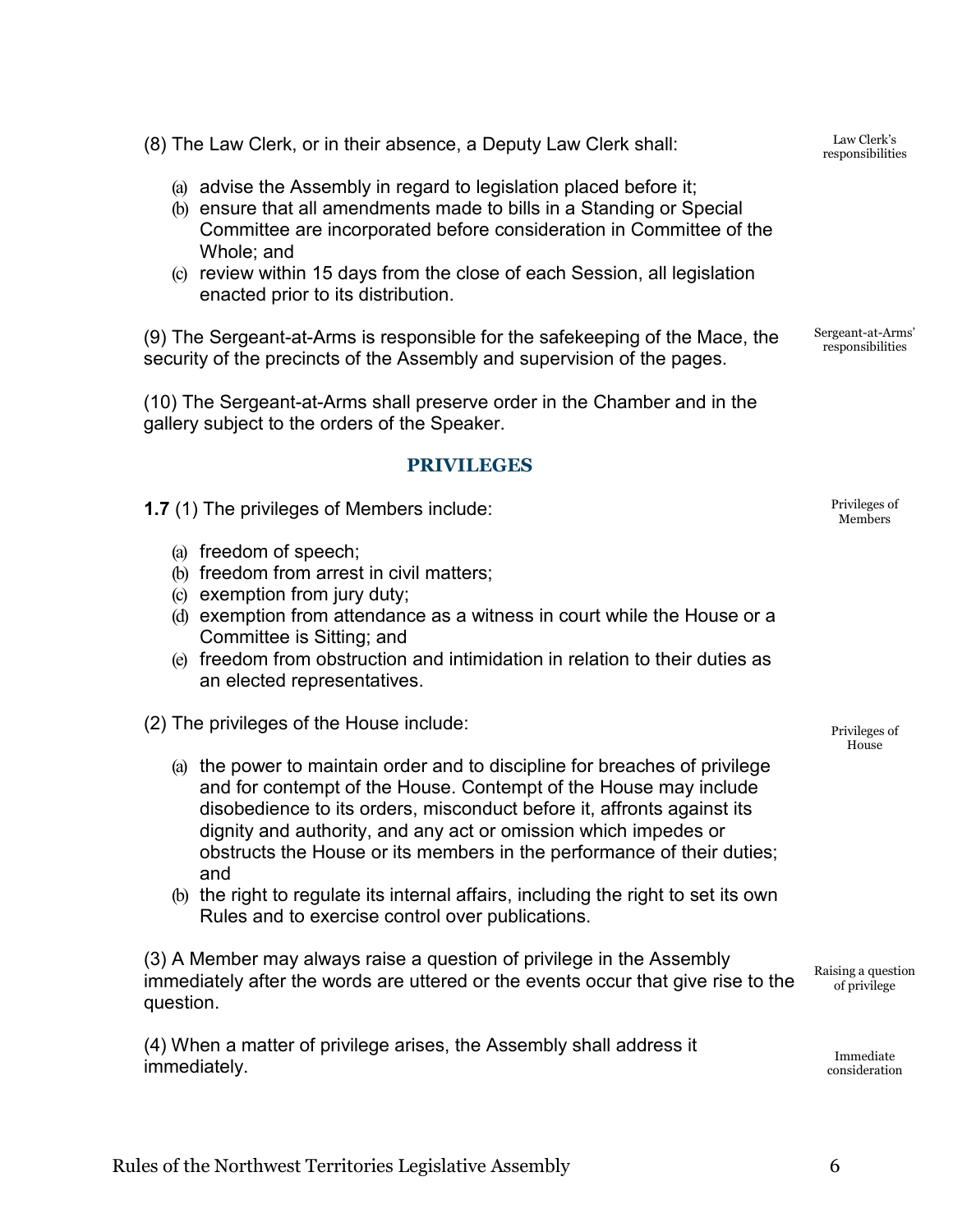Debate on a question of privilege

(5) The Speaker may allow debate to assist the Speaker to determine whether a *prima facie* breach of privilege has taken place and whether the matter is being raised at the earliest opportunity. The Speaker may take the matter under advisement before rendering a decision.

Motion concerning privilege

(6) When the Speaker has ruled

- (a) that there appears to be a *prima facie* breach of privilege, and
- (b) that the matter has been raised at the earliest opportunity,

then any Member may immediately propose a motion or, by the conclusion of the next Sitting day, give notice of motion calling upon the Assembly to take action on the matter or referring the matter to a Committee of the Assembly.

Question of privilege closed

(7) Where the Speaker has ruled

- the
	- (a) that there is no *prima facie* breach of privilege, or
	- (b) that the matter has not been raised at the earliest opportunity,

<span id="page-9-0"></span>matter is then closed.

## **PERSONAL EXPLANATION**

- Personal explanation **1.8** (1) With permission of the Speaker, any Member may explain a matter, which, although not a contempt or breach of privilege, concerns the member in their capacity as a Member of the Legislative Assembly. In particular, the Member may explain that they have been misquoted or misunderstood, or deny published accusations against the member.
- Written notice required (2) At least one hour prior to making the remarks under Rule 1.8(1), the Member must provide written notice to the Speaker setting out the substance of the Member's comments. If responding to written or spoken words, the Member must attach to the notice a copy of the written words or notes of the spoken words.
- Not debateable (3) A personal explanation must be clear and concise and the Speaker shall not allow debate.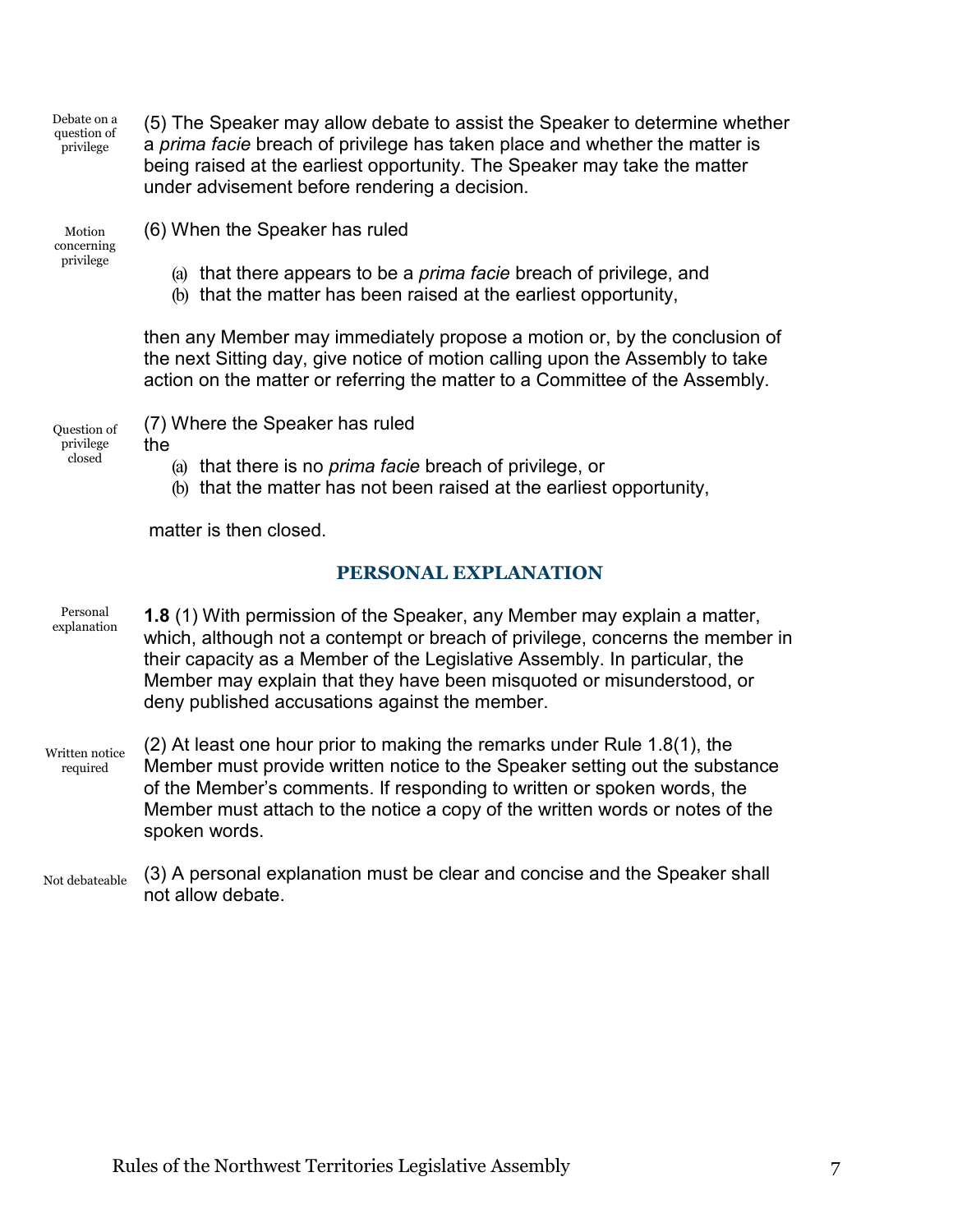#### **STRANGERS**

<span id="page-10-0"></span>**1.9** (1) With the agreement of the House, the Sergeant-at-Arms may admit strangers to designated areas of the Assembly Chamber.

(2) No stranger admitted to the Chamber shall:

- (a) send written notes to Members or Assembly staff, except through a page on duty; or
- (b) use any type of photographic, video or sound equipment; or any type of handheld or portable electronic device in the Chamber unless previously authorized by the Speaker.

(3) When any Member rises and takes notice that strangers are present on the floor of the Chamber, the Speaker or the Chair shall put the question "Shall strangers be ordered to withdraw?" The question shall not be subject to debate or amendment. Notice of strangers present

(4) Notwithstanding Rule 1.9(3), the Speaker or the Chair may at any time order the withdrawal of strangers or the clearing of the gallery.

(5) When ordered by the Speaker or Chair, the Sergeant-at-Arms shall remove any stranger or visitor to the gallery who engages in misconduct or does not withdraw when directed.

## **CONFLICT OF INTEREST**

<span id="page-10-1"></span>**1.10** (1) No Member is entitled to vote upon any question in which they have a direct or indirect financial interest, and the vote of any Member so interested shall be disallowed. Financial interest

(2) Notwithstanding Rule 1.10(1), a Member is entitled to vote upon any question concerning the indemnities, expenses, allowances and salaries of that Member or any other Member payable under the *Legislative Assembly and Executive Council Act*.

#### **WAIVER OF RULES**

<span id="page-10-3"></span><span id="page-10-2"></span>**1.11** (1) The Assembly may waive any rule, procedure, custom or precedent by unanimous consent. Unanimous consent required

(2) Notwithstanding, Rule 1.11(1) does not apply to the removal of the Speaker, Deputy Speaker or a Deputy Chair of Committee of the Whole. Exceptions

(3) Notwithstanding, Rule 1.11(1) does not apply to the rules regarding the daily adjournment of the House.

strangers

Admitting

Behaviour of strangers

Strangers ordered to withdraw

> Removal of strangers

Voting on Members' salaries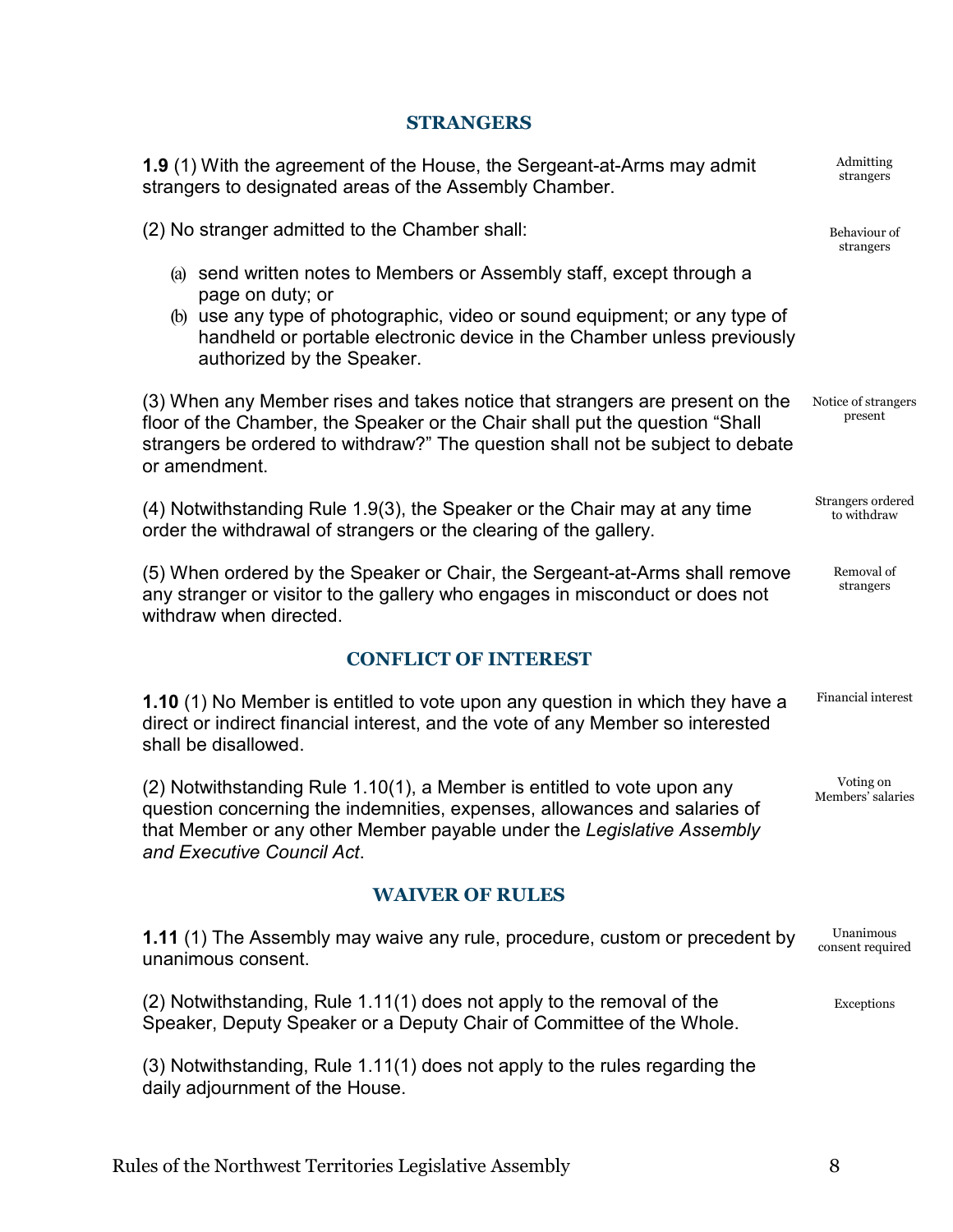## <span id="page-11-1"></span><span id="page-11-0"></span>**CHAPTER 2, SITTINGS AND RECORDS**

## **SITTINGS OF THE ASSEMBLY**

Sitting dates **2.1** (1) The Assembly shall hold three Sittings each calendar year:

- (a) a Sitting beginning the first Wednesday in February;
- (b) a Sitting beginning the last Wednesday in May; and
- (c) a Sitting beginning the first Thursday after Thanksgiving.
- Recall of the House (2) Notwithstanding Rule 2.1(1):
	- (a) whenever the House stands adjourned, if the Speaker is satisfied after consultation with the Executive Council and Members of the Legislative Assembly, that the public interest would be served by an earlier (or later) meeting of the House, the Speaker shall give notice that the House shall meet, and the House shall then meet at the date and time stated and shall transact its business as if it had been duly adjourned to that time; and
	- (b) whenever the House stands prorogued, if the Speaker is satisfied after consultation with the Executive Council and Members of the Legislative Assembly, that the public interest would be served by a meeting of the House, the Speaker shall give notice that the House shall convene at the date and time stated to open a new Session to transact its business.
- Sitting days (3) Following the first day of a Sitting, the Assembly shall sit each weekday of that week, and then as follows:

starting with the second week of the Sitting, and every other week thereafter, the Assembly shall sit on Monday, Tuesday, Wednesday and Thursday and then stand adjourned to the following Tuesday;

starting with the third week of the Sitting, and every other week thereafter, the Assembly will sit on Tuesday, Wednesday, Thursday and Friday, and standing adjourned to the following Monday;

until the end of the Sitting unless otherwise ordered.

House not to sit (4) The Assembly shall not meet on a holiday as defined in s. 21 of the *Interpretation Act*, unless otherwise ordered.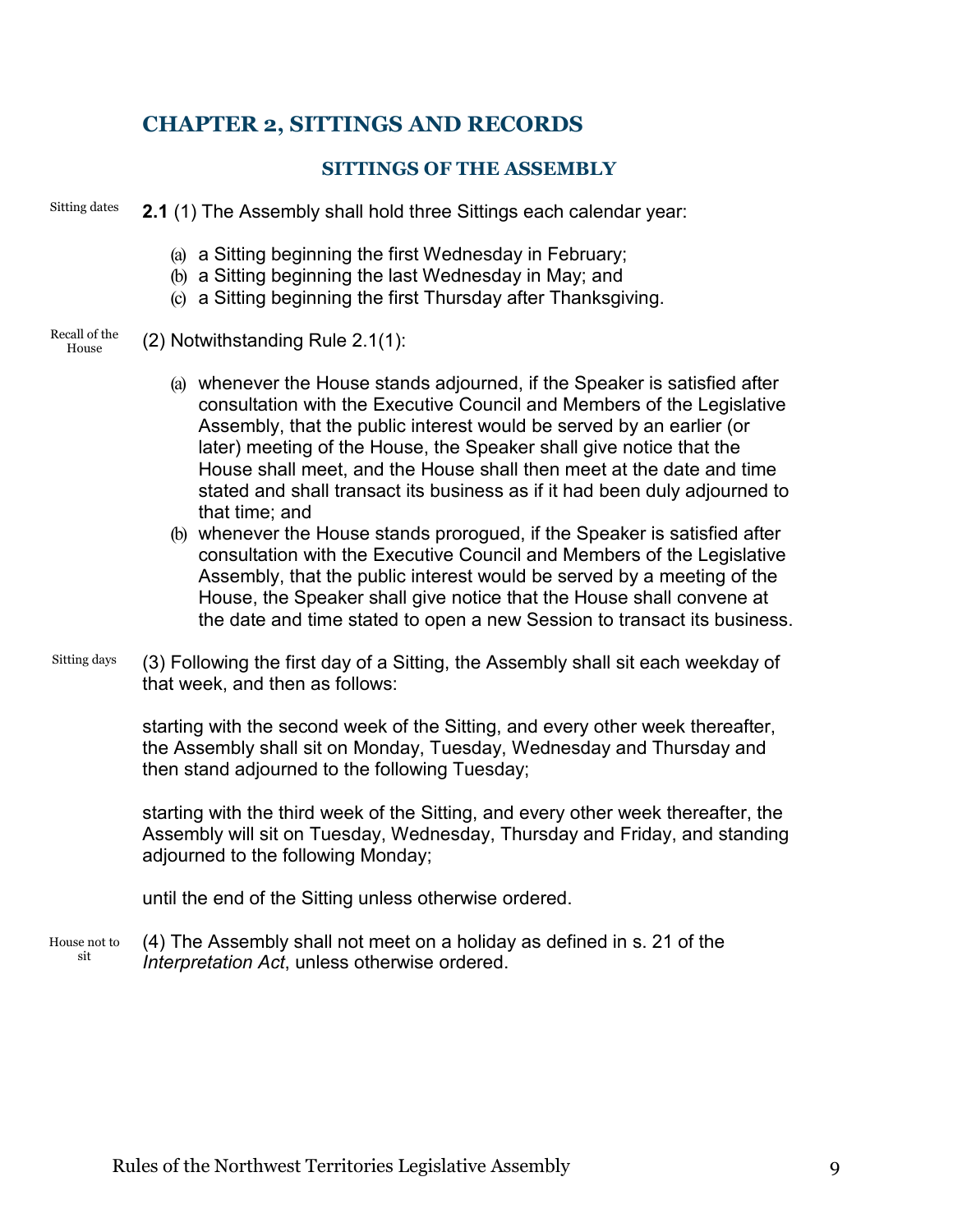## **HOURS OF SITTING**

<span id="page-12-0"></span>**2.2** (1) The Assembly shall meet on Mondays, Tuesdays, Wednesdays and Thursdays from 1:30 p.m. to 6:00 p.m. and on Fridays from 10:00 a.m. to 2:00 p.m. unless otherwise ordered.

(2) At 6:00 p.m. on Mondays, Tuesdays, Wednesdays and Thursdays, and at 2:00 p.m. on Fridays, the Speaker shall interrupt the Assembly, or if the Assembly is in Committee of the Whole by the Chair, who shall rise and report progress. The Speaker shall direct the Clerk to read the Orders of the Day and adjourn the Assembly. All remaining business shall stand over until the next Sitting day.

(3) Notwithstanding Rule 2.2 (2), a Member may, without notice, propose a motion in the House or in Committee of the Whole to continue a Sitting beyond the hour of daily adjournment for the purpose of continuing consideration of a specified item of business subject to the following conditions:

- (a) the motion must relate to the business then being considered;
- (b) the motion must be proposed prior to the scheduled time for daily adjournment; and
- (c) the motion shall not be subject to debate or amendment.

(4) Notwithstanding Rule 2.2 (2), prior to the scheduled time for daily adjournment, the Speaker may, after consultation with the Executive Council and Members of the Legislative Assembly, set such Sitting days and hours as the Speaker deems fit to assist with the business before the House.

## **QUORUM**

<span id="page-12-1"></span>**2.3** (1) The presence of quorum shall be necessary to constitute a meeting of the Assembly.

(2) If at the time of meeting, the Speaker takes the Chair and finds there is not a quorum, the Speaker shall direct the Clerk to read the orders of the day, and adjourn the Assembly until the next Sitting day. All remaining business shall stand over until the next Sitting day.

(3) When the Speaker adjourns the Assembly for lack of quorum, the Clerk shall record the time of adjournment and the names of the Members present in Hansard and Votes and Proceedings for that day.

<span id="page-12-2"></span>(4) If a Member draws the attention of the Speaker to a lack of a quorum during a Sitting, the Speaker shall direct the Clerk to ring the bells until there is a quorum, or 15 minutes has passed. If after 15 minutes has passed, there is still no quorum, the Speaker shall adjourn the Assembly until the next Sitting

Sitting times

Daily adjournment

Motion to extend sitting hours

Speaker may extend sitting days and hours

> Quorum requirements

Adjournment due to lack of quorum

> Record of adjournment

Lack of quorum during sitting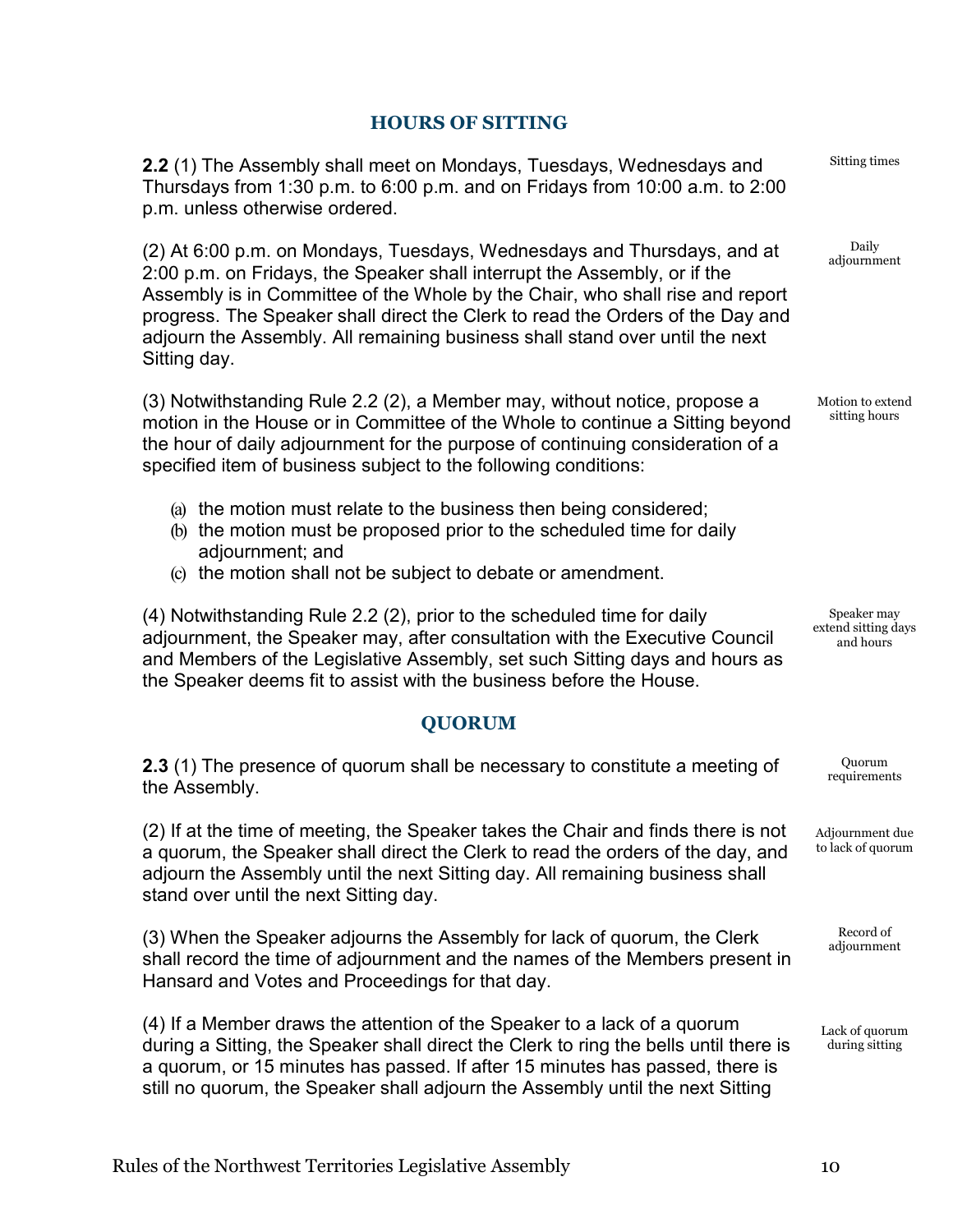#### day.

Lack of quorum in Committee of the Whole

<span id="page-13-2"></span>(5) If a Member draws the attention of the Chair to a lack of a quorum, the Chair shall direct the Committee Clerk to ring the bells until there is a quorum, or 15 minutes has passed. If after 15 minutes has passed, there is still no quorum the Chair shall rise and report progress.

#### **VOTES AND PROCEEDINGS**

<span id="page-13-0"></span>Preparation and publication **2.4** (1) The Clerk shall prepare, publish, and distribute Votes and Proceedings under the authority of, and at the direction of the Speaker.

#### **HANSARD**

<span id="page-13-1"></span>Preparation and distribution **2.5** (1) The Clerk shall compile, edit, print and distribute Hansard under the authority of the Speaker.

Daily transcript (2) The Clerk shall produce daily, an unedited transcript and make it available to each Member.

Time limit for corrections (3) Every Member has until 10 a.m. of the Sitting day following receipt of the unedited transcript to correct it as to grammar, obvious errors in transcription and other mistakes in accordance with Rule 2.5(4). Corrections may not affect the substance of the transcript.

Editing (4) The Clerk shall provide for the editing of the transcript in accordance with the following:

- (a) revisions shall be limited to correcting grammar, spelling and punctuation, ensuring that the correct parliamentary forms are observed, and minimizing repetition and redundancies;
- (b) revisions shall not include material alterations or amendments which would in any way tend to change the sense of what had been spoken;
- (c) a Member has no right to alter the report of any speech or remarks attributed to them in any way, and the Speaker shall determine whether or not a Member's suggested correction shall be made;
- (d) unless a Member can demonstrate to the satisfaction of the Speaker that they have been misreported, a Member may not change the sense of anything that they have been recorded as having said. A member is not permitted to make any insertion as an afterthought or to strike out a passage which the Member regrets having spoken.
- Accuracy (5) Hansard shall remain an accurate and, as far as possible, an exact report of what was said.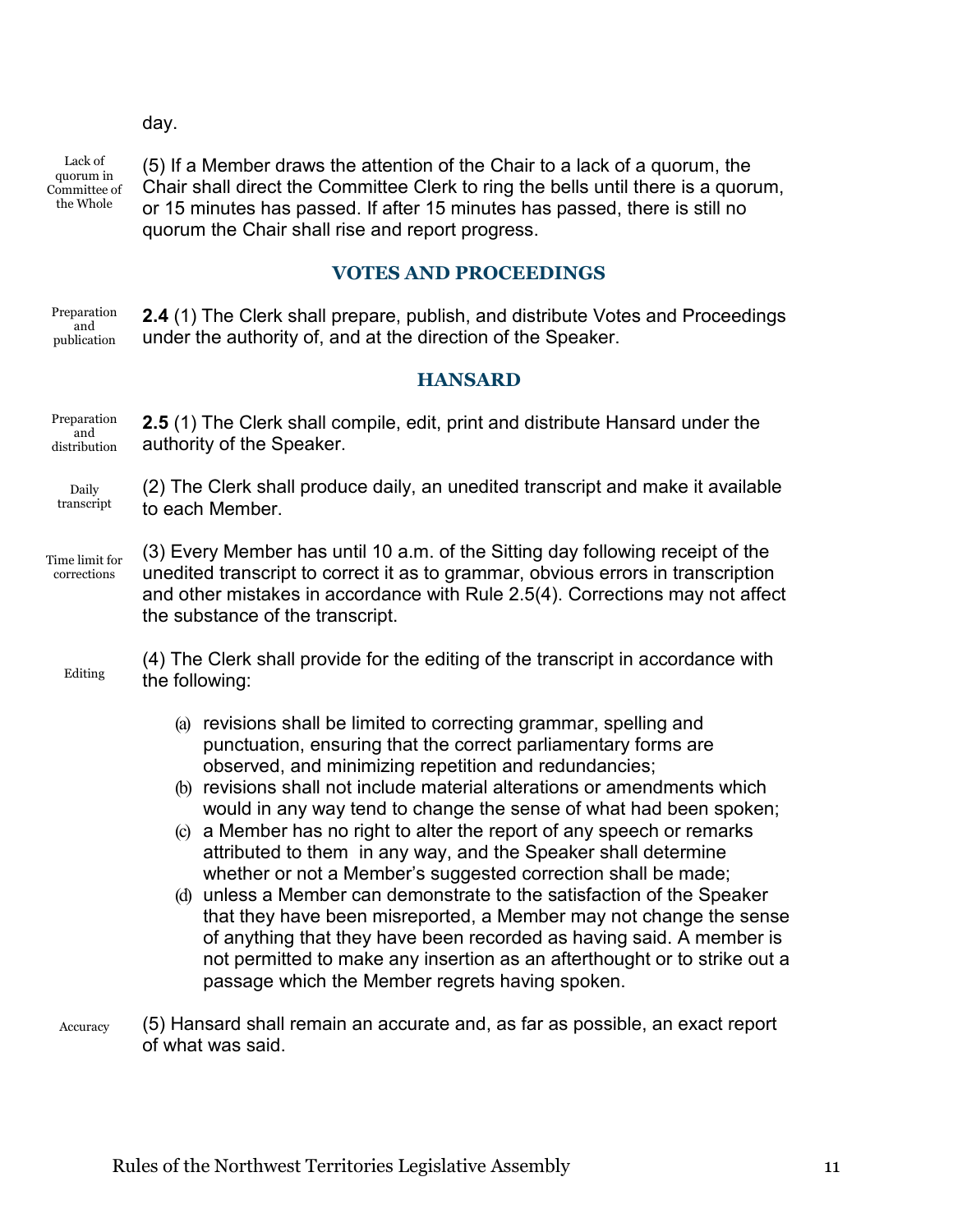(6) The Clerk shall publish and distribute Hansard as directed by the Assembly and ensure that Hansard is printed in final form and publicly available within five business days of the day of the recording. Publication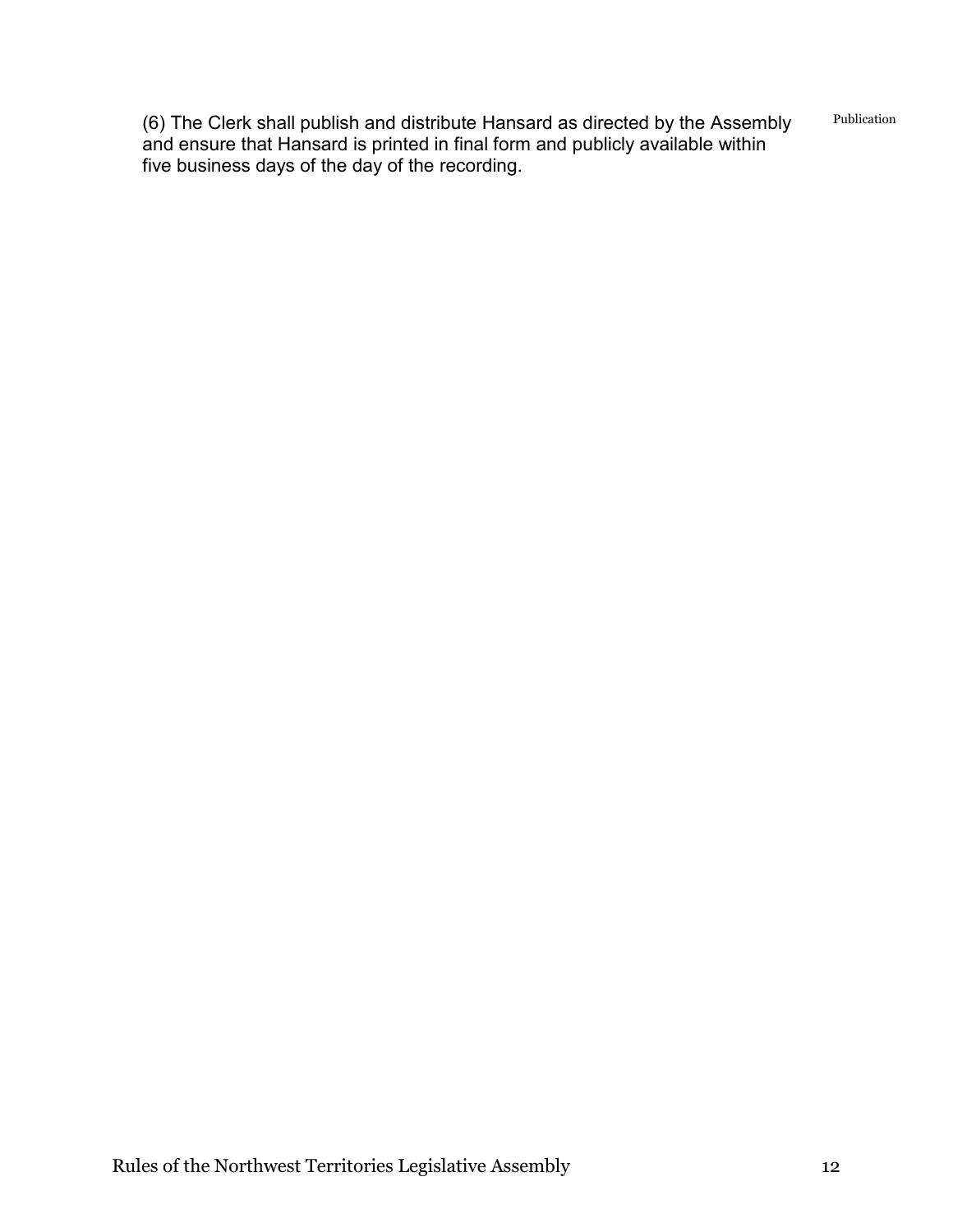## <span id="page-15-1"></span><span id="page-15-0"></span>**CHAPTER 3 – ORDER AND DEBATE**

## **ORDER AND DECORUM**

| Speaker to<br>preserve order          | 3.1(1) The Speaker shall preserve order and decorum and shall decide<br>questions of order.                                                                                                                                                                                                        |
|---------------------------------------|----------------------------------------------------------------------------------------------------------------------------------------------------------------------------------------------------------------------------------------------------------------------------------------------------|
| No debate or<br>appeal of<br>decision | (2) In deciding points of privilege, order or practice, the Speaker shall state the<br>applicable Rule or other authority. The Speaker's decision shall not be subject<br>to debate or appeal.                                                                                                     |
| Bowing to<br>Mace                     | (3) Whenever the Mace is on the upper Mace stand, Members shall upon<br>entering, leaving or crossing the Assembly Chamber show respect for the<br>rights of the people of the Northwest Territories to govern themselves by<br>bowing in the direction of the Mace.                               |
| Mace on the<br>upper stand            | (4) Out of respect, no Member shall pass between the Chair and the Mace<br>when the Mace is on the upper stand.                                                                                                                                                                                    |
| Member<br>speaking                    | (5) When a Member is speaking, no Member shall pass between that Member<br>and the Chair, nor interrupt them except to raise a point of order or question of<br>privilege.                                                                                                                         |
| Referring to<br>Members               | (6) Members shall refer to each other as "The Member for (name of<br>constituency)". Members may refer to Members of the Executive Council and<br>the Speaker by the title: "Premier", "Deputy Premier", "Minister", "Government<br>House Leader" or "Speaker" as is appropriate for the position. |
| No<br>interruption of<br>Speaker      | (7) When the Speaker speaks, any Member speaking shall sit and allow the<br>Speaker to speak without interruption.                                                                                                                                                                                 |
| Use of<br>electronic<br>devices       | (8) The use of electronic devices is permitted in the Chamber provided they<br>are operated silently, not operated as a telephone and conform to Appendix A<br>- Directions Regarding the Use of Electronic Communication Devices in the<br>Chamber.                                               |
| Dress of<br>Members                   | (9) When in the Assembly, every Member shall dress in traditional Indigenous<br>attire or in another manner that does not offend the dignity of the Assembly.                                                                                                                                      |
| Food and<br>beverages<br>permitted    | (10) Members may not bring, or consume food or beverages, in the Chamber,<br>other than water, coffee or tea. Coffee or tea must be in an enclosed<br>Legislative Assembly branded container. Water must be in an unmarked bottle<br>or provided by a Page.                                        |
| Stand for<br>adjournment              | (11) When the Assembly adjourns, Members and Officers shall stand and<br>remain standing in their places until the Speaker has left the Chamber.                                                                                                                                                   |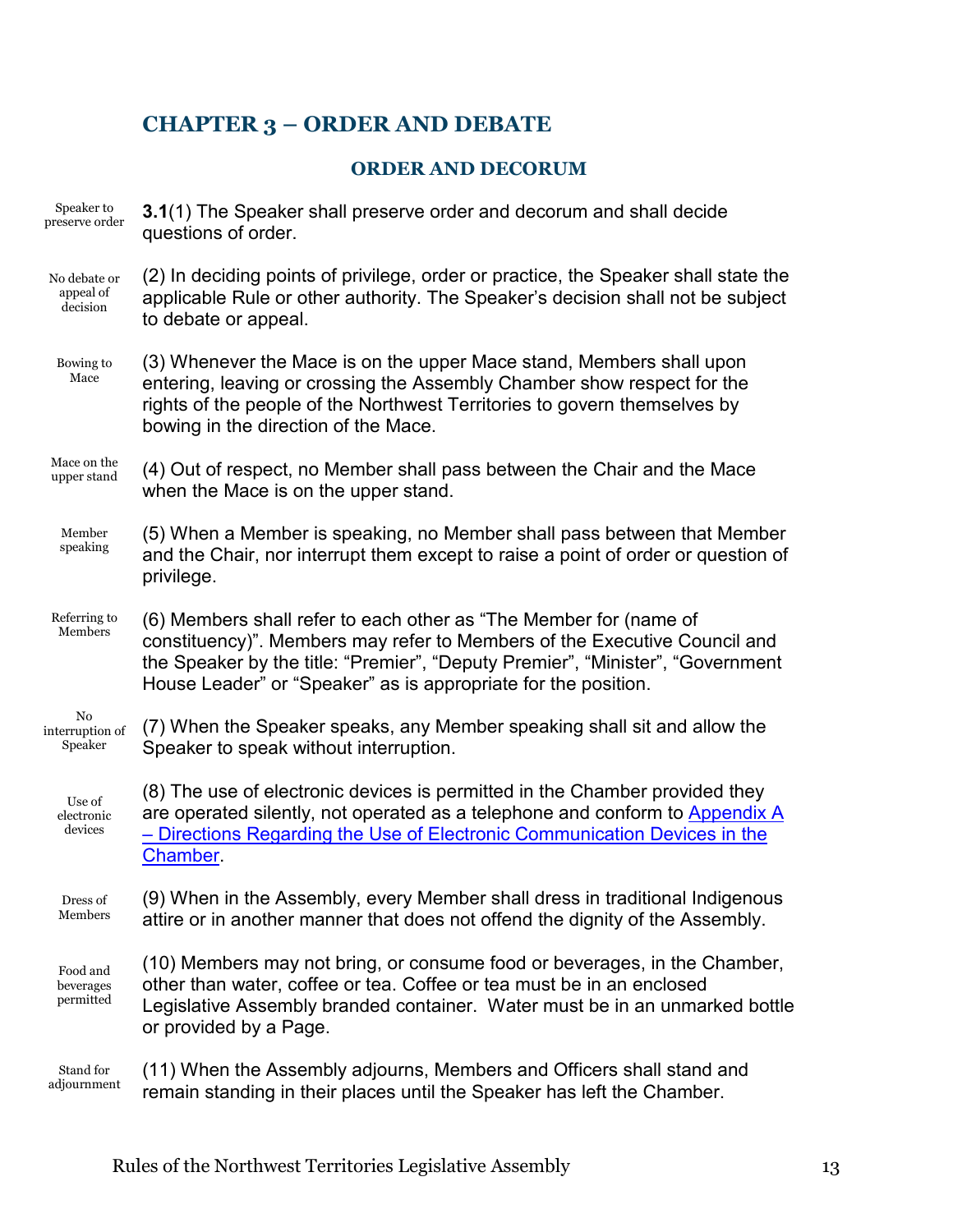## **RULES OF DEBATE**

<span id="page-16-0"></span>

| 3.2 (1) Every Member recognized to speak shall stand in their place and<br>address the Speaker.                                                                                                                                                                                                                                                                                                                                                                                                                                       | Member speaking           |
|---------------------------------------------------------------------------------------------------------------------------------------------------------------------------------------------------------------------------------------------------------------------------------------------------------------------------------------------------------------------------------------------------------------------------------------------------------------------------------------------------------------------------------------|---------------------------|
| (2) Except where otherwise expressly provided for by the rules, or by<br>unanimous consent, no Member shall speak in the House for more than 20<br>minutes at a time.                                                                                                                                                                                                                                                                                                                                                                 | Time limit                |
| (3) In a debate, the Speaker will call a Member to order if the Member:                                                                                                                                                                                                                                                                                                                                                                                                                                                               | Member called to<br>order |
| (a) speaks twice to a question, except in the case of a mover concluding<br>debate on a motion, or in explanation of comments made previously by<br>the Member which may have been misquoted or misunderstood. The<br>Member is not to introduce any new matter and no debate shall be<br>allowed upon an explanation;<br>(b) speaks to matters other than:<br>(i) the question under discussion;<br>(ii) a motion or amendment the Member intends to move; or<br>(iii) a question of privilege or a point of order under discussion; |                           |
| (c) persists in irrelevant or tedious repetition or raises matters which have<br>been decided during the current Session;                                                                                                                                                                                                                                                                                                                                                                                                             |                           |
| (d) refers at length to debates of the current Session or reads unnecessarily<br>from Hansard or any other document not before the House. The<br>Member may quote relevant passages which are necessary to comment<br>on something said or to reply to an alleged misrepresentation;                                                                                                                                                                                                                                                  |                           |
| (e) interrupts another Member except to raise a point of order or privilege;<br>reflects upon any previous vote of the Assembly except for the purpose<br>(f)<br>of moving that it be rescinded;                                                                                                                                                                                                                                                                                                                                      |                           |
| $(g)$ refers to any matter<br>(i) that is pending in a court or before a judge; or<br>(ii) that is before any quasi-judicial, administrative or investigative body<br>either constituted by the Assembly or under the authority of a<br>territorial statute where any person may be prejudiced in such<br>matter by the reference;                                                                                                                                                                                                    |                           |
| (h) makes allegations against another Member, a House officer, a witness,<br>or a member of the public;                                                                                                                                                                                                                                                                                                                                                                                                                               |                           |
| imputes false or hidden motives to another Member;<br>$\left( 1\right)$                                                                                                                                                                                                                                                                                                                                                                                                                                                               |                           |
| charges another Member with uttering a deliberate falsehood;<br>$\left($ i $\right)$                                                                                                                                                                                                                                                                                                                                                                                                                                                  |                           |
| (k) uses abusive or insulting language of a nature likely to create disorder;                                                                                                                                                                                                                                                                                                                                                                                                                                                         |                           |
| speaks disrespectfully of the monarch, any member of the Royal Family,<br>$\mathbf{r}$<br>the Governor General of Canada, the Commissioner, the Assembly, or<br>any of its Members or officers;                                                                                                                                                                                                                                                                                                                                       |                           |
| (m) introduces any matter in debate that offends the practices and<br>precedents of the Assembly;                                                                                                                                                                                                                                                                                                                                                                                                                                     |                           |
| (n) uses any display, prop, demonstration, or exhibit of any kind to illustrate                                                                                                                                                                                                                                                                                                                                                                                                                                                       |                           |
|                                                                                                                                                                                                                                                                                                                                                                                                                                                                                                                                       |                           |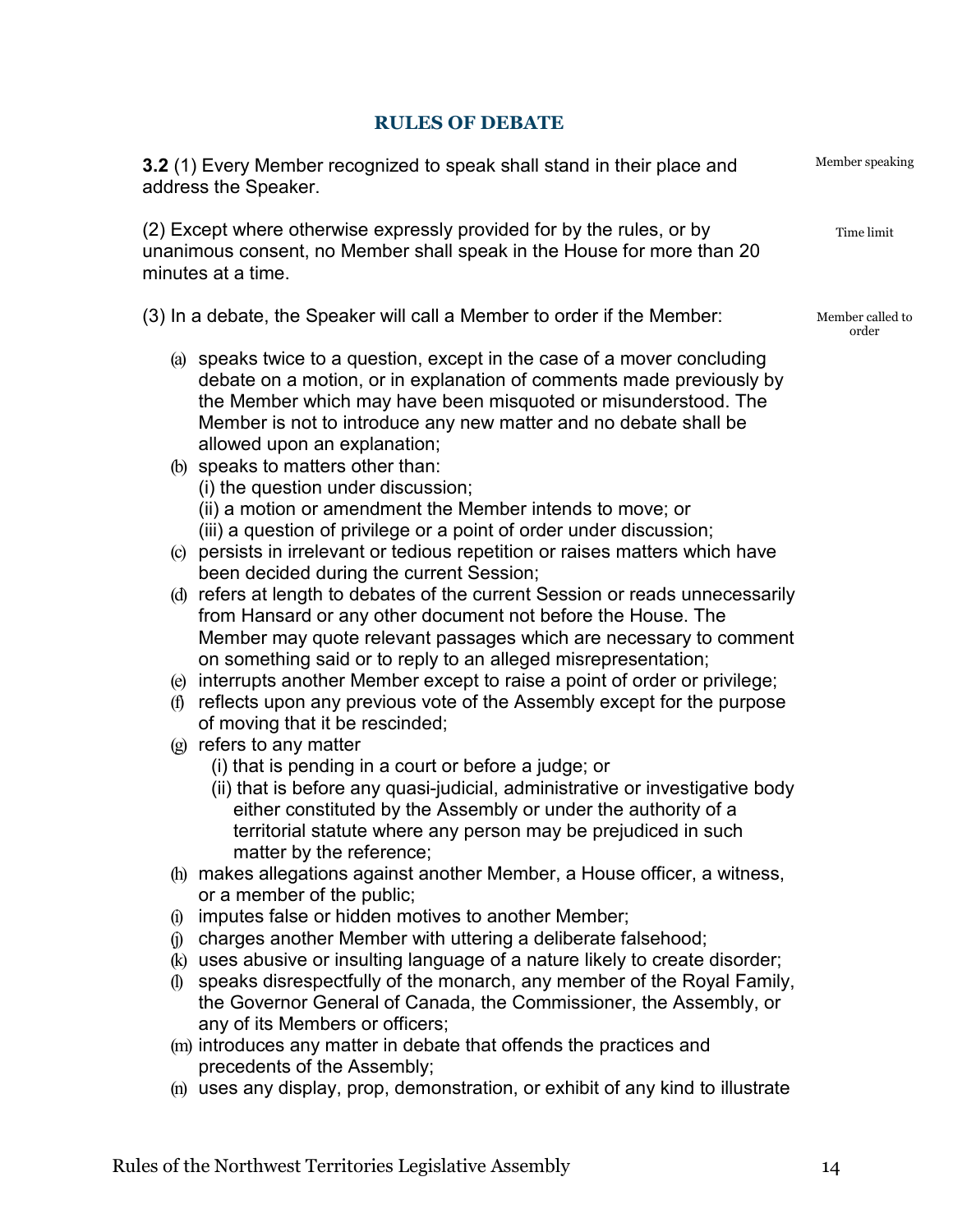his or her remarks; or

<span id="page-17-0"></span>(o) alludes to matters discussed during a confidential meeting of a Committee or of the Executive Council.

## **POINT OF ORDER**

| Point of order                  | 3.3 (1) A Member may, at any time, raise a point of order relating to a<br>perceived breach of the standing orders or departure from any unwritten rule or<br>custom of this Assembly or of parliamentary tradition which shall, until<br>disposed of, suspend the consideration and decision of every other matter. |
|---------------------------------|----------------------------------------------------------------------------------------------------------------------------------------------------------------------------------------------------------------------------------------------------------------------------------------------------------------------|
| Citing and<br>explanation       | (2) A Member that raises a point of order should refer to the specific standing<br>orders, unwritten rules, customs or parliamentary traditions that are perceived<br>to have been breached. The explanation must be clear and concise.                                                                              |
| Member shall<br>take seat       | (3) A Member addressing the Assembly who is called to order by the Speaker<br>or on a point of order raised by another Member shall sit while the point of<br>order is stated.                                                                                                                                       |
| Member may<br>explain           | (4) After the point of order has been stated, the Member called to order may<br>offer an explanation.                                                                                                                                                                                                                |
| Relevant<br>debate              | (5) The Speaker may permit debate strictly relevant to the point of order before<br>giving a decision.                                                                                                                                                                                                               |
| May take<br>under<br>advisement | (6) Notwithstanding Rule 3.3 (1), the Speaker may take the matter under<br>advisement before rendering a decision.                                                                                                                                                                                                   |
|                                 | <b>NAMING OF A MEMBER</b>                                                                                                                                                                                                                                                                                            |

- <span id="page-17-1"></span>Naming of a Member **3.4** (1) If a Member on being called for an offence against any Rule persists in the offense, the Speaker may direct the Member to discontinue the offending actions or retract the offending words and apologize to the House, and if the Member refuses to comply, the Speaker shall name the Member to the House, using their surname.
- Suspension of Member (2) A Member named under Rule 3.4(1) shall be suspended from the Assembly for the remainder of the Sitting day. A motion without notice may be moved to increase the length of the suspension of the named Member and shall be decided without amendment or debate.
	- Motion to increase suspension (3) If the named Member refuses to leave after the Assembly or the Speaker orders them to leave, a motion may be made to increase the length of the suspension. The motion shall be decided without amendment or debate.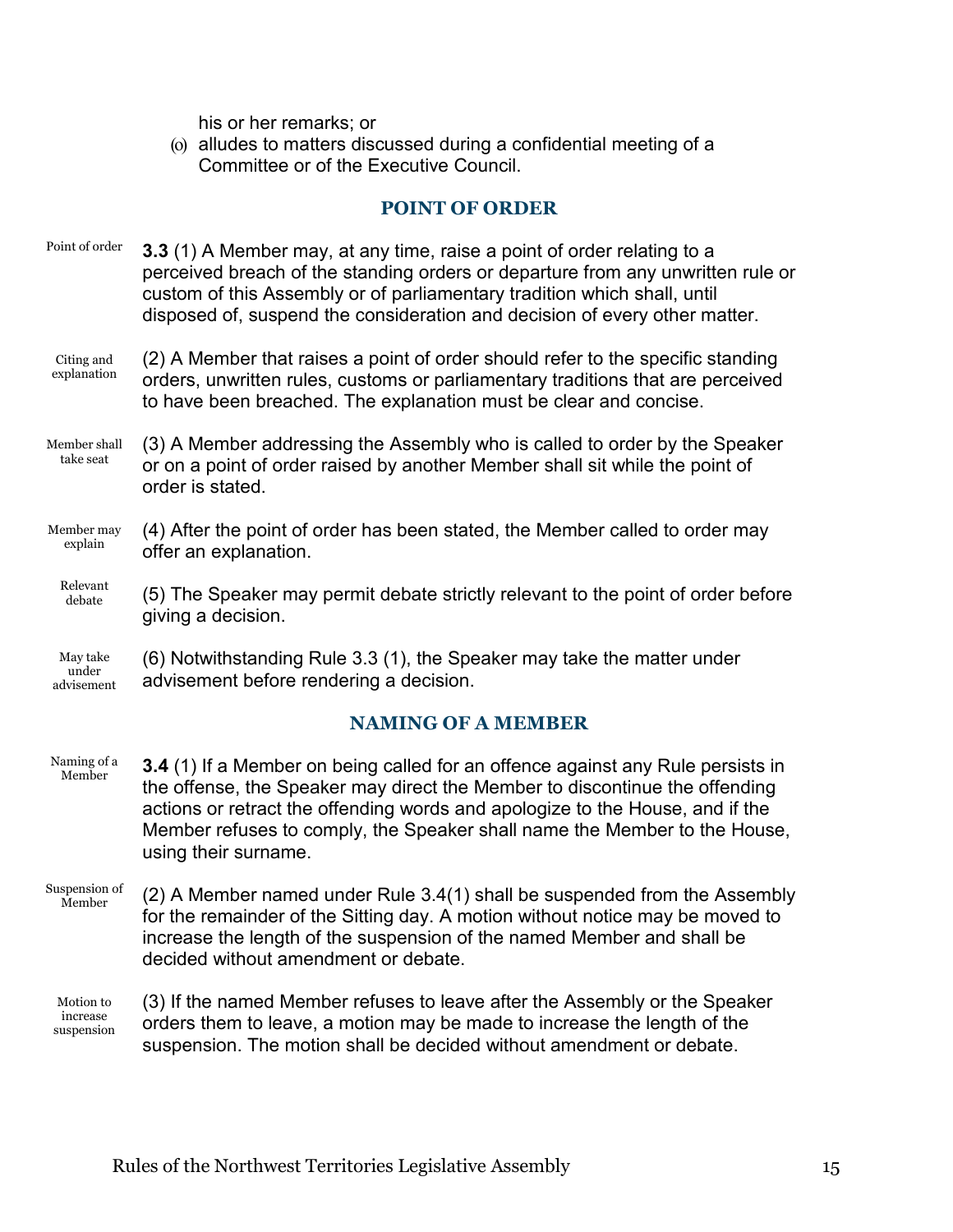(4) Where an offence to which Rule 3.4(1) applies is committed in Committee of the Whole, the Chair shall suspend proceedings and report the circumstances to the Assembly. The Speaker shall proceed as if the offence had been committed in the Assembly.

Offence in Committee of the Whole

Matter of urgent importance

Short statement

urgency

## **EMERGENCY DEBATE**

<span id="page-18-0"></span>**3.5** (1) At the conclusion of Oral Questions, a Member may move to set aside the ordinary business of the House to discuss a matter of urgent public importance requiring immediate consideration, subject to the following conditions:

- (a) the Member proposing the motion shall give written notice of the matter proposed to be discussed to the Speaker at least one hour before the Sitting of the House;
- (b) no more than one matter shall be discussed on the same motion;
- (c) the motion must not raise a matter of privilege; and
- (d) the motion must not raise any matter which can only be debated upon a motion with notice.

(2) On any day during which more than one notice is received under this Rule, the Speaker shall decide which notice shall receive precedence. Precedence of notices

(3) The Member proposing the motion may make a statement of not more than five minutes explaining the matter to be discussed and the reason for urgency.

(4) The Speaker may allow such debate as they consider necessary to decide the question of urgency of debate and shall then put the question. No Member may speak for more than five minutes in debate pursuant to the question of urgency. Debate regarding

(5) If the motion to set aside business is carried, the debate shall proceed. No Member shall speak for more than ten minutes in debate pursuant to this Rule, and the debate shall conclude: Conclusion of debate

- (a) when all Members wishing to speak have spoken; or
- (b) at the usual hour of adjournment, whichever occurs first.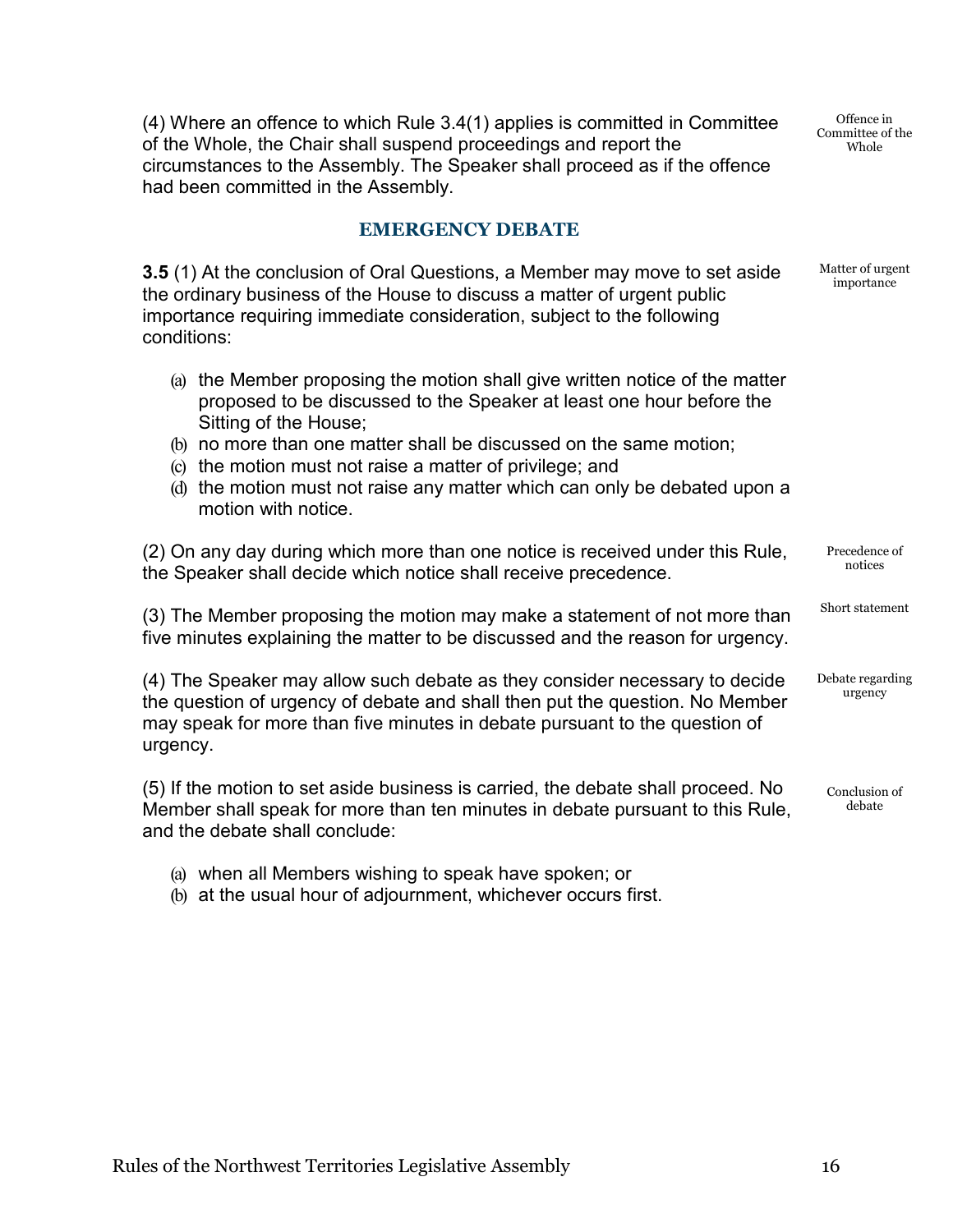## <span id="page-19-0"></span>**CHAPTER 4 – BUSINESS OF THE ASSEMBLY**

## **ORDER OF BUSINESS**

Order of business on opening day of new Assembly

<span id="page-19-1"></span>**4.1** (1) The order of business on the opening day of a new Assembly shall be:

- 1. Prayer
- 2. Commissioner's Address
- 3. Members' Statement
- 4. Recognition of Visitor's in the Gallery
- 5. Acknowledgements
- 6. Tabling of Documents
- 7. Notices of Motion
- 8. Motions
- 9. Notices of Motion for First Reading of Bills
- 10.First Reading of Bills
- 11.Second Reading of Bills
- 12.Orders of the Day

Order of business on opening day of each Session

- (2) The order of business on the opening day of each Session shall be:
	- 1. Prayer
	- 2. Commissioner's Address
	- 3. Ministers' Statements
	- 4. Members' Statements
	- 5. Recognition of Visitors in the Gallery
	- 6. Acknowledgments
	- 7. Oral Questions
	- 8. Written Questions
	- 9. Petitions
	- 10.Reports of Standing and Special Committees
	- 11.Tabling of Documents
	- 12.Notices of Motion
	- 13.Motions
	- 14.Notices of Motion for First Reading of Bills
	- 15.First Reading of Bills
	- 16.Second Reading of Bills
	- 17.Orders of the Day
- Daily order of (3) The daily order of business in the Assembly shall be:
	- business
- 1. Prayer
- 2. Ministers' Statements
- 3. Members' Statements
- 4. Returns to Oral Questions
- 5. Recognition of Visitors in the Gallery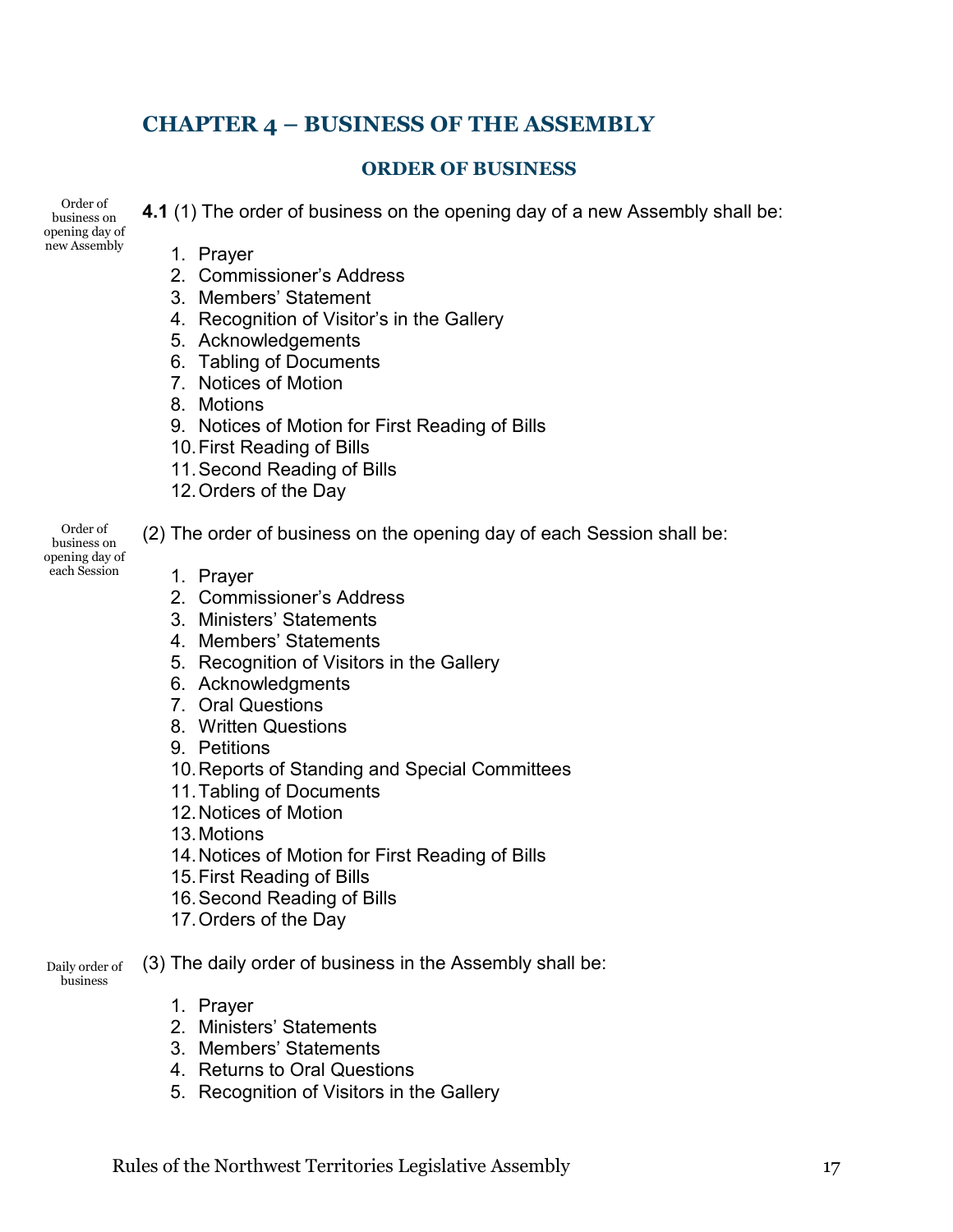- 6. Acknowledgements
- 7. Oral Questions
- 8. Written Questions
- 9. Returns to Written Questions
- 10.Replies to Commissioner's Address
- 11.Petitions
- 12.Reports of Committees on the Review of Bills
- 13.Reports of Standing and Special Committees
- 14.Tabling of Documents
- 15.Notices of Motion
- 16.Motions
- 17.Notices of Motion for First Reading of Bills
- 18.First Reading of Bills
- 19.Second Reading of Bills
- 20.Consideration in Committee of the Whole of Bills and Other Matters
- 21.Report of Committee of the Whole
- 22.Third Reading of Bills
- 23.Orders of the Day
- (4) The daily order of business in the Assembly on Tuesdays shall be:
	- 1. Prayer
	- 2. Ministers' Statements
	- 3. Members' Statements
	- 4. Recognition of Visitors in the Gallery
	- 5. Reports of Committees on the Review of Bills
	- 6. Reports of Standing and Special Committees
	- 7. Returns to Oral Questions
	- 8. Acknowledgements
	- 9. Oral Questions
	- 10.Written Questions
	- 11.Returns to Written Questions
	- 12.Replies to the Commissioner's Address
	- 13.Petitions
	- 14.Tabling of Documents
	- 15.Notices of Motion
	- 16.Motions
	- 17.Notices of Motion for First Reading of Bills
	- 18.First Reading of Bills
	- 19.Second Reading of Bills
	- 20.Consideration in Committee of the Whole of Bills and Other Matters
	- 21.Report of Committee of the Whole
	- 22.Third Reading of Bills
	- 23.Orders of the Day

Order of business on Tuesdays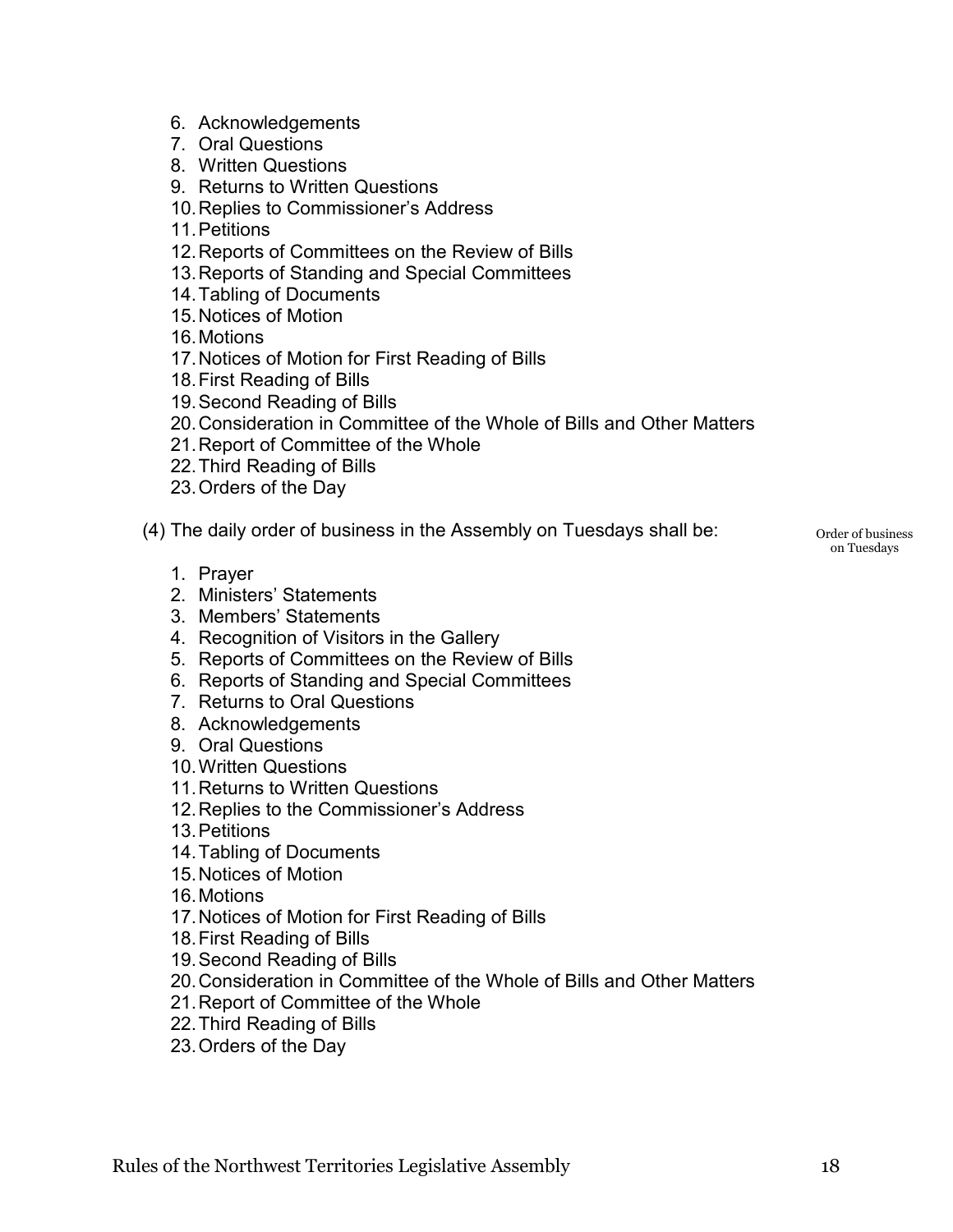#### **ORDERS OF THE DAY**

- <span id="page-21-0"></span>Order of business 4.2 (1) The Assembly shall take up all items on the Orders of the Day according to their precedence on the Order Paper.
- Business for Committee of the Whole (2) The Orders of the Day shall include all items that are pending in Committee of the Whole.

#### Announcing orders of the day (3) Immediately prior to adjournment on each Sitting day, the Clerk or their designate shall announce the Orders of the Day for the next Sitting day.

#### Items to next day (4) The Clerk shall place all items on the Orders of the Day not taken up at the adjournment of the Assembly on the Orders of the Day for the next Sitting day.

Prorogation (5) The Speaker, after consultation with the Executive Council and Members of the Legislative Assembly, shall direct the Clerk to replace the item "Orders of the Day" with the item "Prorogation" on the day designated for prorogation.

#### **PRAYER**

<span id="page-21-1"></span>Prayer **4.3** (1) A prayer, in a form approved by the Speaker, shall be offered each Sitting day. The Speaker may offer a prayer, or may call upon a willing Member or the Clerk to offer a prayer.

#### **PETITIONS**

- <span id="page-21-2"></span>Petition presented **4.4** (1) A Member may present a petition to the Assembly during a Sitting by filing it with the Clerk, or in the manner set out in Rule 4.4 (3).
- Reported by Clerk (2) The Clerk shall report to the House every Petition presented under Rule 4.4(1) under the item "Petitions".
- Procedure for petitions (3) A Member may present a petition under the item "Petitions". The Member shall make a brief statement summarizing the contents of the petition, the number of handwritten signatures, the number of electronic signatures, and the number of signatories' resident in the Northwest Territories; and shall sign their name on that petition. A Member shall not exceed in five minutes in presenting a petition.
- No debate (4) The Speaker shall not allow debate on the presentation of a petition.
- Review by Clerk (5) No Member may present a petition unless the Clerk has reviewed it for form and content.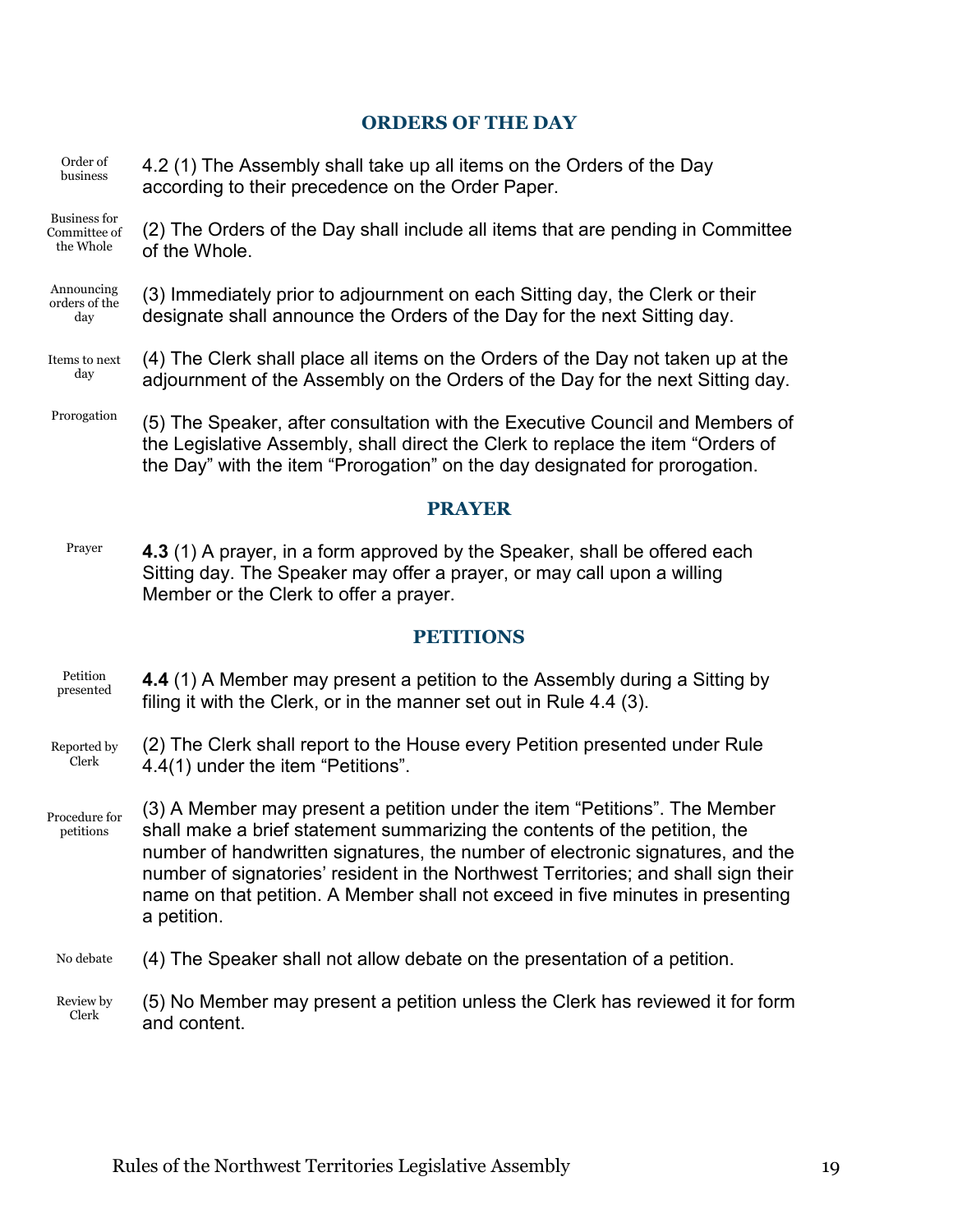(6) The Clerk shall determine that every petition shall:

- (a) be addressed to the Northwest Territories Legislative Assembly;
- (b) contain a clear, proper and respectful request that the House take some action within its authority and not contain irrelevant statements;
- (c) be written, typewritten or printed on paper of usual size;
- (d) have its request appear at the top of every sheet, if it consists of more than one sheet of signatures; and
- (e) contain the names, community of residence and signatures written directly on the petition and not pasted or otherwise transferred to it.

(7) A Member presenting a petition shall be responsible for any impertinent or improper matter that it contains.

(8) Signatures on a petition must be handwritten, or they must be electronic signatures obtained from the Legislative Assembly e-petitions site.

(9) A Member, may, after notice, move that a petition be referred to a Standing or Special Committee which shall report its recommendations to the Assembly.

(10) The Clerk shall deliver copies of all petitions presented to either the Speaker or the Minister responsible.

(11) The Speaker or the Minister responsible shall provide a response to a petition within 60 calendar days of its presentation. The response shall be tabled at the earliest opportunity.

## **TABLING OF DOCUMENTS**

<span id="page-22-0"></span>**4.5** (1) Under the item "Tabling of Documents", a Member may provide to the House a written or printed paper providing information in any Official Language which may be of sufficient public import or interest and is not widely available in the public domain or which is required to be tabled in the House by any act or order of the Assembly.

(2) A Member may make a brief factual statement to identify the document.

(3) The Speaker shall ensure that the tabled document conforms to the rules and practices of the House and may rule a tabled document out of order.

Review by Clerk

Member is responsible

Form of signature

Referred to Committee

Clerk shall deliver copies

Response

Tabling of documents

Member may make statement

Speaker may rule document out of order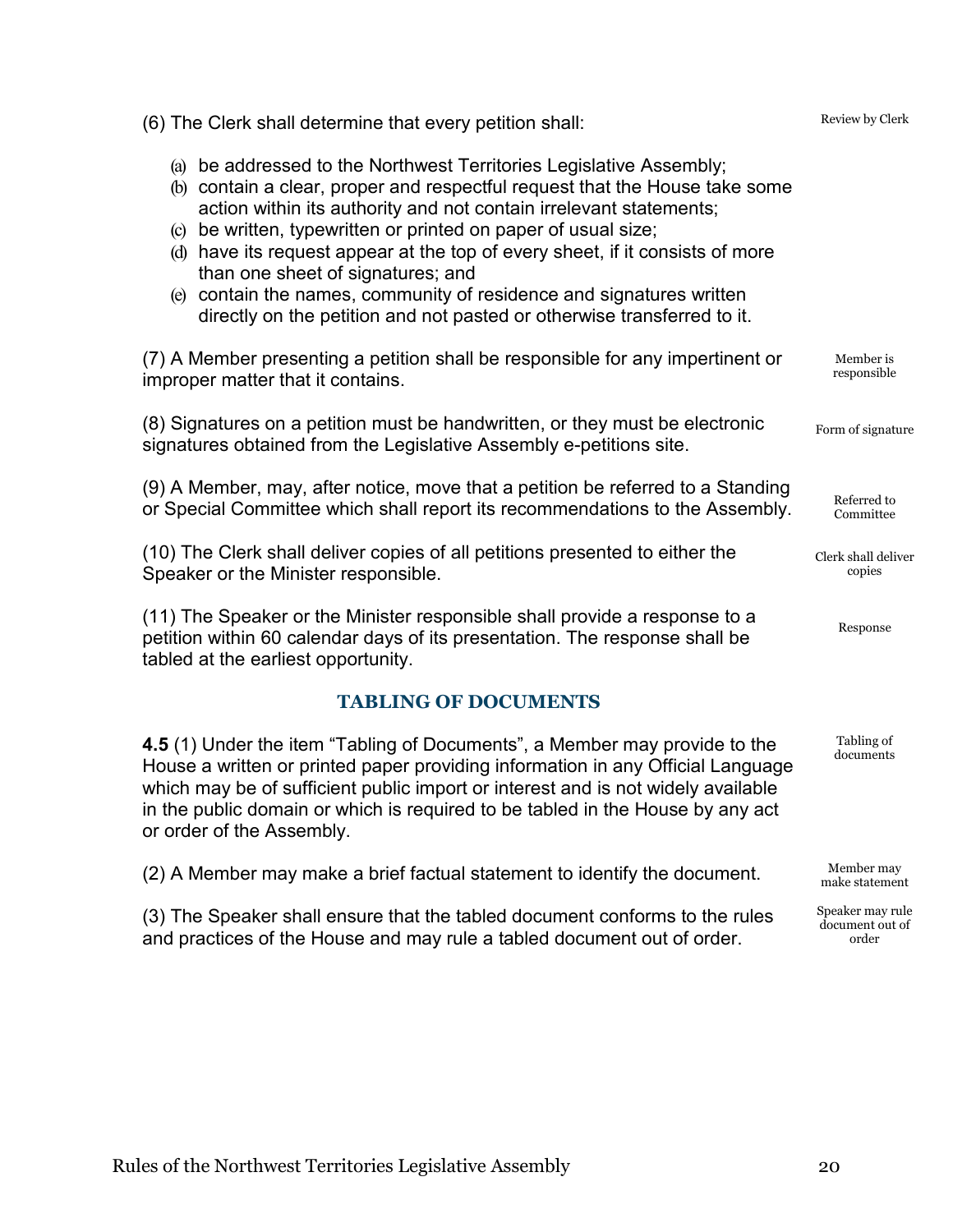## <span id="page-23-0"></span>**CHAPTER 5- STATEMENTS AND ADDRESSES**

## **COMMISSIONER'S ADDRESS**

Commissioner's Address

<span id="page-23-5"></span><span id="page-23-1"></span>**5.1** (1) The opening day of each Session shall begin with a "Commissioner's Address" read by the Commissioner of the Northwest Territories.

Advance distribution to Members

<span id="page-23-2"></span>(2) The Commissioner's Address shall be provided to the Clerk in advance of the House Sitting for distribution to all Members on the day the Address is delivered in the Assembly.

## **REPLIES TO COMMISSIONER'S ADDRESS**

Replies to Commissioner's Address **5.2** (1) Every Member may make one reply to the Commissioner's Address given under [Rule 5.1\(1\)](#page-23-5) and speak on any matter for any length of time.

Replies on orders of the day

<span id="page-23-6"></span><span id="page-23-3"></span>(2) The Clerk shall place the item "Replies to the Commissioner's Address" on the Order Paper for the day after opening day and for every following Sitting day, except the day designated for prorogation.

## **MINISTERS' STATEMENTS**

- **Ministers** statements **5.3** (1) A Minister may make a factual announcement or statement of Government policy.
- Copies to Clerk (2) Each Minister's Statement shall be provided to the Clerk in advance of the House Sitting for distribution to all Members at the time the statement is delivered in the Assembly.

Statement moved to Committee of the Whole (3) Any Member may, without notice, move a Minister's Statement into Committee of the Whole for discussion immediately following the conclusion of Ministers' Statements on the day that the statement was delivered in the Assembly.

<span id="page-23-4"></span>Time limit (4) The time allotted for Ministers' Statements shall not exceed 20 minutes.

## **BUDGET ADDRESS**

- Announcement of date **5.4** (1) Under the item "Ministers' Statements", the Minister of Finance shall inform the House of their intention to present a Budget Address on a specific date.
- Placed on orders of the day (2) Upon receiving notice of a Budget Address, the Speaker shall place the item "Budget Address" on the Orders of the Day for the day of presentation immediately after "Prayer".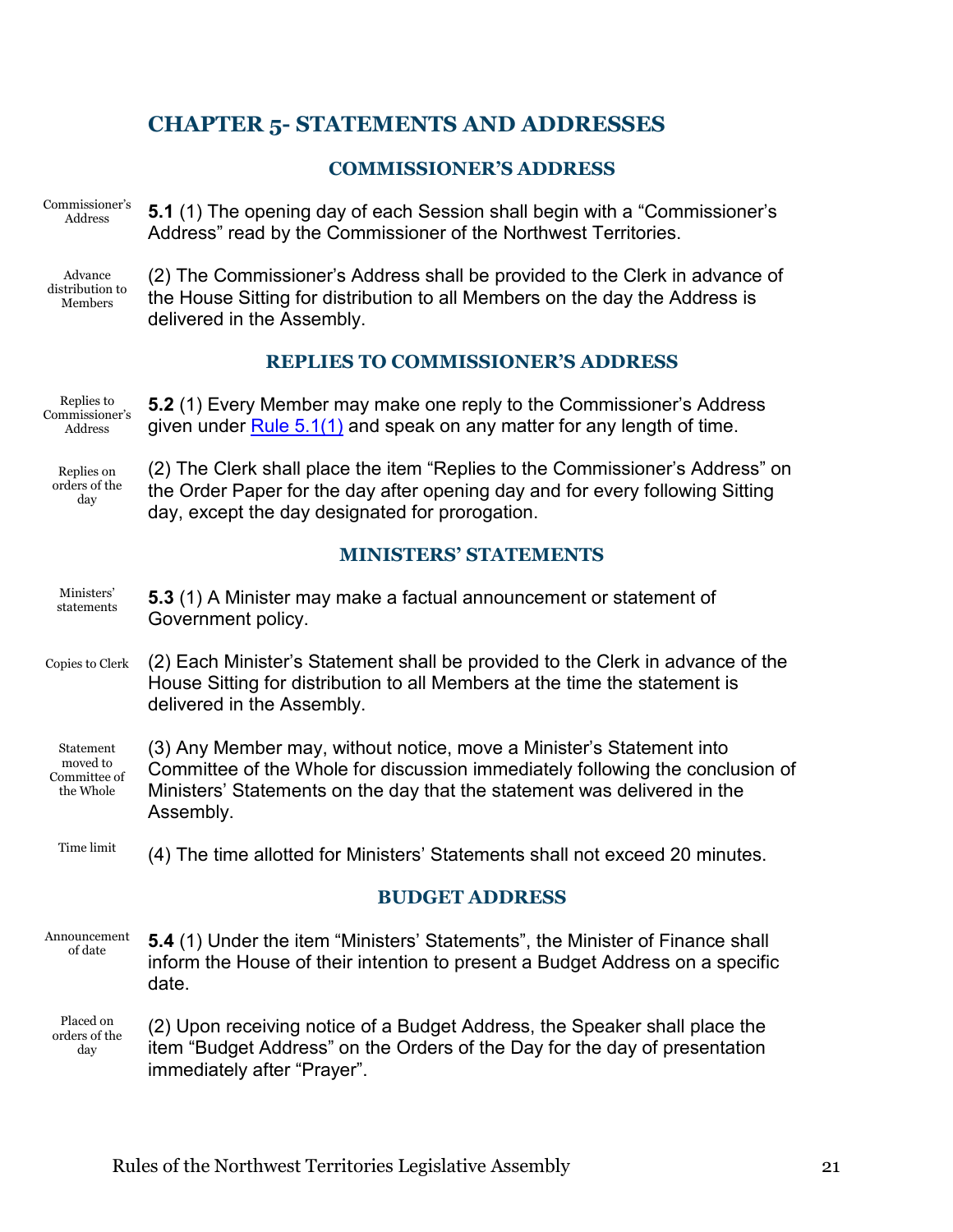(3) The Budget Address shall be provided to the Clerk in advance of the House Sitting for distribution to all Members on the day the Budget Address is delivered in the Assembly.

Advance distribution to Members

Limitations on statements

Improper use

Members' statement by Minister

Time limit

#### **REPLIES TO BUDGET ADDRESS**

<span id="page-24-3"></span><span id="page-24-0"></span>**5.5** (1) The Clerk shall place the item "Replies to Budget Address" on the Orders of the Day after "Recognition of Visitors in the Gallery" on the day of the presentation of a budget and for the next six Sitting days. Placed on orders of the day

(2) Every Member may make one reply to each Budget Address which shall not exceed twenty minutes. One reply

#### **MEMBERS' STATEMENTS**

<span id="page-24-1"></span>**5.6** (1) Under the item "Members' Statements", a Member may make one statement on any matter. Member may make one statement

(2) Statements made under Rule 5.6(1):

- (a) in the case of a Member speaking in one Official Language, shall not exceed two and one half minutes;
- (b) in the case of a Member who speaks in more than one Official Language for at least thirty seconds, shall not exceed three minutes; and
- (c) shall be confined to one matter.

(3) The Speaker may order a Member who makes improper use of the Members' Statement to take their seat.

(4) A Minister may make a statement in accordance with Rules 5.6 (1) and (2) but that statement must not relate to their responsibility as a Minister.

## **RECOGNITION OF VISITORS IN THE GALLERY**

<span id="page-24-2"></span>**5.7** (1) Under the item "Recognition of Visitors in the Gallery", a Member may make a statement of introduction of a visitor in the gallery, or a page or interpreter serving in the House. Recognition of visitors

(2) Introductions made under Rule 5.7(1) shall not exceed 30 seconds.

Rules of the Northwest Territories Legislative Assembly 22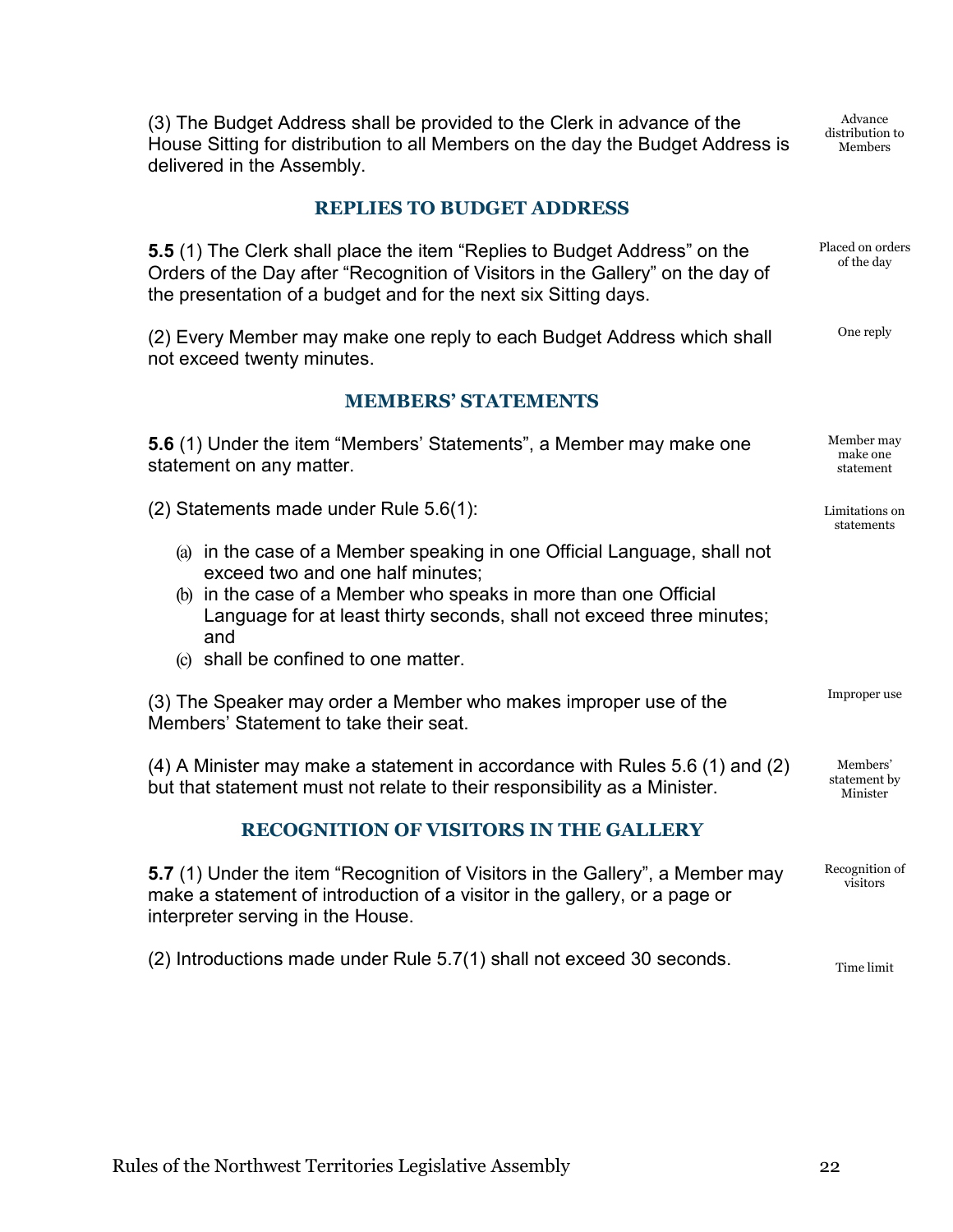## **ACKNOWLEDGEMENTS**

<span id="page-25-0"></span>Member may make statement **5.8**(1) Under the item "Acknowledgements", a Member may make a statement recognizing a significant milestone or accomplishment of a constituent as set out in Appendix B – [Guidelines Pertaining to Acknowledgements.](#page-47-2)

- Limitations (2) Acknowledgements made under Rule 5.8(1):
	- (a) shall not exceed thirty seconds;
	- (b) shall be limited to one acknowledgement per day by any Member;
	- (c) shall be provided in writing to the Speaker at least one hour prior to the commencement of the Sitting day;
	- (d) shall be allowed at the sole discretion of the Speaker; and
	- (e) shall be confined to the Member's own constituents.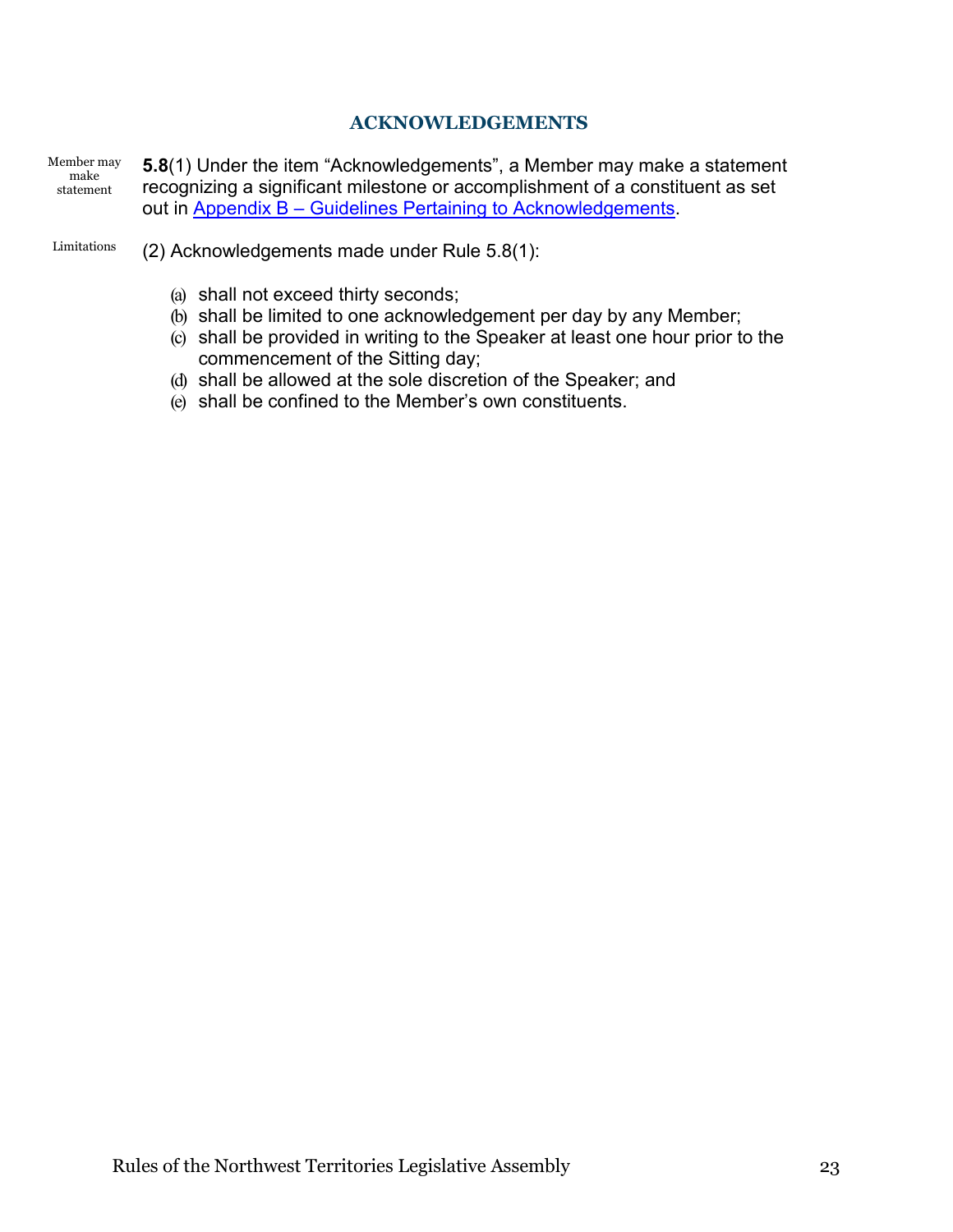## <span id="page-26-0"></span>**CHAPTER 6 – MOTIONS AND VOTING**

## **NOTICES OF MOTION**

<span id="page-26-3"></span><span id="page-26-1"></span>**6.1** (1) A Member must give two Sitting days' notice of a motion.

(2) Notwithstanding Rule 6.1(1), notice is not required for the following motions:

- (a) to continue Sitting beyond the normal hour of adjournment to continue consideration of a specified item of business;
- (b) to amend a bill or a motion introduced in Committee of the Whole;
- (c) to suspend a Member from the Assembly;
- (d) to order the withdrawal of strangers;
- (e) to adjourn the Assembly or a debate;
- (f) to deal with a question of privilege;
- (g) relating to bills after their introduction;
- (h) to set aside the ordinary business of the House to discuss a matter of urgent public importance, provided that one hour's notice has been given to the Speaker;
- (i) to move a Minister's Statement into Committee of the Whole on the same day it is presented;
- (j) to amend another motion;
- (k) relating to the introduction of appropriation bills ordered by the Assembly under [Rule 8.5\(5\);](#page-35-0)
- (l) to report progress in Committee of the Whole; or
- (m) to elect a Speaker.

(3) A member giving notice shall:

- (a) specify the day on which the motion is to be moved;
- (b) read the full text of the resolution portion of the motion; and
- (c) deliver to the table a written copy of the motion.

(4) The notice referred to in Rule  $6.3(1)$  shall be printed in Hansard.

(5) No Member shall give more than two notices of motion in one day.

## **MOTIONS AND AMENDMENTS**

<span id="page-26-2"></span>

| 6.2 (1) A motion is used to propose that the Assembly: |  |
|--------------------------------------------------------|--|
| (a) do something;                                      |  |

- (b) order something to be done; or
- (c) express an opinion on a matter.

Amount of notice required

Exceptions

Content of notice

Printed in Hansard

Notice limit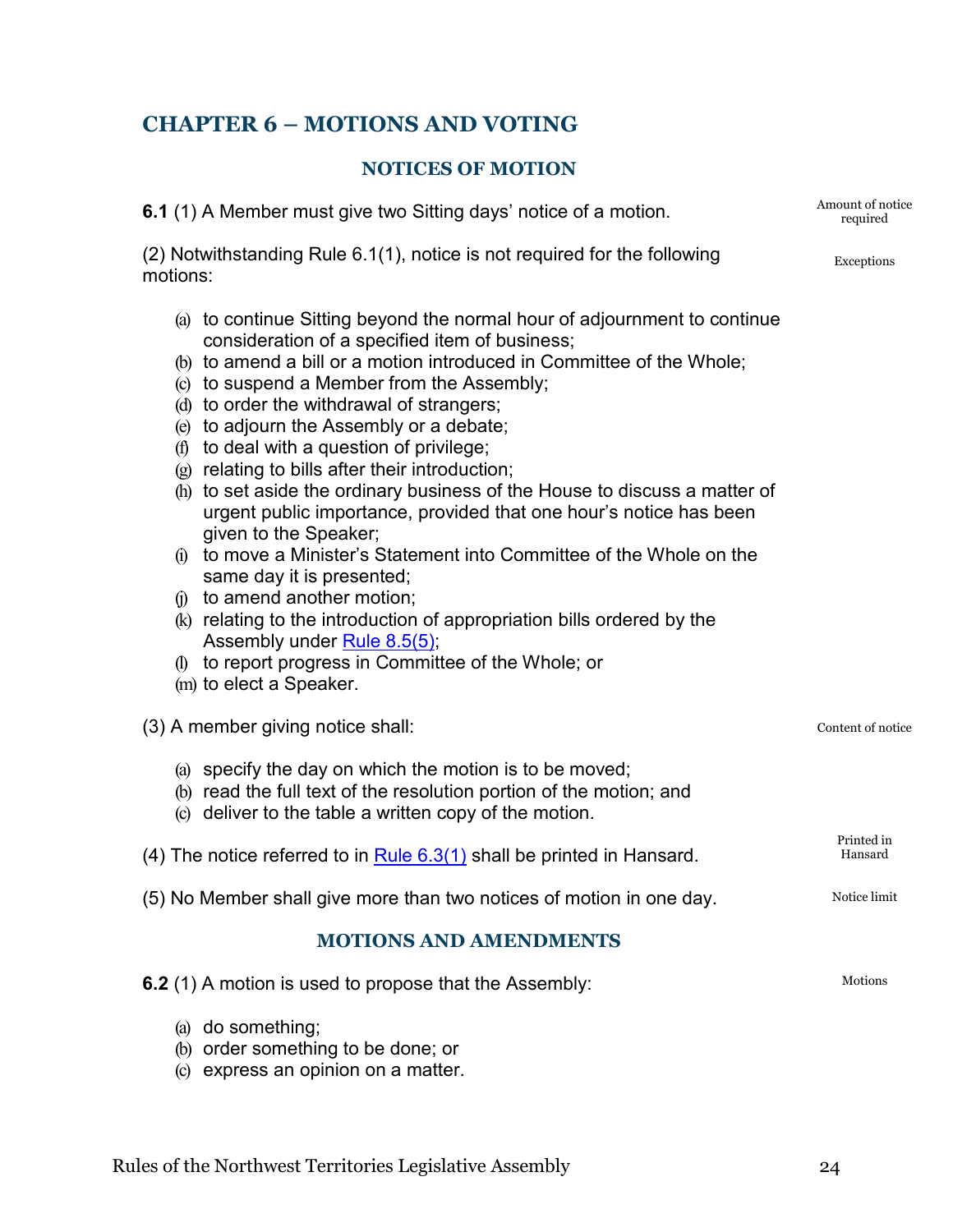| Order or<br>resolution           | (2) An adopted motion becomes either an order or resolution of the Assembly.<br>It becomes an order when the Assembly requires its Committees, its Members<br>or its officers to do something. It becomes a resolution when it declares the<br>opinion of the Assembly or affirms a fact or a principle.                                                                                                                                                                                                                                                                             |
|----------------------------------|--------------------------------------------------------------------------------------------------------------------------------------------------------------------------------------------------------------------------------------------------------------------------------------------------------------------------------------------------------------------------------------------------------------------------------------------------------------------------------------------------------------------------------------------------------------------------------------|
| Timing of<br>response            | (3) A motion adopted by the House, and requesting a response from the<br>Government will require the Government to table such a response within 120<br>days, or at the earliest opportunity subsequent to the passage of 120 days.                                                                                                                                                                                                                                                                                                                                                   |
| Motions in<br>writing            | (4) All motions shall be in writing, read by the mover and seconded before<br>being considered.                                                                                                                                                                                                                                                                                                                                                                                                                                                                                      |
| Non-<br>debateable<br>motions    | (5) All motions are debated except those:                                                                                                                                                                                                                                                                                                                                                                                                                                                                                                                                            |
|                                  | (a) to continue Sitting beyond the daily hour of adjournment;<br>(b) to suspend a Member from the Assembly;<br>(c) to order the withdrawal of strangers;<br>(d) to give first reading to a bill;<br>(e) to adjourn the Committee of the Whole or the Assembly;<br>to remove the Speaker, Deputy Speaker or a Deputy Chair of<br>(f)<br>Committee of the Whole;<br>(g) to concur with the report of the Committee of the Whole;<br>(h) to move a Minister's Statement into Committee of the Whole;<br>(i) to defer a motion or item under discussion; or<br>$(i)$ to elect a Speaker. |
| Right to speak<br>once           | (6) Every Member has the right to speak to a motion.                                                                                                                                                                                                                                                                                                                                                                                                                                                                                                                                 |
| Mover's right<br>to close debate | (7) The mover of a motion also has the right to the last reply. The Speaker<br>shall inform the Assembly that the reply of the mover of the original motion<br>closes the debate.                                                                                                                                                                                                                                                                                                                                                                                                    |
| No right to last<br>reply        | (8) Notwithstanding Rule 6.2(7), the mover of an amendment to a motion has<br>no right to the last reply.                                                                                                                                                                                                                                                                                                                                                                                                                                                                            |
| Motions<br>during debate         | (9) When a motion is under debate no other motion shall be received except:                                                                                                                                                                                                                                                                                                                                                                                                                                                                                                          |
|                                  | (a) to amend the motion;<br>(b) to postpone the motion to a specific day;<br>(c) to adjourn the debate;<br>(d) to defer the motion;<br>(e) to refer the motion to Committee of the Whole or to a Standing or<br><b>Special Committee;</b><br>(f) to extend Sitting hours;<br>$(g)$ to report progress when in Committee of the Whole; or<br>(h) to adjourn the Assembly.                                                                                                                                                                                                             |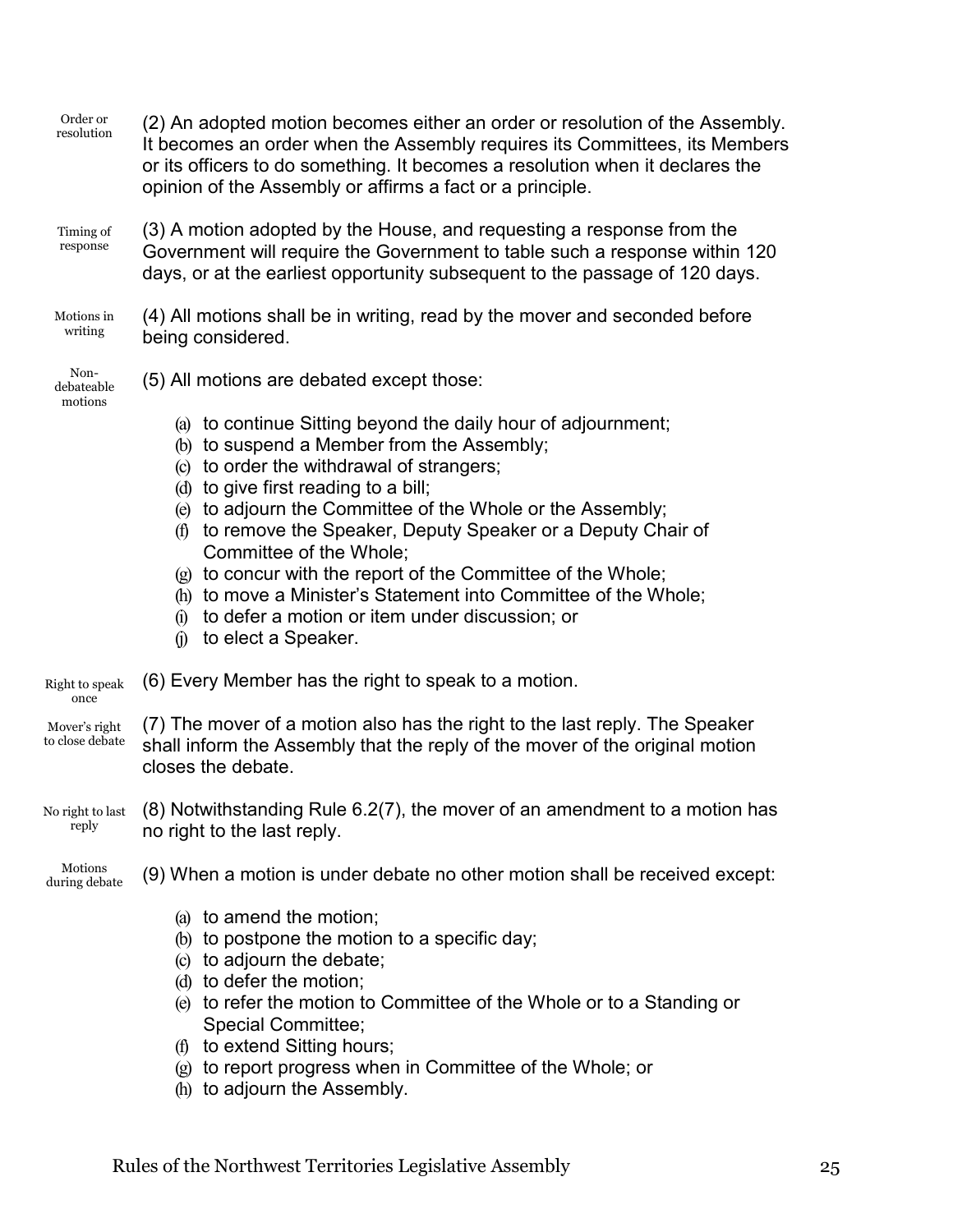(10) A motion to amend a motion may be proposed in writing, without notice to: (a) delete certain words; (b) delete certain words in order to insert or add other words in their place; or (c) insert or add words. (11) An amendment is required to be relevant to the subject matter of the original motion. (11) An amendment to the amendment may be proposed, but no motion to amend further is permitted until the consideration of the sub-amendment is concluded. A sub-amendment may propose to modify the amendment but shall not enlarge the scope of the amendment or substitute an entirely new proposal. (12) A motion to refer a bill or another motion to Committee of the Whole or to a Standing or Special Committee shall take precedence over amendments to the bill or the original motion, as the case may be. (13) A Member who has made a motion may withdraw it with the consent of the seconder provided debate has not begun. (14) Whenever the Speaker is of the opinion that a motion offered to the Assembly is contrary to the Rules and privileges of the Assembly, the Speaker shall inform the Assembly immediately, quoting the applicable Rules or authority, and shall not put the motion before the Assembly. (15) A motion that has been called twice by the Speaker and not proceeded with shall be dropped but may be restored to the Order Paper after due notice. (16) If a restored motion is again called by the Speaker and not proceeded with, it shall be dropped from the Order Paper, and may not be introduced again during the same Session. (17) A formal motion that has been defeated in the Assembly cannot be introduced again in the same Session. A motion that has been carried may be rescinded by a new motion. (18) A motion defeated in Committee of the Whole may only be introduced again by a formal motion in the same Session. Amendments Relevance of amendment Amendment to an amendment Motion to refer Withdraw motion Motion is out of order Motion dropped Motion withdrawn from order paper Motion defeated; Motion rescinded Motion defeated in Committee of the Whole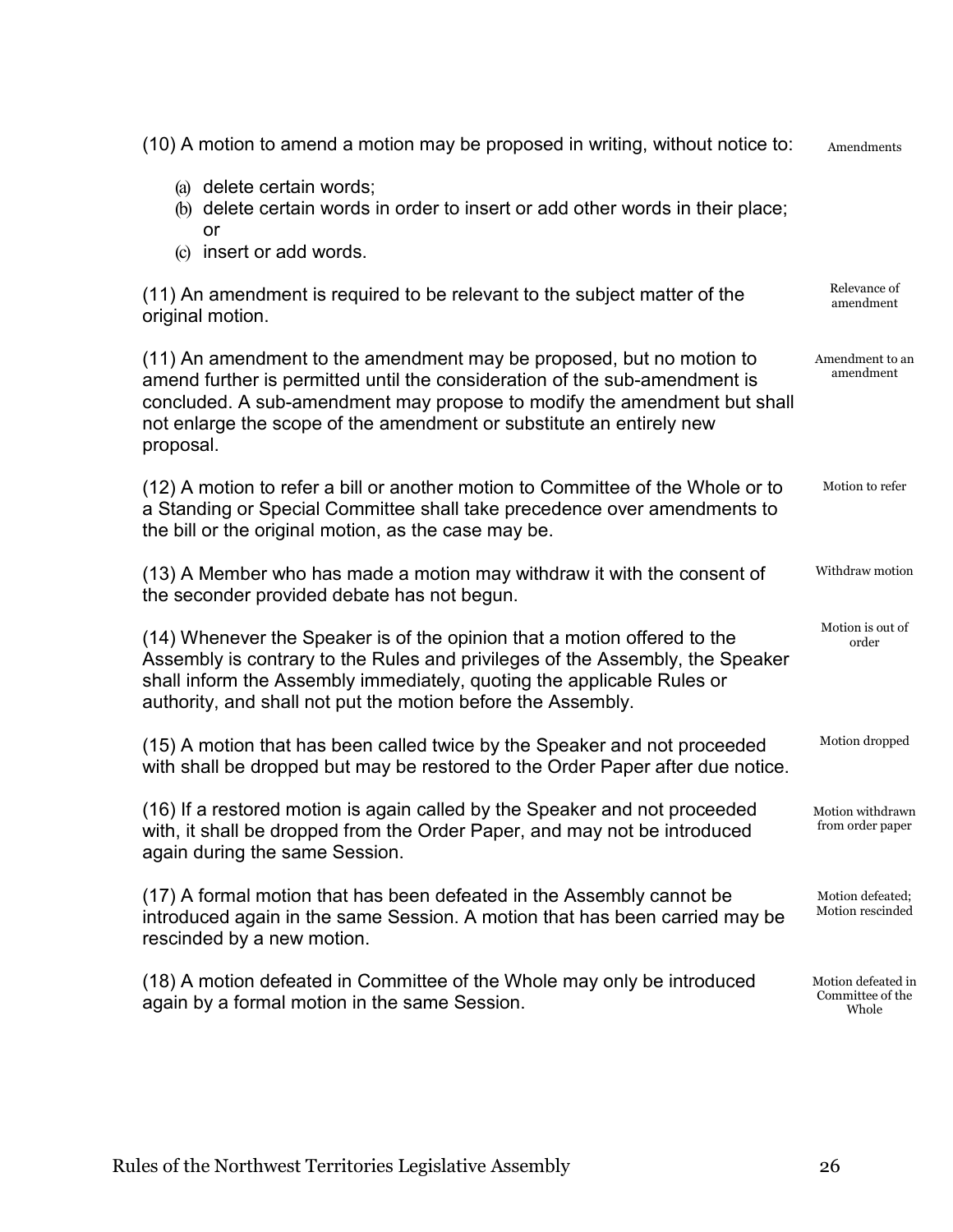#### **MOTION TO ADJOURN**

<span id="page-29-2"></span><span id="page-29-0"></span>Motion to adjourn **6.3** (1) A motion to adjourn either the Assembly or a debate is always in order, but no second motion to adjourn may be made until an intermediate proceeding has taken place.

#### **VOTING**

- <span id="page-29-1"></span>Quorum required **6.4** (1) If a quorum of Members is not present on a motion, the Speaker or Chair of Committee of the Whole shall call in the Members in accordance with [Rule 2.3 \(4\)](#page-12-2) and [\(5\).](#page-13-2)
- Speaker putting question (2) When the Speaker is putting a question, no Member shall enter, leave or cross the Chamber, or make any noise or disturbance. If a Member enters the Chamber when a question has been put, not realizing this is the case, they shall not vote on that question.
- Majority vote (3) Motions shall be decided by a majority of Members voting.
- Casting vote (4) In the case of a tie, the Speaker or Chair of Committee of the Whole shall cast the deciding vote, and may state reasons.
- <span id="page-29-3"></span>Recorded vote (5) The names of the Members voting on the motion shall not be recorded in Hansard unless a Member requests a recorded vote.
- Process for recorded vote (6) When a recorded vote is requested, the Speaker shall first call upon the mover of the motion, and then upon those voting in the affirmative, and in the negative, and those abstaining to rise. Names shall be called successively from the mover's left and shall be recorded in Hansard.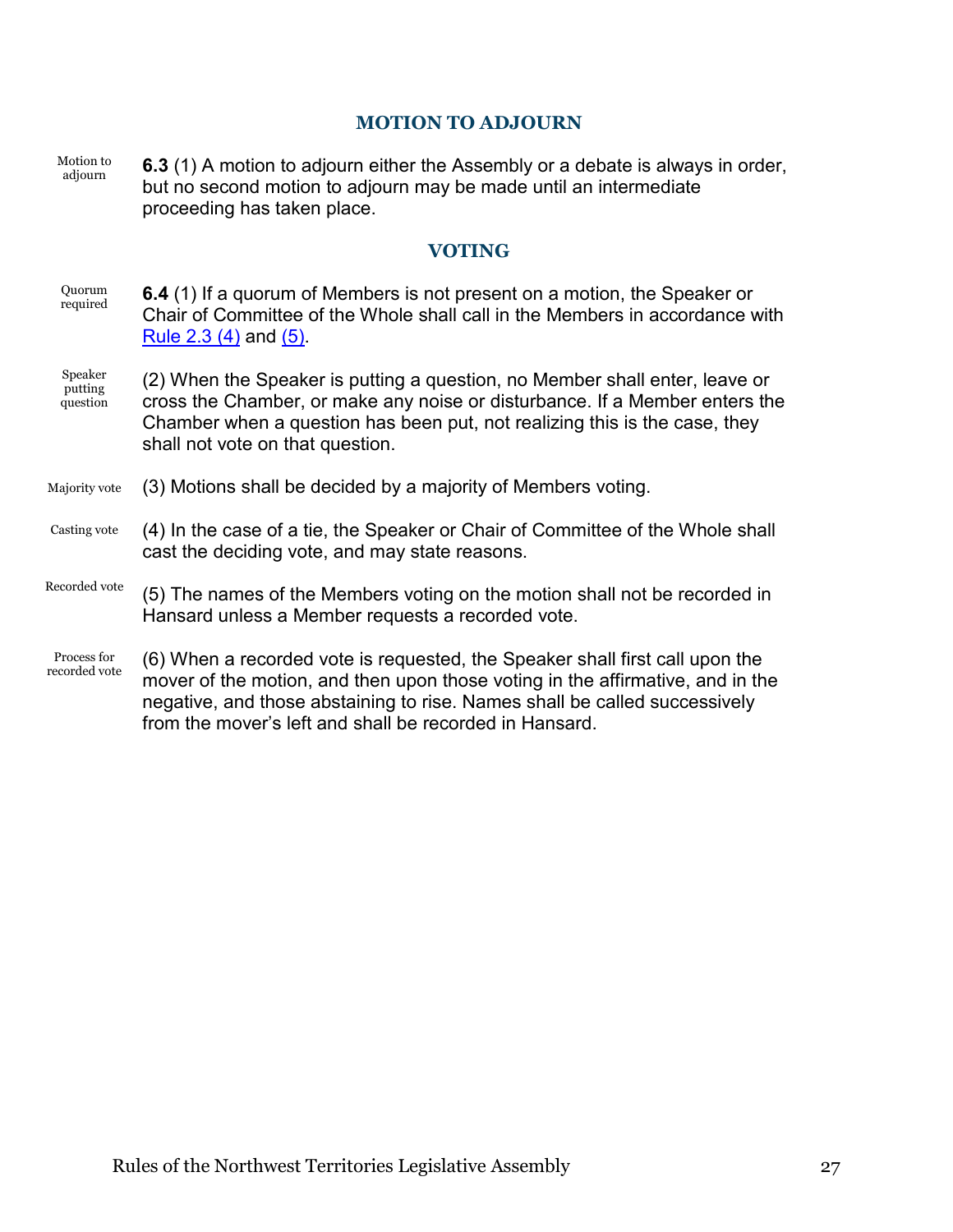## <span id="page-30-0"></span>**CHAPTER 7 – QUESTIONS OF MINISTERS**

## **NATURE OF QUESTIONS**

<span id="page-30-2"></span><span id="page-30-1"></span>

| 7.1 (1) A Member may ask a Minister written and oral questions relating to the<br>administrative responsibility of the government or of the individual Minister.                                                                                                                      | Questions                           |
|---------------------------------------------------------------------------------------------------------------------------------------------------------------------------------------------------------------------------------------------------------------------------------------|-------------------------------------|
| (2) In putting a question or replying to it, no argument, opinion or facts shall be<br>stated except so far as is necessary to explain, and the matter referred to shall<br>not be debated.                                                                                           | Form of question                    |
| <b>ORAL QUESTIONS</b>                                                                                                                                                                                                                                                                 |                                     |
| 7.2 (1) An oral question shall be concisely and clearly put, and may include a<br>short preamble. An oral question shall refer only to a matter which may<br>reasonably be assumed to be within the present knowledge of the Minister to<br>whom it is directed.                      | Questions concise<br>and clear      |
| (2) The Minister may:                                                                                                                                                                                                                                                                 | Minister's<br>response              |
| (a) answer the question in concise and clear fashion;<br>(b) state that they take the question as notice and answer it orally on a<br>subsequent day under the item "Returns to Oral Questions"; or<br>(c) decline to answer.                                                         |                                     |
| (3) When a question is taken as notice, the Speaker shall add it to the Orders<br>of the Day under the item "Returns to Oral Questions". The Speaker may rule<br>out of order, any questions similar in nature to a question which has been<br>taken upon as notice on that same day. | Taken as notice                     |
| (4) When a Minister answers an oral question, a Member may ask only three<br>supplementary questions. These supplementary questions must be directly<br>related to the same subject.                                                                                                  | Three<br>supplementary<br>questions |
| (5) The time allotted for oral questions shall not exceed sixty minutes.                                                                                                                                                                                                              | Time limit                          |
| (6) A Minister who makes a commitment to provide additional information to a<br>Member during Oral Questions shall table that information in the Assembly at<br>the earliest opportunity.                                                                                             | Commitments                         |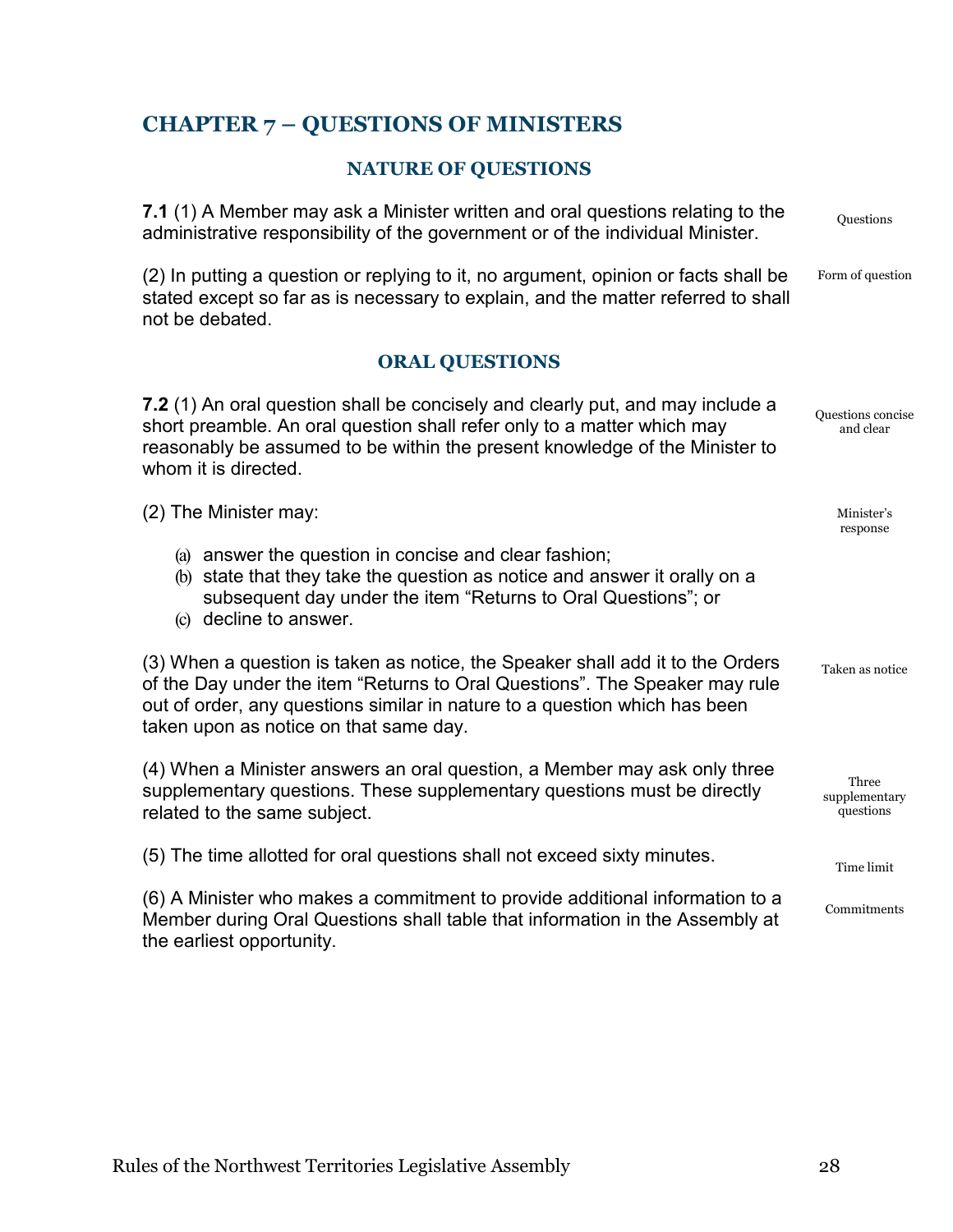## **WRITTEN QUESTIONS**

<span id="page-31-3"></span><span id="page-31-2"></span><span id="page-31-1"></span><span id="page-31-0"></span>

| Written<br>Questions | 7.3 (1) Under the item "Written Questions", a Member may ask written<br>questions of Ministers. A question which would be likely to require a detailed or<br>complex answer, or which would not reasonably be assumed to be within the<br>present knowledge of the Minister, should be posed as a written question. |
|----------------------|---------------------------------------------------------------------------------------------------------------------------------------------------------------------------------------------------------------------------------------------------------------------------------------------------------------------|
| Filed with           | (2) All written questions shall be filed with the Clerk, who shall endorse the                                                                                                                                                                                                                                      |
| Clerk                | date of filing and provide copies to all Members.                                                                                                                                                                                                                                                                   |
| Conforming to        | (3) The Speaker shall ensure that a written question conforms to the Rules and                                                                                                                                                                                                                                      |
| Rules                | practices of the House and may rule a written question out of order.                                                                                                                                                                                                                                                |
| Form of              | (4) A written question may only contain the one initial question and four                                                                                                                                                                                                                                           |
| question             | supplementary questions.                                                                                                                                                                                                                                                                                            |
| Number of            | (5) A Member may only have five written questions on the Order Paper at any                                                                                                                                                                                                                                         |
| questions            | one time.                                                                                                                                                                                                                                                                                                           |
|                      | <b>RETURNS TO WRITTEN QUESTIONS</b>                                                                                                                                                                                                                                                                                 |
| Filed with           | 7.4 (1) A Minister shall provide a return to written question within 21 calendar                                                                                                                                                                                                                                    |
| Clerk                | days by filing a reply with the Clerk, who shall endorse the date of filing.                                                                                                                                                                                                                                        |
| Extended             | (2) If the 21 calendar days lapses between Sittings, the Minister shall file a                                                                                                                                                                                                                                      |
| adjournment          | reply with the Clerk no later than the first day of the next Sitting.                                                                                                                                                                                                                                               |
| Provisional          | (3) If the Minister cannot provide an answer in the time allotted, they may file a                                                                                                                                                                                                                                  |
| reply                | provisional return with the Clerk indicating:                                                                                                                                                                                                                                                                       |
|                      | (a) that the return to the written question is not ready,<br>(b) the reason for the delay, and<br>(c) the date upon which the information will be provided.                                                                                                                                                         |
| Assembly             | (4) Under the item "Returns to Written Questions", the Clerk shall inform the                                                                                                                                                                                                                                       |
| advised of           | Assembly of the returns or provisional returns received, deliver copies to all                                                                                                                                                                                                                                      |
| returns              | Members, and have the returns printed in Hansard.                                                                                                                                                                                                                                                                   |
| Minister may         | (5) Under the item "Returns to Written Questions", a Minister may read a return                                                                                                                                                                                                                                     |
| read return          | which has been filed in accordance with Rule 7.4(1).                                                                                                                                                                                                                                                                |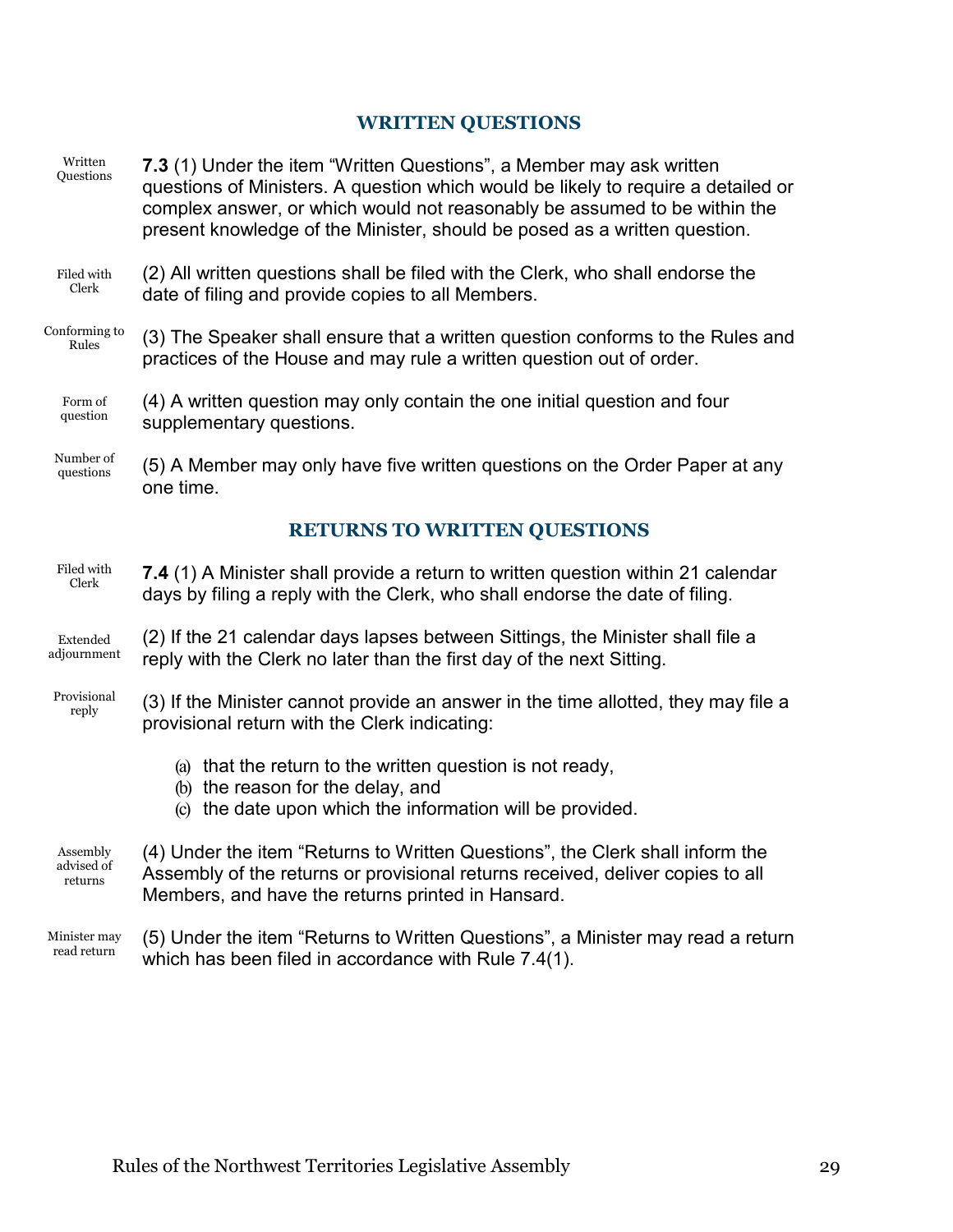## <span id="page-32-0"></span>**CHAPTER 8 – BILLS AND FINANCIAL PROCEDURES**

## **BILLS**

<span id="page-32-4"></span><span id="page-32-2"></span><span id="page-32-1"></span>

| 8.1 (1) Every bill shall be sponsored by a Minister or Member and be<br>introduced upon notice of motion for first reading specifying the title of the bill.                   | Notice required                                |
|--------------------------------------------------------------------------------------------------------------------------------------------------------------------------------|------------------------------------------------|
| (2) No bill may be introduced in blank or incomplete form.                                                                                                                     | Incomplete bill                                |
| <b>READINGS OF BILLS</b>                                                                                                                                                       |                                                |
| 8.2 (1) Every bill shall receive three separate readings, on different days,<br>before being passed.                                                                           | Three separate<br>readings                     |
| (2) Notwithstanding Rule 8.2(1), a bill may be read two or three times, or<br>advanced two or more stages in one day, unless this action is opposed by two<br>or more Members. | Consent to<br>advance bill                     |
| (3) When a bill is presented, the question "That this bill be now read for the first<br>time" is deemed ready for second reading.                                              | Deemed read and<br>carried at first<br>reading |
| (4) The Clerk or their delegate, shall certify upon each bill the date of reading<br>and passage.                                                                              | <b>Bills</b> certified                         |
| (5) Every bill shall be read twice in the Assembly before amendment.                                                                                                           | <b>Bills read twice</b>                        |
| (6) The debate on a motion for second reading must be limited to the object,<br>expediency, principles and merits of the bill. The details of the bill are not<br>debateable.  | Second reading<br>debate                       |
| (7) When a bill is read for the second time it stands referred to a Standing or<br><b>Special Committee.</b>                                                                   | Referred to<br>Committee                       |
| (8) At third reading, a Member may propose amendments to a bill.                                                                                                               | Amendment at<br>third reading                  |
| <b>COMMITTEE REVIEW OF BILLS</b>                                                                                                                                               |                                                |

<span id="page-32-5"></span><span id="page-32-3"></span>**8.3** (1) Bills referred to a Standing or Special Committee shall not be proceeded with until the Assembly receives the report of the Committee or 120 calendar days pass from the day the bill was given second reading. Bill may not proceed

(2) A Standing or Special Committee may request an extension of the 120-day review period by motion under item "Reports of Committees on the Review of Bills." Request for extension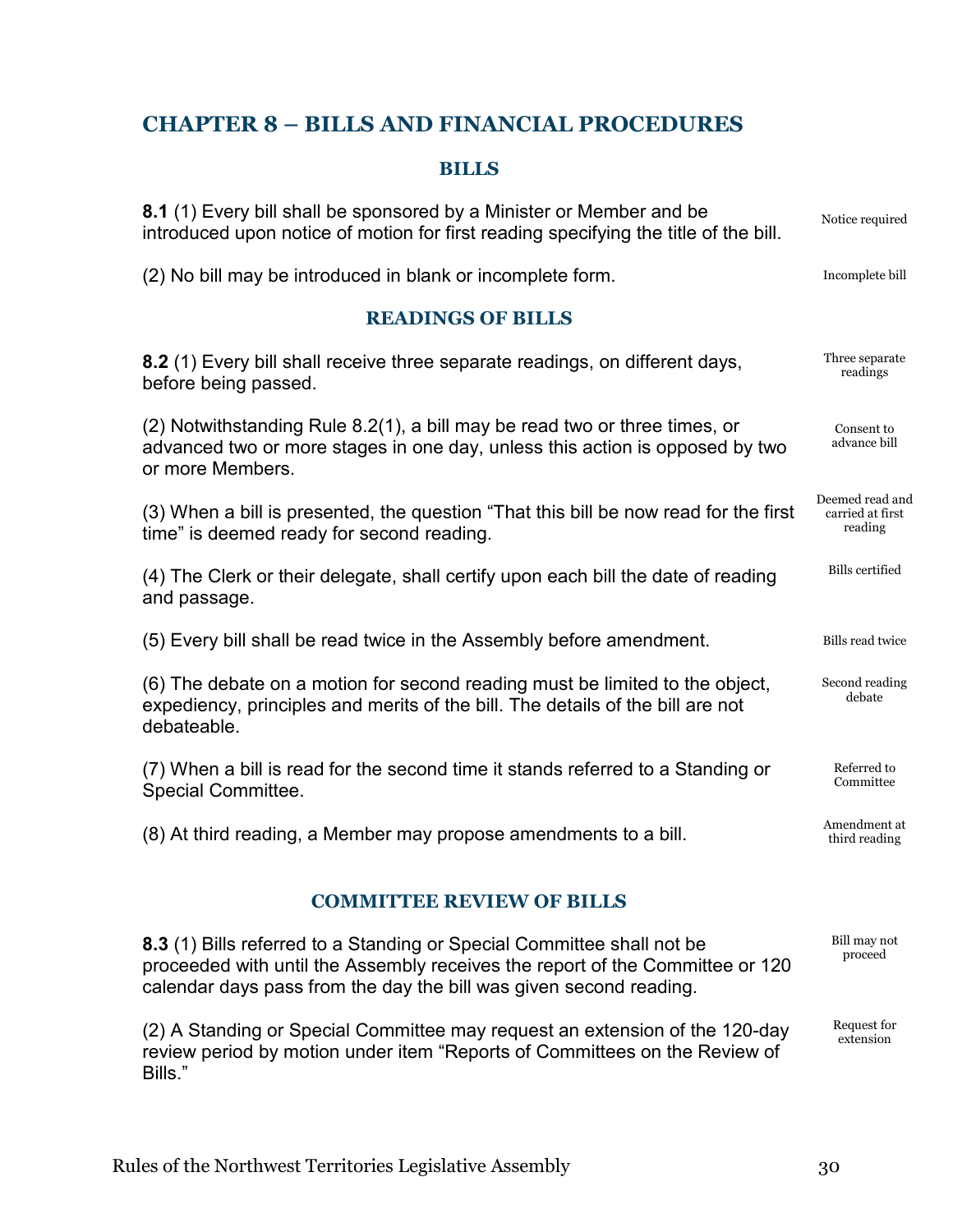Notice of intent to proceed

(3) Where 120 days have passed from the day the bill was given second reading, or the period of an extension granted pursuant to Rule 8.3(2) has expired, and the Committee has not reported the bill:

- (a) Notice of intent to proceed with a bill not reported in accordance with Rule 8.3(1) may be given to the House by the sponsor of the bill under the item "Ministers' Statements" on the Order Paper if it is a government bill, and under "Members' Statements" if it is a Private Member's Bill.
- (b) On the third Sitting day after receipt of a "Notice of Intent" the Speaker shall have the bill placed on the Orders of the Day in Committee of the Whole.
- Review in public (4) A Standing or Special Committee shall conduct its clause by clause review of a bill in public.

Sponsor's concurrence

(5) All amendments made in a Standing or Special Committee must have the concurrence of the sponsor of the bill.

Reporting bills to Committee of the Whole

(6) All amendments made by a Standing or Special Committee shall be reported to the Assembly. Every bill reported from any Committee, whether amended or not, shall be received by the Assembly and ordered into Committee of the Whole.

Bill reprinted as amended by Committee

(7) Where a Standing or Special Committee amends a bill, the bill shall be reprinted as amended and introduced with the report of the Committee.

Two sitting days

(8) A bill reported by a Standing or Special Committee shall not be considered in Committee of the Whole until two Sitting days have passed from the presentation of the report.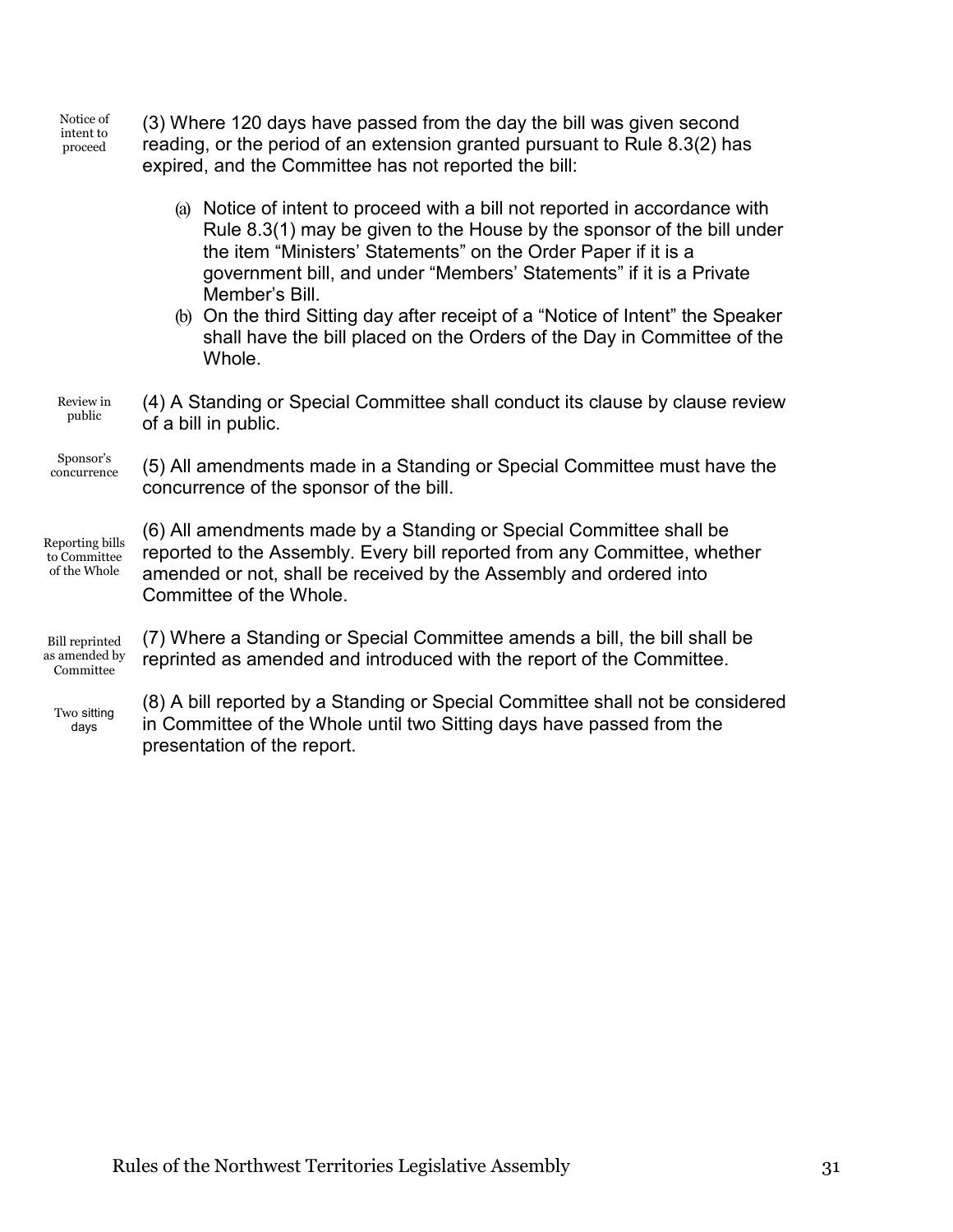## **COMMITTEE OF THE WHOLE REVIEW OF BILLS**

<span id="page-34-2"></span><span id="page-34-0"></span>

| 8.4 (1) In proceedings of Committee of the Whole on bills, the title and<br>preamble are first postponed; then Committee considers every other clause,<br>and schedule, where applicable, in proper order. The preamble and title are<br>considered last and cannot be amended. | Clauses<br>considered in<br>order       |
|---------------------------------------------------------------------------------------------------------------------------------------------------------------------------------------------------------------------------------------------------------------------------------|-----------------------------------------|
| (2) All amendments proposed to bills in Committee of the Whole must be<br>written and translated into French and made available to the Assembly at the<br>time the amendment is proposed.                                                                                       | Amendments<br>written and<br>translated |
| (3) When Committee of the Whole is considering a bill, questions relating to<br>the content of the bills shall only be addressed to the Minister or sponsor of the<br>bill.                                                                                                     | Questions only to<br>sponsor            |
| (4) Notwithstanding Rule 8.4(3), the sponsor of the bill may refer questions on<br>a bill to another Minister or Member.                                                                                                                                                        | Questions referred                      |
| (5) When Committee of the Whole is considering a bill or estimates document,<br>the sponsor of the bill or estimates document may have witnesses appear to<br>supply information as required.                                                                                   | Witnesses may<br>appear                 |
| (6) When Committee of the Whole amends a bill, it shall be reprinted as<br>amended if so ordered by the Committee.                                                                                                                                                              | Reprinting of<br>amended bills          |
| (7) When the bill has been sent to be reprinted, it shall not be considered at<br>third reading, until the reprint is made available to Members.                                                                                                                                | No consideration<br>until reprinted     |
| (8) All amendments made in Committee of the Whole shall be reported by the<br>Chair.                                                                                                                                                                                            | Chair shall report<br>amendments        |
| (9) The report of a bill from Committee of the Whole shall be received and the<br>motion for concurrence shall be disposed of without debate or amendment.                                                                                                                      | Report stage                            |
| (10) When a bill is reported from Committee of the Whole, the Speaker shall<br>place the bill on the next Orders of the Day for third reading.                                                                                                                                  | Ordered for third<br>reading            |
| <b>FINANCIAL PROCEDURES</b>                                                                                                                                                                                                                                                     |                                         |
| 8.5 (1) The Assembly may not adopt or pass any vote, motion or bill for the<br>appropriation of public revenue except for a purpose recommended to the                                                                                                                          | Money message                           |

<span id="page-34-1"></span>Assembly by the Commissioner in the Session in which the vote, motion or bill

is proposed.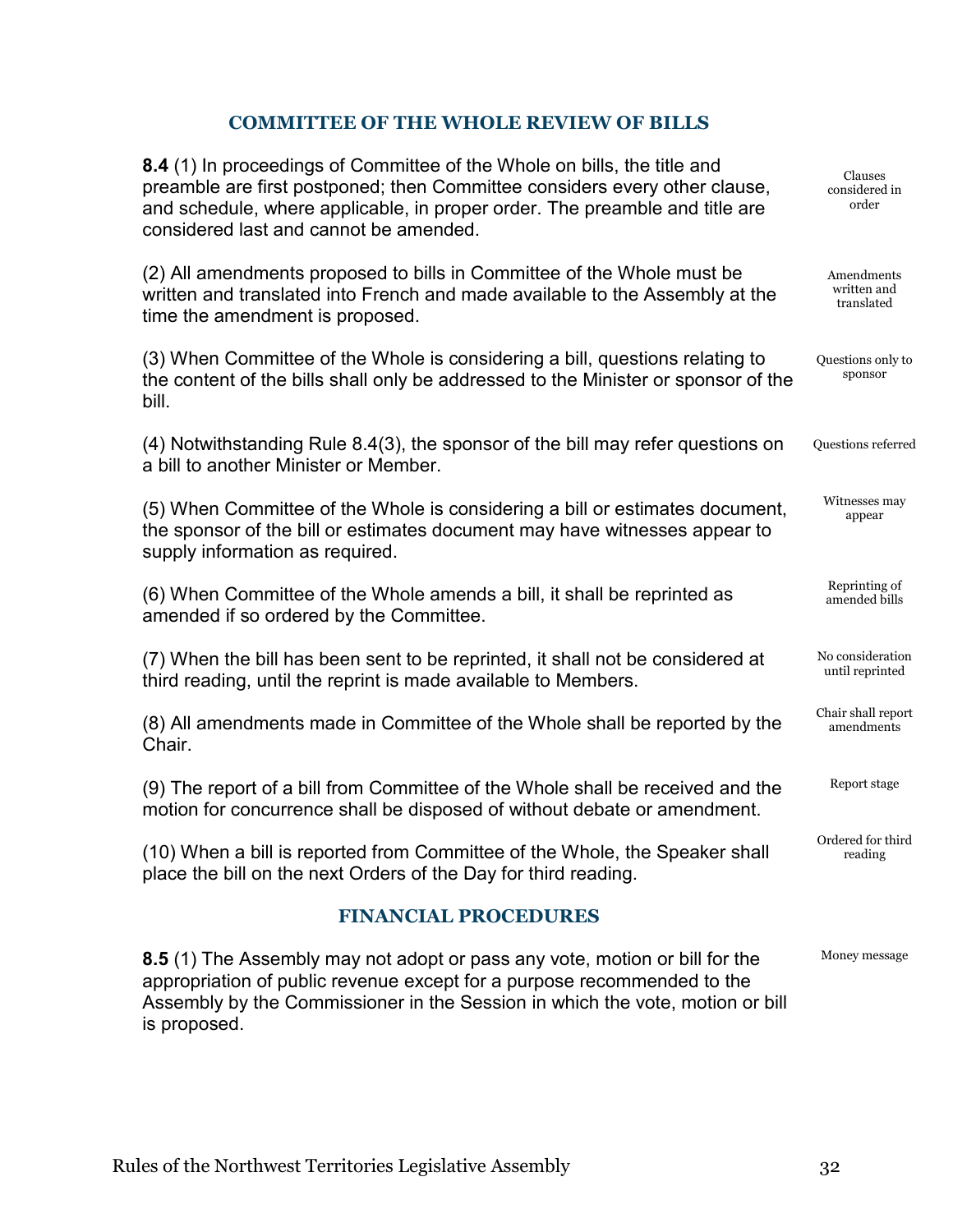<span id="page-35-0"></span>

| Taxation<br>measures                 | (2) Rule 8.5(1) relates only to appropriations and does not refer to the<br>imposition of taxes. The only condition imposed on a taxation measure is that a<br>Minister must introduce it.                                                                                                       |
|--------------------------------------|--------------------------------------------------------------------------------------------------------------------------------------------------------------------------------------------------------------------------------------------------------------------------------------------------|
| Estimates<br>documents               | (3) An estimates document when tabled in the Assembly is deemed referred to<br>Committee of the Whole immediately.                                                                                                                                                                               |
| Appropriation<br>bills               | (4) The adoption of any motion to concur in estimates documents shall be an<br>order of the Assembly to introduce an appropriation bill or bills based thereon.                                                                                                                                  |
| Reading of<br>appropriation<br>bills | (5) Notwithstanding Rule 8.2(1), when an appropriation bill is introduced to<br>appropriate sums of money contained in the estimates document as approved<br>by the Committee of the Whole, the bill may receive second and third reading<br>on the same day on which it received first reading. |
| Third reading                        | (6) Notwithstanding $Rule 8.2(7)$ , when an appropriation bill is read for the<br>second time, it is deemed ready for third reading.                                                                                                                                                             |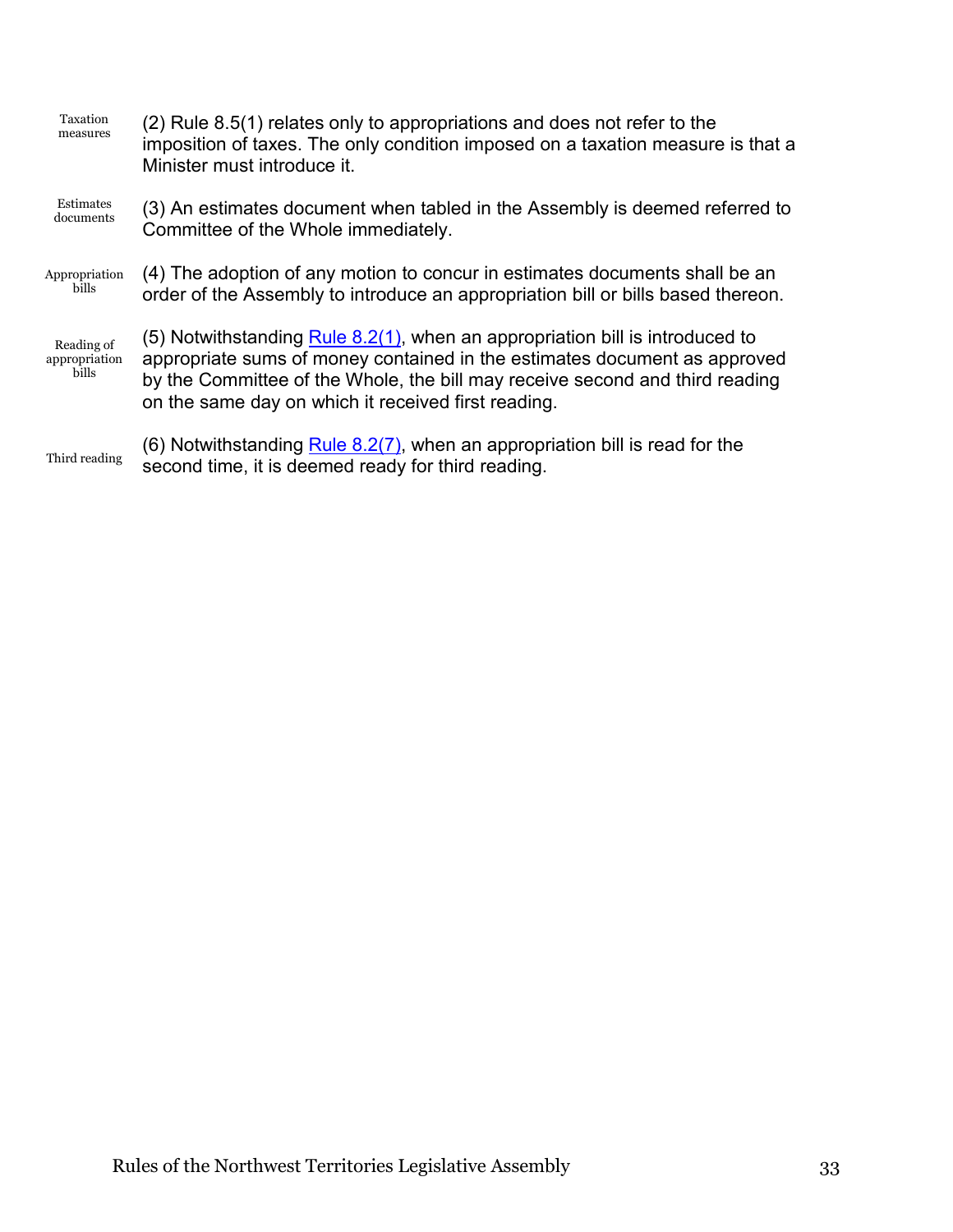## <span id="page-36-0"></span>**CHAPTER 9 COMMITTEES OF THE ASSEMBLY**

## **COMMITTEE OF THE WHOLE**

<span id="page-36-1"></span>

| <b>9.1</b> (1) The Rules and procedures of the Legislative Assembly shall be<br>observed in Committee of the Whole so far as they are applicable.                                        | Rules of<br>Committee             |
|------------------------------------------------------------------------------------------------------------------------------------------------------------------------------------------|-----------------------------------|
| (2) Speeches in Committee of the Whole must be strictly relevant to the item or<br>clause under consideration.                                                                           | Debate                            |
| (3) The Chair shall maintain order in Committee of the Whole and shall decide<br>all questions of order subject to an appeal to the Speaker.                                             | Maintaining order<br>in Committee |
| (4) The Assembly, on receiving a report from the Committee, may censure<br>disorder in Committee of the Whole.                                                                           | Disorder in<br>Committee          |
| (5) No Member shall speak for more than 10 minutes at any one time in<br>Committee of the Whole.                                                                                         | Time limit on<br>speaking         |
| (6) Subject to the discretion of the Chair, a Member may speak more than<br>once to a matter under discussion but not until every Member wishing to do so<br>has spoken.                 | Speaking more<br>than once        |
| (7) The requirement for seconding motions does not apply in Committee of the<br>Whole.                                                                                                   | No seconding of<br>motions        |
| (8) The Chair of a Standing or Special Committee that considered a matter<br>shall not Chair the Committee of the Whole when that matter is under<br>discussion.                         | Ineligible Chairs                 |
| (9) The Chair of Committee of the Whole shall not vote except to cast the<br>deciding vote in the case of a tie.                                                                         | Casting vote                      |
| (10) The Committee of the Whole shall report to the Assembly on progress<br>regarding bills and other matters under consideration.                                                       | Report of progress                |
| (11) The Speaker shall receive the report of progress from Committee of the<br>Whole and the motion of concurrence shall be disposed of without debate or<br>amendment.                  | Motion for<br>concurrence         |
| (12) A motion that the Chair of Committee of the Whole rise to report progress<br>shall always be in order, shall take precedence over any other motion, and<br>shall not be debateable. | Motion to report<br>progress      |
| (13) If a motion referred to in Rule 9.1(12) is defeated, a Member may not<br>reintroduce the motion unless some intermediate proceeding has taken place.                                | Motion defeated                   |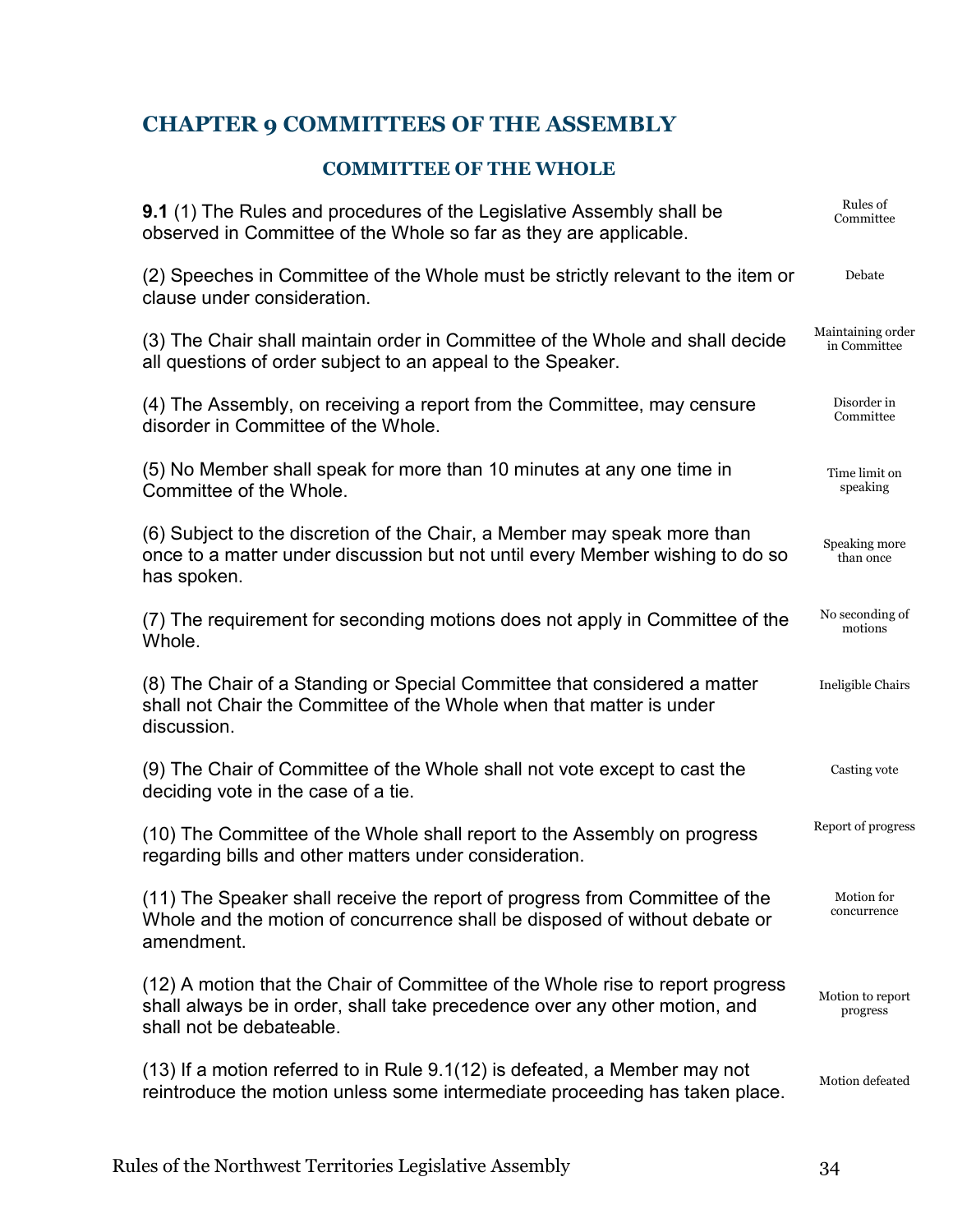Form of report (14) The Chair shall report progress in the following manner; "M. Speaker, your committee has risen and wishes to report progress. Your committee has been considering…"

## **STANDING AND SPECIAL COMMITTEES**

<span id="page-37-0"></span>Standing Committees **9.2** (1) Standing Committees are established by each Assembly and continue in existence unless otherwise ordered.

Standing Committee on Accountability and Oversight

(2) At its first Sitting after a general election, the Assembly shall appoint the Standing Committee on Accountability and Oversight as including all Members with the exception of those Members appointed to the Executive Council, and the Speaker.

Appointment of Members to Committees

(3) The Standing Committee on Accountability and Oversight shall report and recommend, with all convenient speed, Members to comprise the following Standing Committees of the Assembly:

- (a) on Economic Development and Environment;
- (b) on Government Operations;
- (c) on Rules and Procedures;
- (d) on Social Development; and
- (e) on any other Standing and Special Committees as directed by the Assembly.

Terms of reference (4) The terms of reference for each Standing Committee is set out in [Appendix](#page-48-2)  C – [Committee Terms of Reference.](#page-48-2)

- Board of Management (5) At its first Sitting after a general election, the Assembly shall appoint a Board of Management in accordance with Section 36 of the *Legislative Assembly and Executive Council Act*.
- Number of Members (6) With the exception of the Standing Committee on Accountability and Oversight, a Committee established pursuant to Rule 9.2(1) shall consist of no more than six members.
- Alternate Members (7) Each Standing Committee with the exception of the Standing Committee on Accountability and Oversight shall have three alternates, each of whom may be called upon by the Chair to take the place of an absent Committee Member when the absence of a Committee Member results in a lack of quorum. When called upon by the Chair to participate in Committee business, the alternate shall be entitled to vote on any matter arising during that meeting.
- Special Committees (8) At any time, the Assembly may appoint a Special Committee for any purpose or to consider any matter referred to it by the Assembly.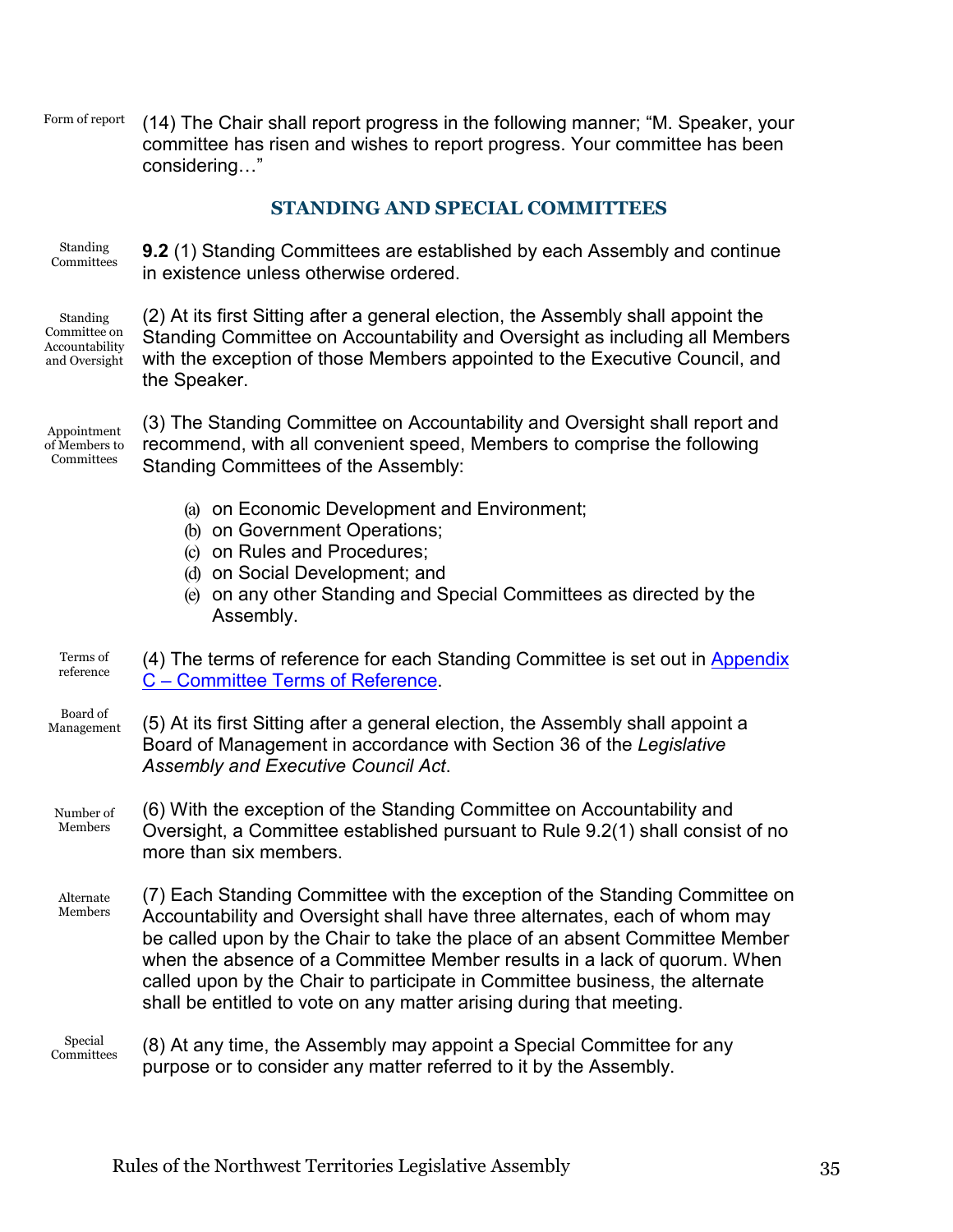(9) A Special Committee established pursuant to Rule 9.2(8) shall consist of not more than five Members unless otherwise ordered by the Assembly.

Number of Members on Special Committee

## **PROCEDURES IN STANDING AND SPECIAL COMMITTEES**

<span id="page-38-0"></span>

| <b>9.3</b> (1) The Rules and Procedures of the Legislative Assembly shall be<br>observed in Committees in so far as they are applicable.                                                                                                                                                                                                                                                                                                                              | Rules of<br>Committees            |
|-----------------------------------------------------------------------------------------------------------------------------------------------------------------------------------------------------------------------------------------------------------------------------------------------------------------------------------------------------------------------------------------------------------------------------------------------------------------------|-----------------------------------|
| (2) The Clerk shall distribute to every Member a list of the Members comprising<br>the Committees and the Board of Management.                                                                                                                                                                                                                                                                                                                                        | List of Members                   |
| (3) The Member first named in the motion establishing the membership of any<br>Committee shall call the first meeting of the Committee.                                                                                                                                                                                                                                                                                                                               | First meeting                     |
| (4) At the first meeting, the Committee shall elect a Chair and Deputy Chair, or<br>Co-Chairs, who shall act at the pleasure of the Committee.                                                                                                                                                                                                                                                                                                                        | Election of chairs                |
| (5) Quorum is required for a Committee meeting.                                                                                                                                                                                                                                                                                                                                                                                                                       | Quorum required                   |
| (6) The Clerk shall post notices of all Committee meetings in the Legislative<br>Assembly office and circulate them to all Members.                                                                                                                                                                                                                                                                                                                                   | Notice of meetings                |
| (7) A Member of a Standing or Special Committee who is absent from<br>Committee meetings without cause may be removed from the membership of<br>the Committee by a motion adopted by the Assembly.                                                                                                                                                                                                                                                                    | Removal of<br>Members             |
| (8) In the case of a vacancy in the membership of a Standing or Special<br>Committee, the Standing Committee on Accountability and Oversight, shall<br>propose a successor to the Assembly. In the case of a Committee that<br>includes a Member or Members of the Executive Council, where the vacancy<br>arises as a result of the resignation or removal of a Member of the Executive<br>Council, the Executive Council shall propose a successor to the Assembly. | Filling vacancies                 |
| (9) The Chair shall maintain order in Committee and shall decide all questions<br>of order subject to an appeal to the Speaker.                                                                                                                                                                                                                                                                                                                                       | Maintaining order<br>in Committee |
| (10) The Chair of the Committee shall not vote except to cast the deciding vote<br>in the case of a tie.                                                                                                                                                                                                                                                                                                                                                              | Casting deciding<br>vote          |
| (11) A Member, who is not a Member of the Executive Council or the Speaker,<br>and who is not a Member of the Committee, may attend Standing Committee<br>meetings and may address the Committee after its Members have spoken,<br>according to any limits imposed by the Chair.                                                                                                                                                                                      | Members may<br>attend meetings    |
|                                                                                                                                                                                                                                                                                                                                                                                                                                                                       |                                   |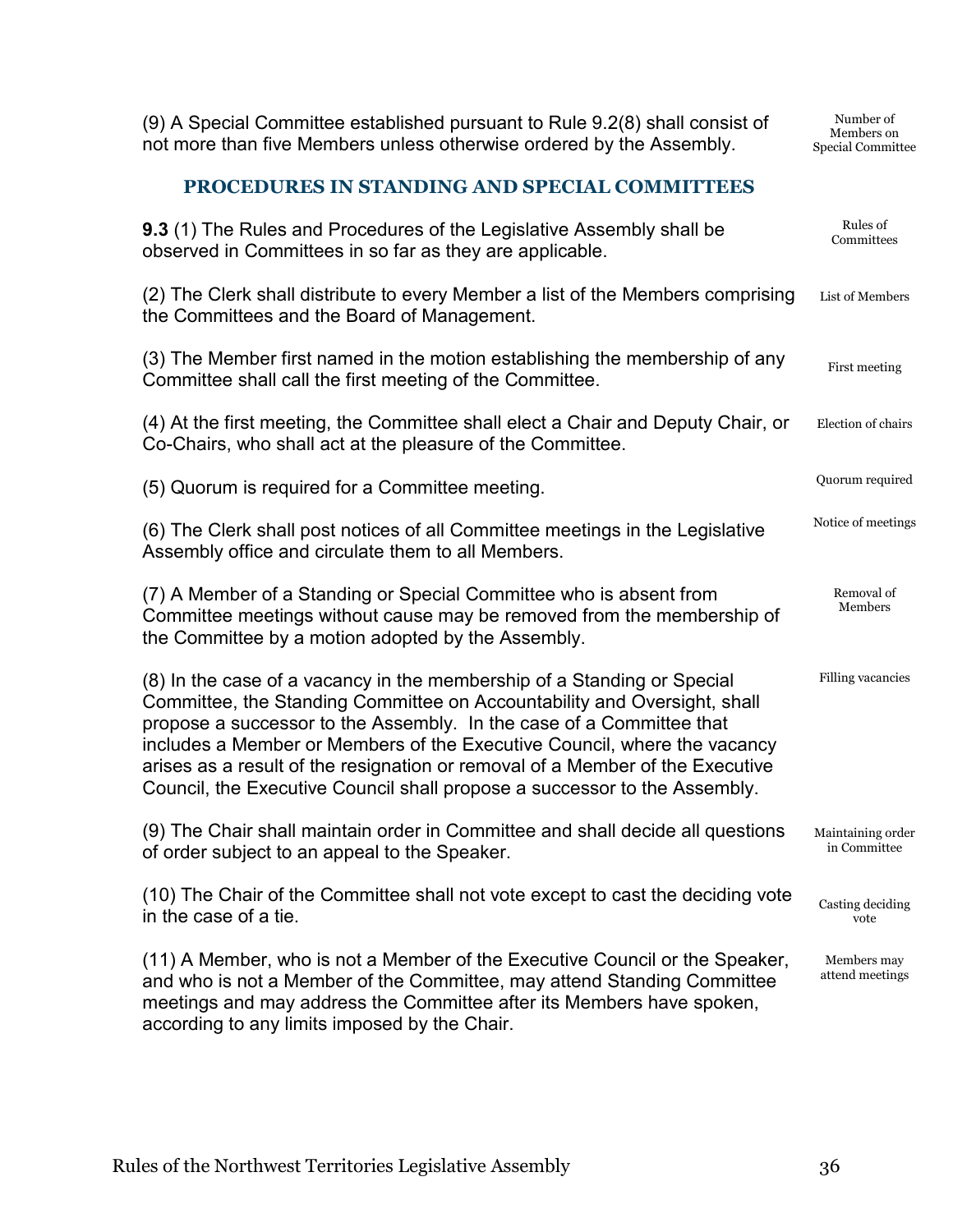Exception (12) Rule 9.3(11) does not apply to public meetings of Standing Committees or when a Member of the Executive Council has been invited to attend a Standing Committee meeting.

#### Only Committee Members vote (13) Only Members of a Committee shall vote on any question to be decided by the Committee.

Powers of Committees (14) Standing and Special Committees have the power to call for persons and documents and to examine witnesses.

Requirement to meet (15) Standing and Special Committees may meet at any time, and shall meet at least once per year.

## **REPORTS OF COMMITTEES**

- <span id="page-39-0"></span>Committee Reports **9.4** (1) Every report of a Standing or Special Committee shall be in writing and signed by the Chair. The Chair or Deputy Chair shall present the report under the item "Reports of Standing and Special Committees" on the Order Paper. During the presentation of the report, the Chair or Deputy Chair may share the reading of the report with one or more Committee Members.
- Motion to receive report (2) The Member presenting the report shall move that the Assembly receive the report.
- Report adopted or referred (3) A report from a Standing or Special Committee may, without notice, be:
	- (a) adopted by the Assembly;
	- (b) referred to Committee of the Whole; or
	- (c) referred back to the Committee which presented it.
- Two sitting days (4) Committee of the Whole shall consider a report from a Standing or Special Committee until two Sitting days have passed from the presentation of the report.
- Response to report (5) A motion adopted by Committee of the Whole, requesting a response from the Government to the Committee report and any related motions, will require the Government to table a comprehensive response within 120 days, or at the earliest opportunity subsequent to the passage of 120 days.

## **COMMITTEE DOCUMENTS**

- <span id="page-39-1"></span>Committee documents **9.5** (1) All documents which come into the possession of a Committee or which come into existence in the course of the conduct of Committee business:
	- (a) belongs to that Committee before it reports to the Assembly; and
	- (b) belongs to the Assembly after the Committee reports to the Assembly, subject to any direction of the Speaker acting on order of the Assembly.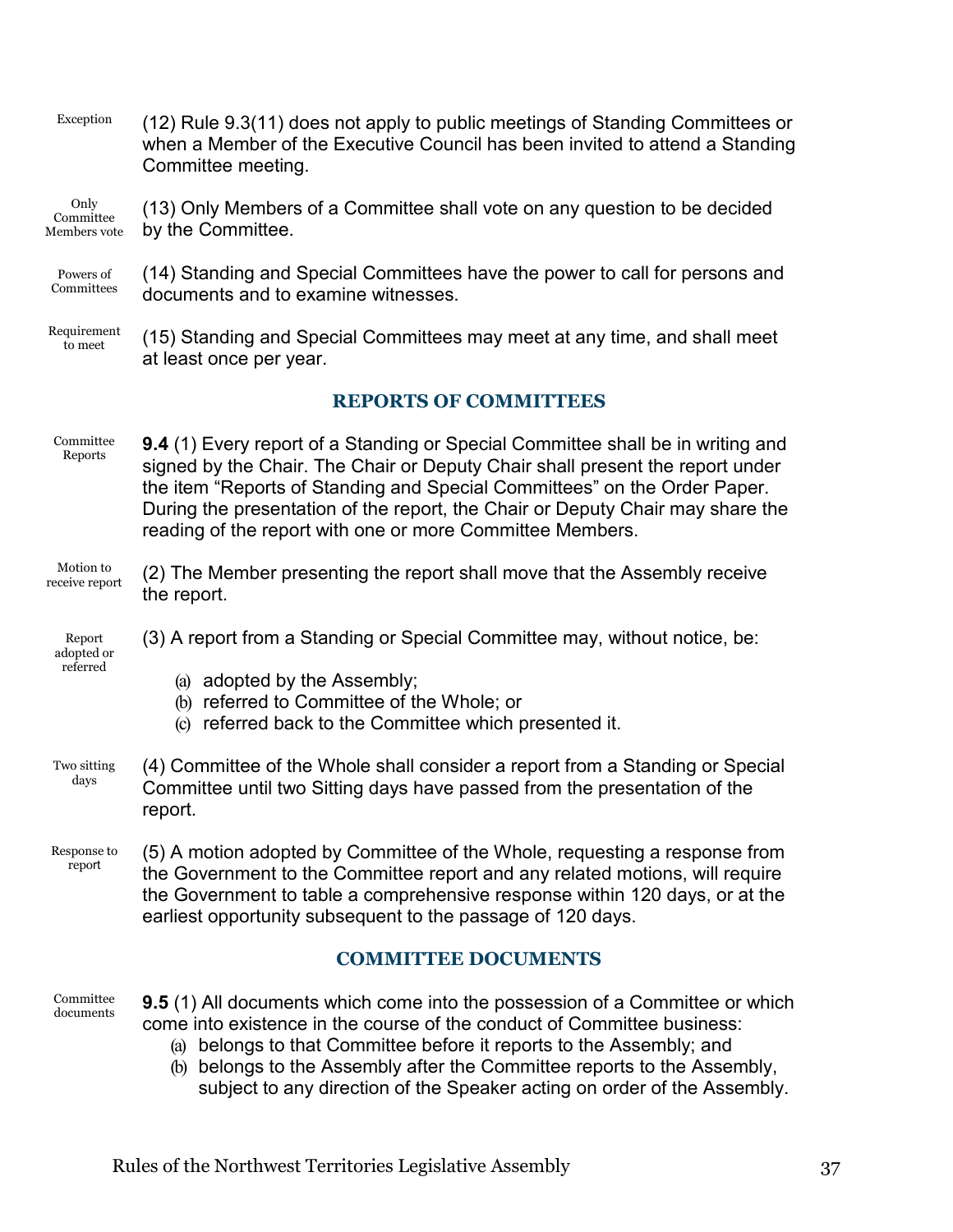(2) Notwithstanding Rule 9.5(1), where a Committee does not report to the Assembly before dissolution of the Assembly, all Committee documents belong to the Assembly upon its dissolution subject to:

Disposition of **Committee** documents

> May invite witnesses

Summoning of witnesses

> Payment to witnesses

Payment claims certified

Appearance of witnesses

Motion for expenditure of funds

Questions ruled out of order

No motions in presence of witnesses

- (a) any direction of the Committee as to their disposal;
- (b) any direction by order of the Assembly as to their disposal; or
- (c) the direction of the Speaker in absence of any other direction.

## **WITNESSES BEFORE COMMITTEES**

<span id="page-40-0"></span>**9.6** (1) A Standing or Special Committee may invite witnesses to appear before them at the discretion of the Chair.

(2) A Committee of the Assembly shall not formally summon a witness to attend before them unless a Committee Member has filed a certificate with the Chair stating that the evidence to be obtained from the witness is in the Member's opinion material and important.

(3) The Clerk, with the approval of the Speaker, may authorize payment to witnesses summoned by a Committee of a reasonable daily amount during their travel and attendance plus a reasonable amount for travelling expenses.

(4) The claim of a witness for payment shall state the number of days the witness was in attendance before the Committee, the duration of necessary travel and the amount of travel expenses. The Chair and the Clerk of the Committee shall certify the claim and statement before payment.

(5) Notwithstanding [Rule 8.4\(5\),](#page-34-2) witnesses shall appear before Committee of the Whole through the adoption of a motion of approval by the Assembly.

(6) No witness shall appear before Committee of the Whole when an expenditure of funds is required unless the Assembly has adopted a motion of approval.

(7) Each question directed to a witness and each reply shall be made through the Chair. The Chair may rule out of order any question which:

- (a) is of a nature that would tend to intimidate or embarrass the witness; or
- (b) constitutes a personal allegation against the witness.

(8) No Member shall propose a motion in Committee of the Whole when witnesses are present, except when Committee is considering bills or estimates documents.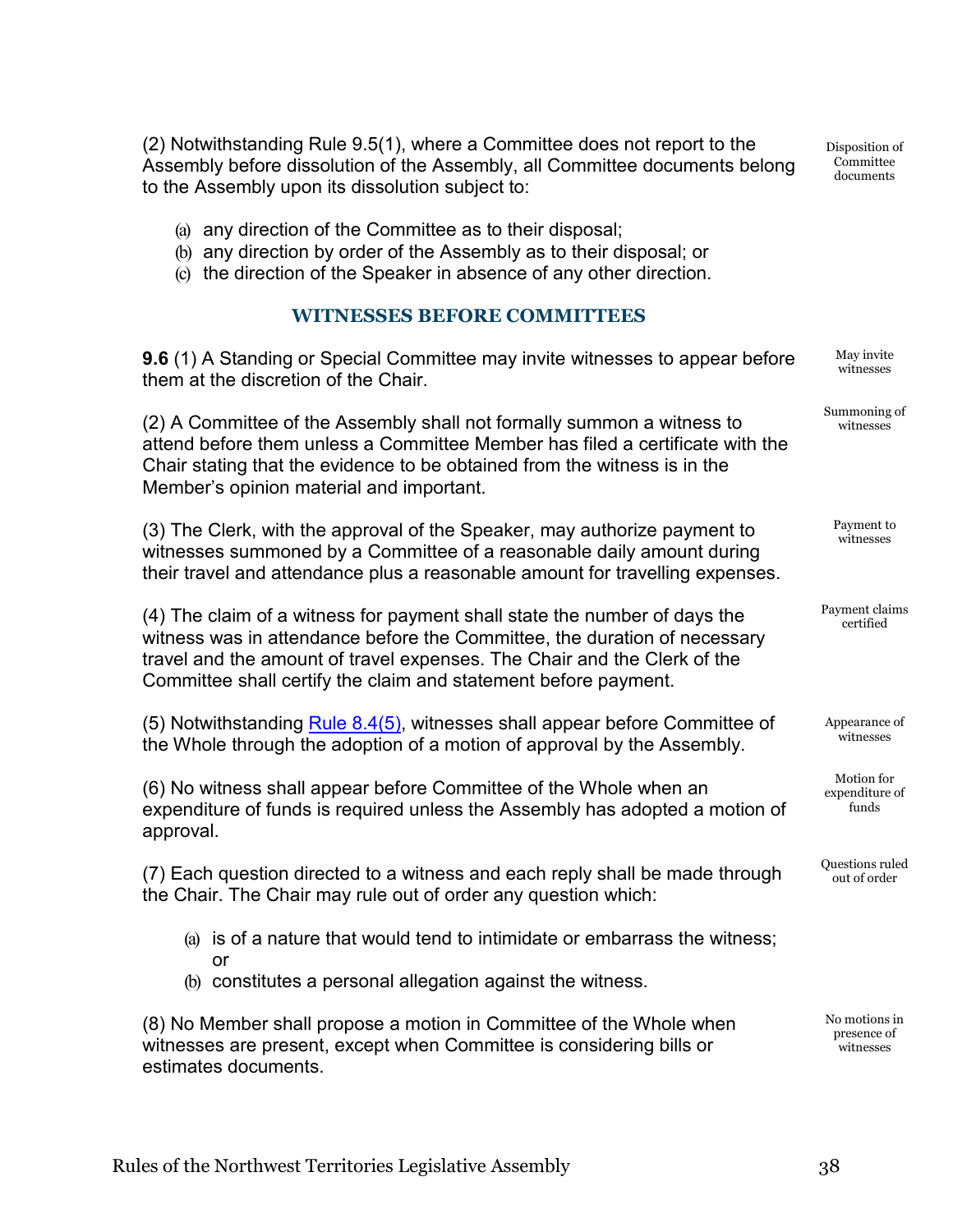## <span id="page-41-1"></span><span id="page-41-0"></span>**CHAPTER 10 – REMOTE SITTINGS**

#### **DECISION TO SIT REMOTELY**

Direction to sit remotely

**10.1** (1) The Speaker may direct that all or part of a Session or Sitting occur remotely when:

- (a) a state of emergency for the entire Territory has been issued under the *Emergency Management Act*;
- (b) a public health emergency has been declared under the *Public Health Act*; or
- (c) the Speaker is satisfied, after consultation with the Executive Council and Members of the Legislative Assembly, that the health, safety or wellbeing of Members would be at risk by meeting in person.

Speaker may allow a Member to participate remotely

(2) The Speaker may, upon the request of a Member, allow that Member to participate in all or part of a Session or Sitting remotely, where:

- (a) a state of emergency has been declared where the Member is located, that would prevent them from travelling to participate in all or part of a Session;
- (b) an Order of the Chief Public Health Officer would prohibit the Member's travel to participate in all or part of a Session; or
- (c) any other time where the Speaker is satisfied that the Member's safety, or health, or the safety and health of their spouse, dependent or other Members would be at risk if they were required to travel to participate in all or part of a Session or Sitting.
- Considerations (3) When making a decision, the Speaker shall consider the circumstances of the Member, and whether or not the Member is unable to participate because of their own actions, or the actions of others.

## **PARTICIPATION OF MEMBER(S) REMOTELY**

Rules of Assembly to be observed

<span id="page-41-2"></span>**10.2** (1) As far as they are applicable, the Rules and Procedures of the Legislative Assembly shall be observed when one or more Members are participating remotely, unless otherwise noted in this section.

Placement of Mace

(2) Where all Members are participating in all or part of a Session or Sitting remotely, the Sergeant-at-Arms should place the Mace in its normal place in the Chamber, and be displayed to Members. Where circumstances prevent the placement of the Mace in the Chamber, the Sergeant-at-Arms should place and display the Mace in a manner keeping with its symbolic significance.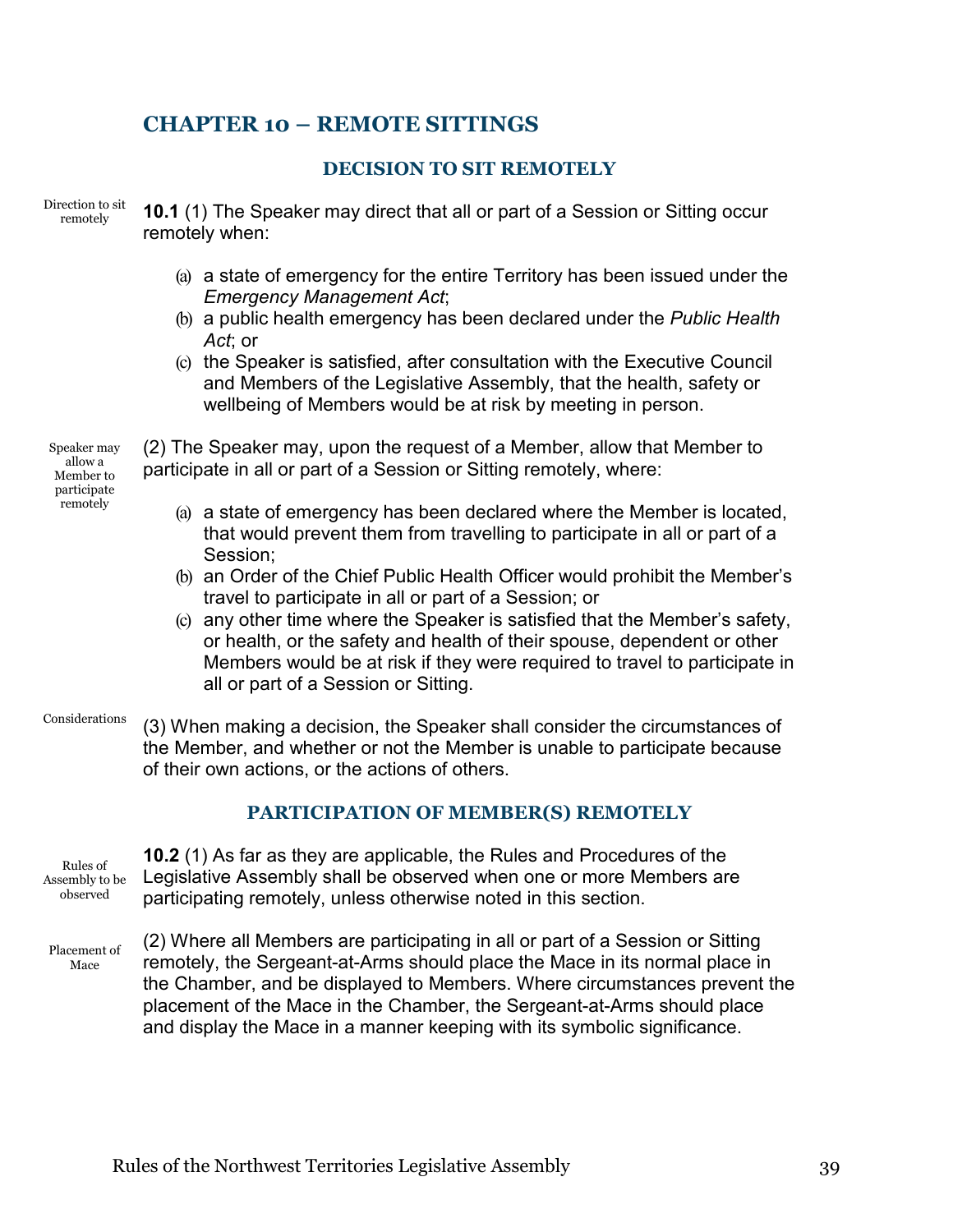(3) A Member participating in all or a portion of a Session remotely shall be counted for the purpose of determining quorum, is considered to have been in attendance, and may vote on any matter in which they are entitled to vote as though they were participating in person.

(4) A Member participating in all or a portion of a Session remotely may exercise all their rights and privileges as if they attended in person, except where these Rules specifically restrict those same rights and privileges.

(5) For the purpose of recording attendance in Hansard, and in Votes and Proceedings, it shall be recorded that a Member participated remotely.

(6) When one or more Members are appearing remotely, the Speaker may announce to the House when one of those Members connects to, or disconnects from the proceedings.

(7) The Speaker or Chair may suspend consideration of all or a portion of proceedings to ensure the full participation of Members.

(8) The Speaker or Chair may, with consent, resume consideration of all or a portion of proceedings if they are satisfied that Member have or have had the opportunity to participate fully.

(9) A Member appearing by videoconference must ensure the background displayed is neutral and not distracting.

(10) Where a presiding officer believes a background is not neutral or distracting, they may order the Member to change their background.

(11) Where a Member refuses or is unable to change their background, the presiding officer may order the Clerk to disconnect the Member's video and allow the Member to participate by audio connection only.

## **VOTING IN REMOTE SITTINGS**

<span id="page-42-0"></span>**10.3**(1) The Speaker shall conduct all votes on readings of Bills, or on any motion that requires notice as recorded votes. Recorded votes

 $(2)$  Notwithstanding Rule 6.4 $(5)$ , in the event of a recorded vote, the Clerk shall call on each Member to announce their vote, either favour, opposed or abstaining, in the following manner:

- (a) The Clerk shall begin with the Mover of the motion, and will then call on each Member appearing remotely in the order of their seats in the Chamber, starting to the left of the Mover.
- (b) The Clerk shall call the riding of any Member appearing remotely three

Included for purpose of quorum

Member retains rights and privileges

> Remote participation recorded

Connection to proceedings

Suspend consideration

Resume consideration

Neutral background

Change background

Disconnect video

Procedure for recorded votes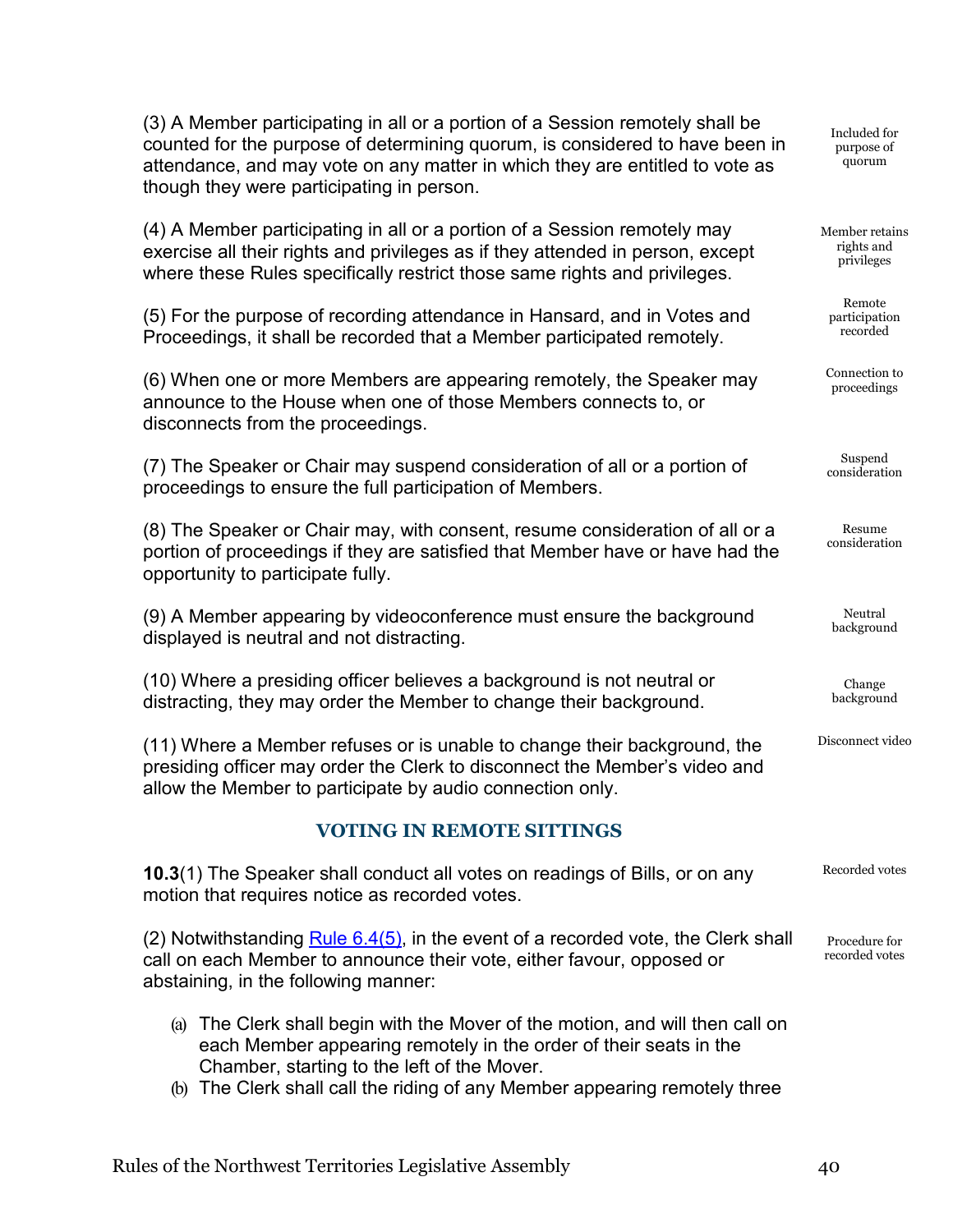times. If the Member does not announce their vote, the Clerk shall move on to the next Member appearing remotely, without recording a vote for the Member who failed to respond.

- (c) After recording the votes of Members appearing remotely, the Clerk shall call on each Member in the Chamber to announce their vote successively, starting with the Member to the left of the mover.
- (d) If a Member appearing remotely loses their connection during a recorded vote, they have three minutes from the end of the roll call to contact a Clerk at the table and identify their vote. The Clerk shall record and announce that Member's vote before providing the Speaker with the results of the recorded vote.
- (e) If a Member does not contact a Clerk at the table to identify their vote within three minutes from the end of the roll call, the Clerk shall provide the Speaker with the results of the recorded vote, and not record a vote for that Member.

## **REMOTE STATEMENTS AND QUESTIONS**

<span id="page-43-0"></span>

| Member's<br>statements  | <b>10.4</b> (1) If a Member appearing remotely loses their connection while they are<br>making their Member's Statement, and reconnects before the Assembly has<br>moved on to the next item on the Order Paper, the Speaker shall allow the<br>Member to conclude their statement.                                                                                                                                                                       |
|-------------------------|-----------------------------------------------------------------------------------------------------------------------------------------------------------------------------------------------------------------------------------------------------------------------------------------------------------------------------------------------------------------------------------------------------------------------------------------------------------|
| Statement<br>printed    | (2) If a Member reconnects after the Assembly has moved on to the next item<br>on the Order Paper, the Member may choose to provide their statement to the<br>Clerk in writing, who shall have it printed in full in Hansard.                                                                                                                                                                                                                             |
| Questions               | (3) If a Member appearing remotely loses their connection while asking an oral<br>question, the Speaker shall allow that Member to continue their questions if the<br>Member reconnects before the time allotted for Oral Questions has expired.                                                                                                                                                                                                          |
| Questions in<br>writing | (4) If a Member does not reconnect before the time allotted for Oral Questions<br>has expired, the Member may submit to the Clerk in writing, their question, and<br>up to three supplemental questions in writing:                                                                                                                                                                                                                                       |
|                         | The Clerk shall forward the questions to the relevant Minister, who shall<br>(a)<br>provide a response to the Clerk within two Sitting days.<br>(b) Upon receipt of a response, the Clerk shall, when the time for Returns<br>to Oral Questions is called, advise the House of the receipt of the<br>response, and that the response shall be printed in full in that day's<br>Hansard.<br>A question submitted under this Rule, does not count towards a |
|                         | (c)                                                                                                                                                                                                                                                                                                                                                                                                                                                       |

Member's number of Written Questions under [Rule 7.3\(5\).](#page-31-2)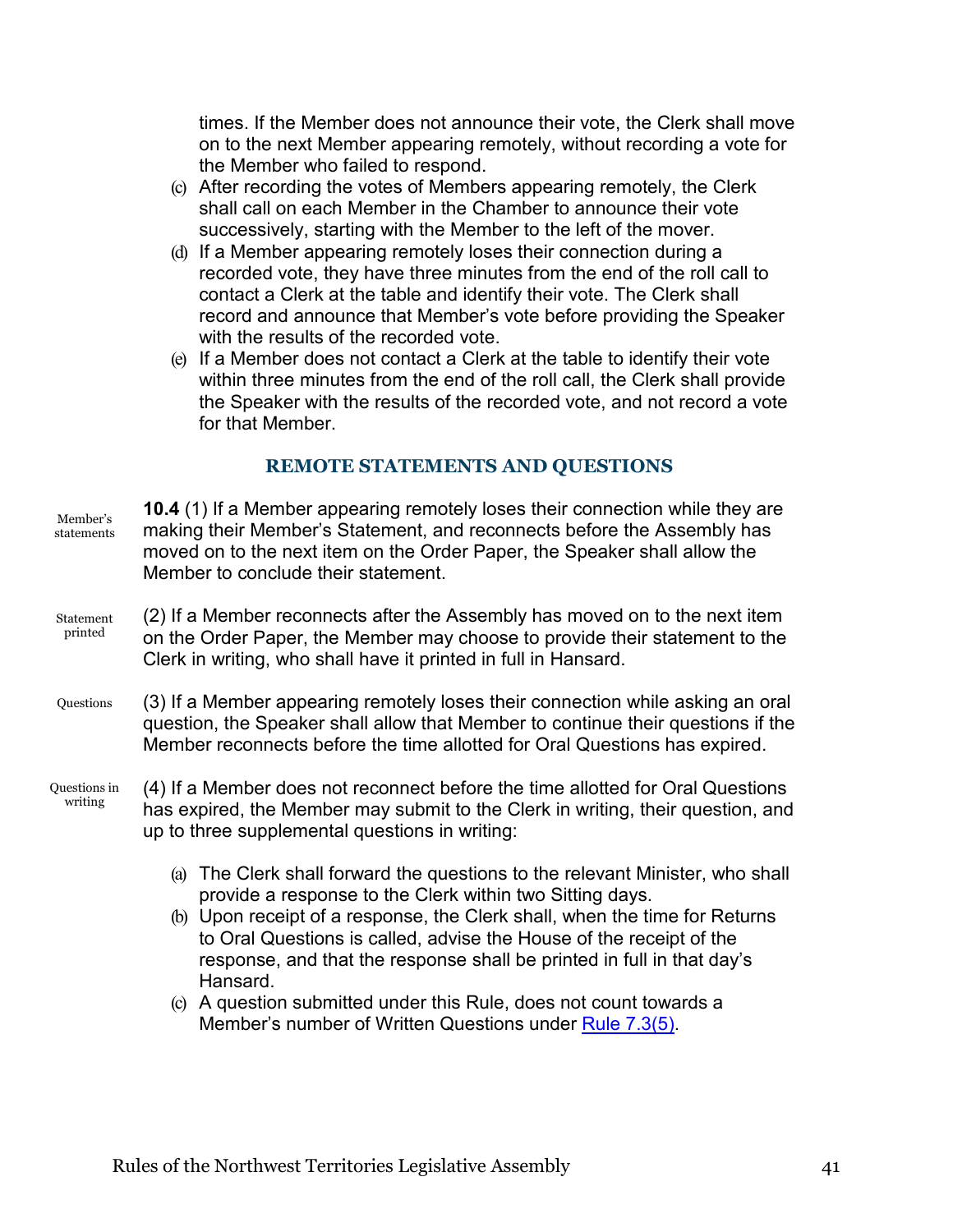(5) If during the time allotted for Oral Questions, a Member asks a question of a Minister who is appearing remotely, and the Minister loses their connection, the Speaker shall redirect the question to the Premier or their designate to respond.

(6) If a Member appearing remotely has, pursuant to  $Rule 7.3(2)$ , filed a Written Question with the Clerk in advance of that day's Sitting, and loses their connection prior to Written Questions being called on the Order Paper, the Clerk may announce the question and have it printed in its entirety in Hansard.

## **MODIFICATIONS TO RULES FOR REMOTE SITTINGS**

<span id="page-44-0"></span>**10.5**(1) When all Members are appearing remotely, the Rules and Procedures of the Assembly are modified as follows:

- (a) Members may remain seated when normally required to stand;
- (b) Only an executive summary of a report of a Standing or Special Committee shall be read aloud, and the remainder of the report shall be deemed read and printed in full in Hansard without need for a motion to that effect.
- (c) Notwithstanding Rule  $5.2(1)$ , a Member may not make a Reply to the Commissioner's Address.
- (d) If a Member is disconnected while providing their Reply to the Budget Address, the Clerk shall note and record the time remaining on the clock. The Speaker shall provide the Member their remaining amount of time on the next day they are present if Replies to the Budget Address remains on the Order Paper. If pursuant to [Rule 5.5\(1\),](#page-24-3) Replies to the Budget Address no longer appears on the Order Paper, a Member who is disconnected while providing their reply, may provide their reply in writing to the Clerk, and have it printed in Hansard, on the day they were disconnected.
- (e) Where a Member is required to give notice of a motion notwithstanding [Rule 6.1\(1\),](#page-26-3) the Member shall give three Sitting days' notice.
- (f) When a motion to give a bill second reading is being debated, a Member may, instead of speaking to the bill, submit to the Clerk, a written statement to the object, expediency, principles and merit of the bill that will be printed in full in Hansard.

(2) Where the Rules in this section are silent on a matter covered elsewhere in the Rules, the Speaker may amend any Rule or procedure as required to allow for the effective participation of Members appearing remotely, and the efficient operation of the Chamber.

Speaker may amend rule or procedure

Modifications to Rules

Redirect questions

Announce written question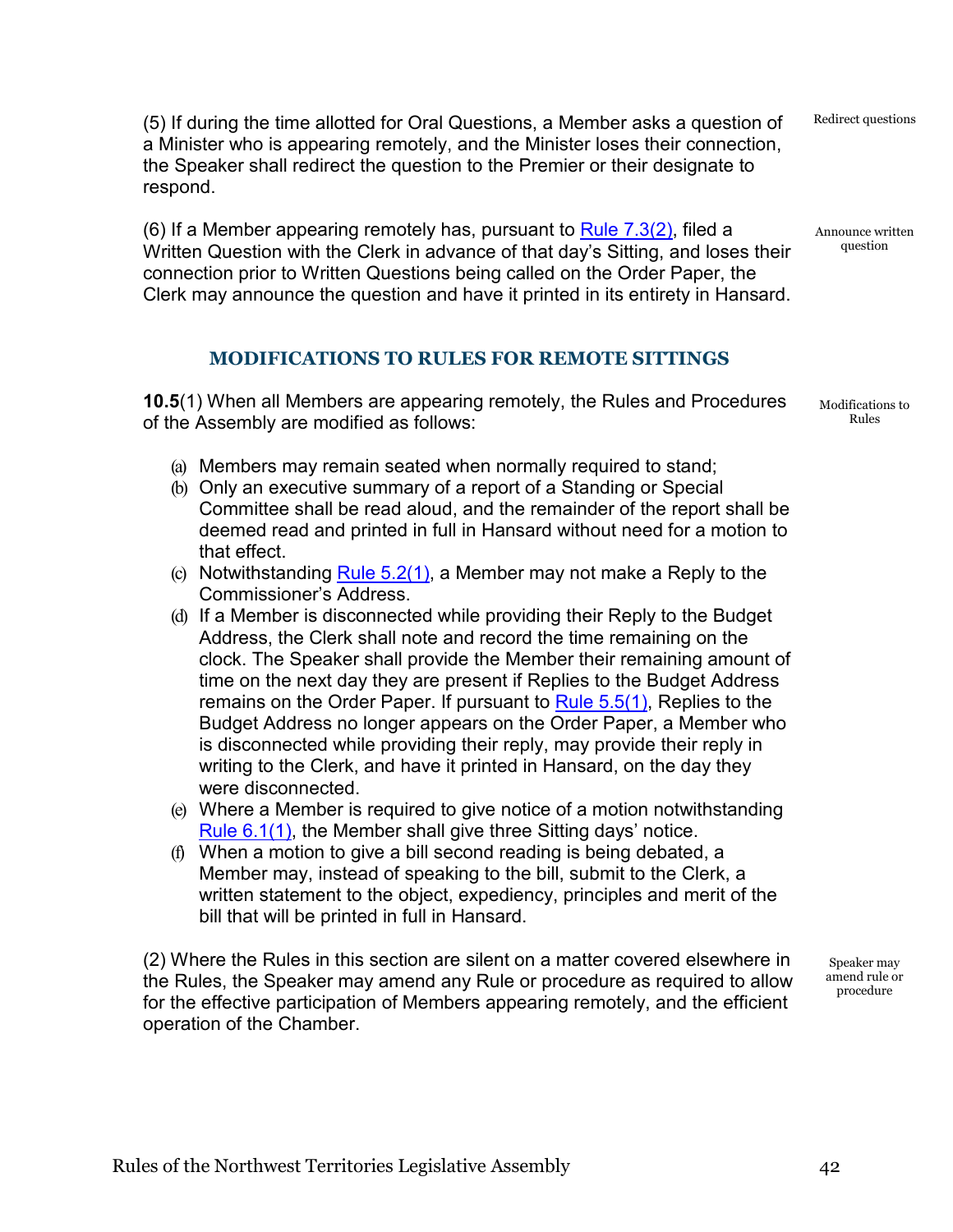Review after remote sitting (3) After a Sitting where all Members appeared remotely, the Speaker shall ask the Standing Committee on Rules and Procedures to conduct a review of that Sitting and to make recommendations to the Assembly for improvements and proposed amendments to these Rules.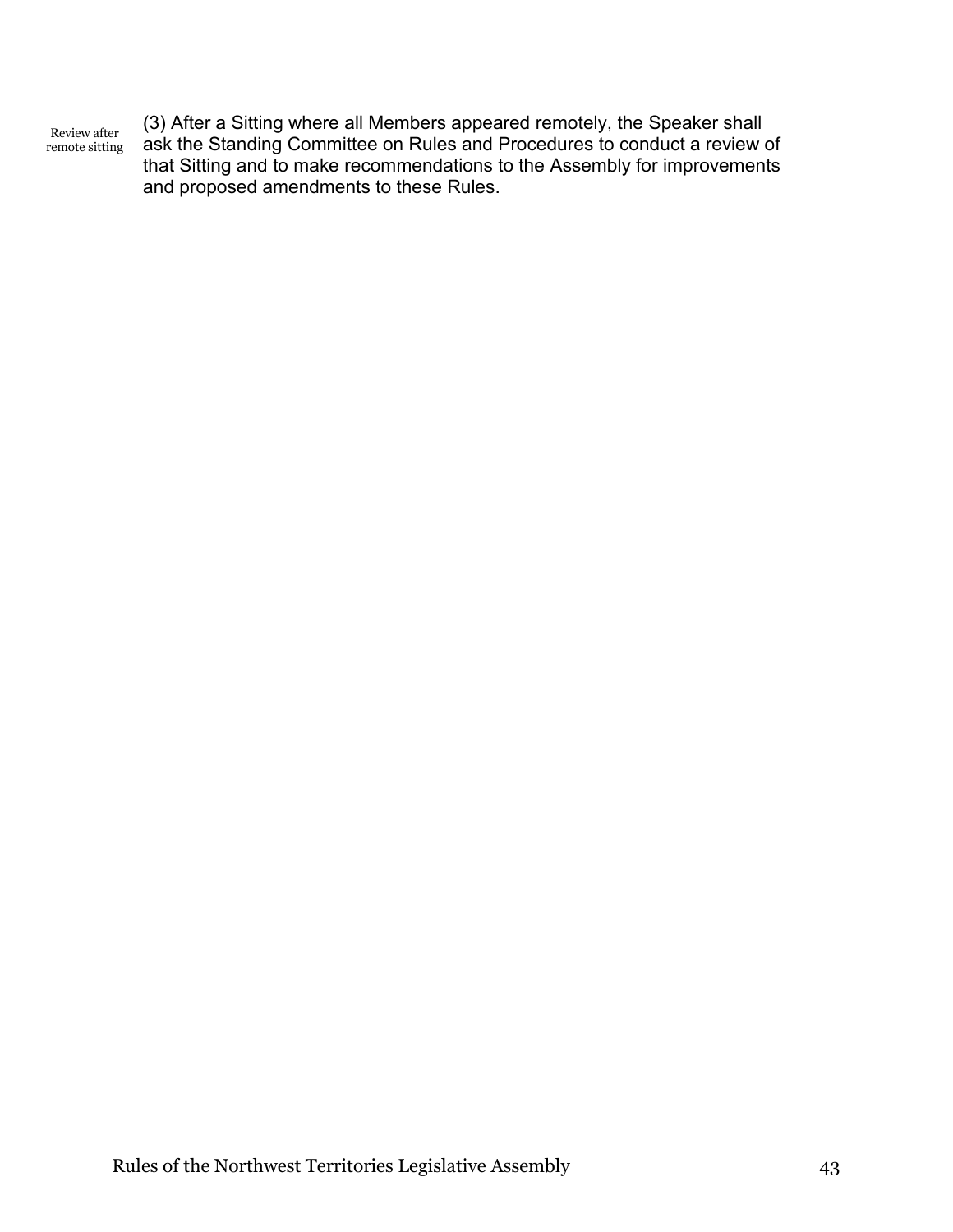## <span id="page-46-0"></span>**APPENDIX A**

#### <span id="page-46-1"></span>**DIRECTION REGARDING THE USE OF ELECTRONIC DEVICES IN THE CHAMBER**

<span id="page-46-2"></span>**A.1** (1) The use of any electronic device in the Chamber is subject to the overriding discretion of the Speaker to ensure that order and decorum are maintained at all times.

(2) Any electronic device used in the Chamber must be on silent mode.

- (3) No electronic device may be used as telephone.
- (4) No electronic device may be used during the following times:
	- (a) prayer;
	- (b) at any time when the Commissioner is present in the Chamber;
	- (c) during the Speaker's opening and closing remarks and when the Speaker is delivering a ruling;
	- (d) during votes of the Assembly; and
	- (e) at any other time designated pursuant to instruction from the Speaker.

(5) Members should exercise courtesy and good judgment in using electronic devices in the Chamber so as not to distract fellow Members or to detract in any way from the proceedings.

(6) A Member shall not use an electronic device to record in either audio, photo or video the proceedings in the Chamber.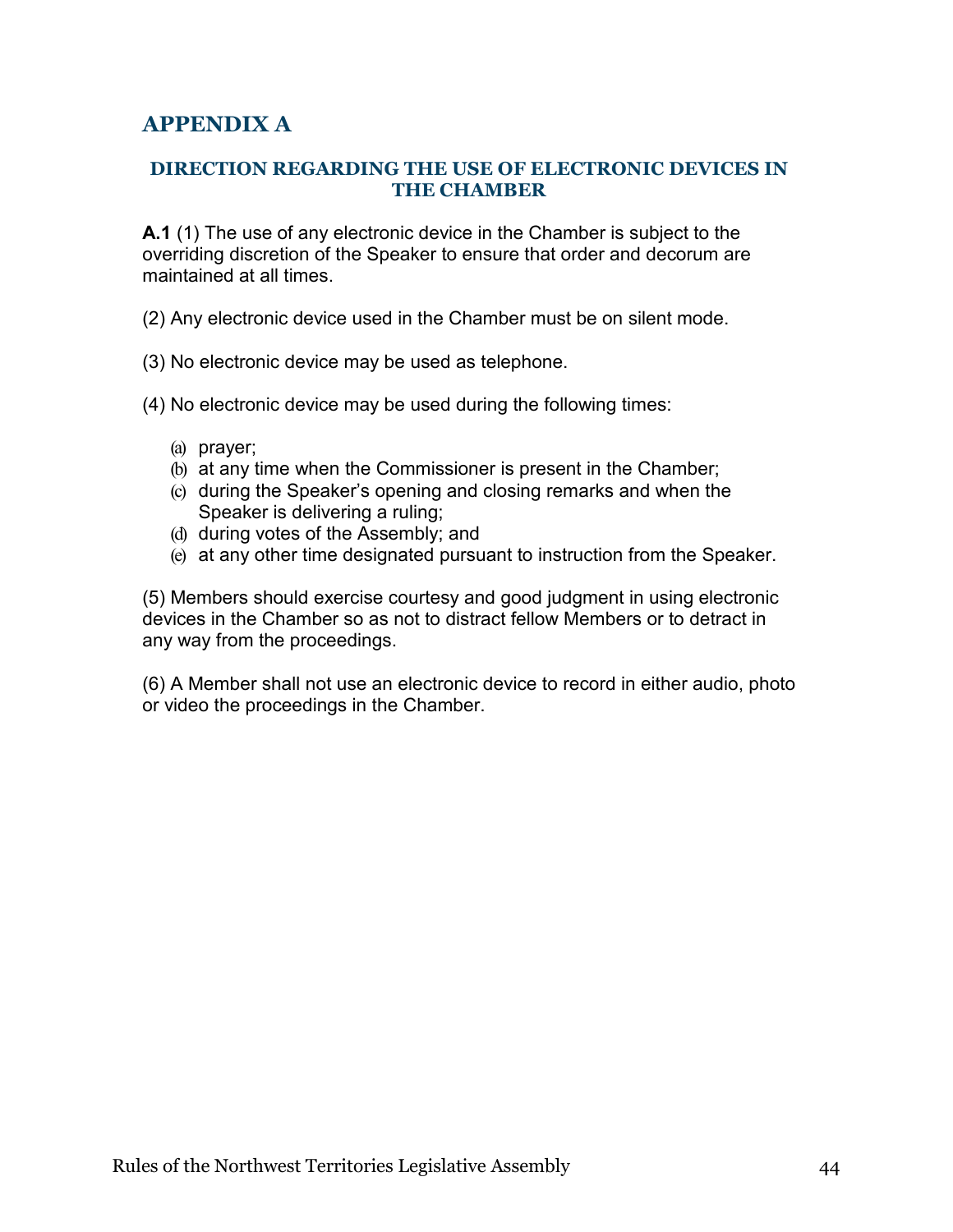## <span id="page-47-0"></span>**APPENDIX B**

## **GUIDELINES PERTAINING TO ACKNOWLEDGEMENTS**

<span id="page-47-2"></span><span id="page-47-1"></span>**B.1** (1) The use of acknowledgements is at the sole discretion of the Speaker.

(2) A Member must provide advance notice of the content and focus of an acknowledgment no later than one hour prior to the Sitting day the acknowledgment will be given.

- (3) A Member may only acknowledge constituents.
- (4) An acknowledgement shall not exceed thirty seconds.
- (5) Members are limited to one acknowledgement per day.
- (6) Acknowledgements are allowed for the following:
	- (a) birthdays at the age 80, 85 and 90, and every year thereafter;
	- (b) anniversaries at 50 years and every five years thereafter;
	- (c) death of a constituent;
	- (d) graduations from high school and post-secondary educational or training programs lasting more than one year and which result in a professional designation, university degree, college diploma, trade certificate or ticket;
	- (e) territorial, national or international award won by or presented to an individual constituent by a credible and recognized organization; and
	- (f) retirement after 20 years or more of employment in the Northwest **Territories**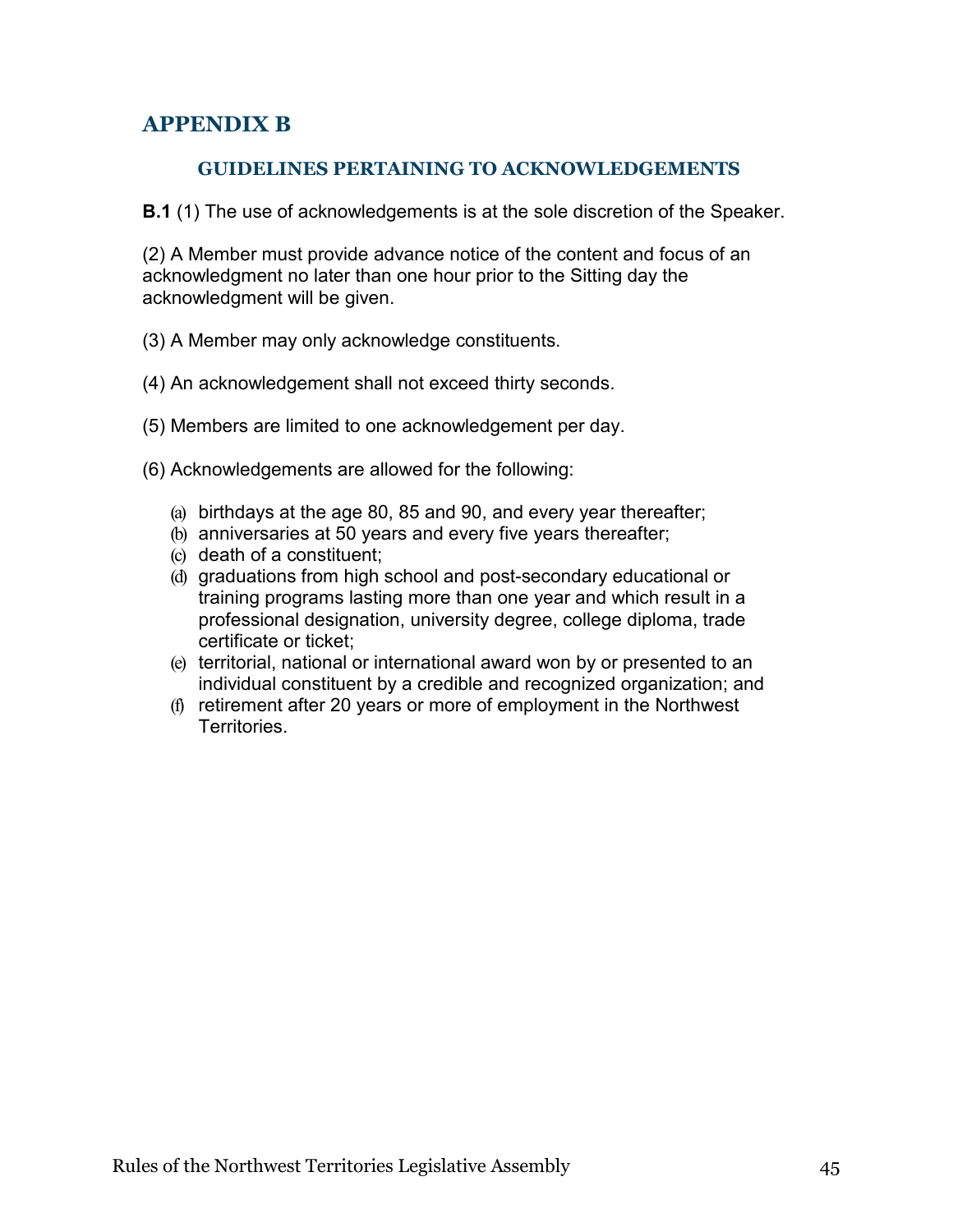## <span id="page-48-0"></span>**APPENDIX C**

## **COMMITTEE TERMS OF REFERENCE**

<span id="page-48-2"></span><span id="page-48-1"></span>**C.1** The Standing Committee on Accountability and Oversight shall:

- (a) review issues which have government-wide implications, including all issues relation to Devolution implementation, and the overview of the budget and fiscal framework;
- (b) review the Government of the Northwest Territories reports on financial and performance results and program and policy evaluations to ensure anticipated outcomes are being achieved and accountability is maximized;
- (c) coordinate Sessional business scheduling and planning in cooperation with appropriate Ministerial representatives;
- (d) coordinate Committee public consultation efforts with respect to budget and fiscal matters;
- (e) monitor and evaluate Ministerial performance issues;
- (f) consider issues related to land claims and self-government negotiations;
- (g) consider issues related to public engagement and transparency efforts by standing and special committees;
- (h) consider issues related to federal and international relations;
- (i) consider the budgets and financial management of any boards and agencies that are outside the responsibility of any Standing Committee; and
- (j) consider any other matter referred by the House.

(2) The Standing Committee on Economic Development and Environment shall consider the following matters with respect to the Departments of Environment and Natural Resources; Industry, Tourism and Investment; Infrastructure; and Lands:

- (a) review multi-year business plans and budgets, bills, boards and agencies including the Northwest Territories Business Development and Investment Corporation and the Public Utilities Board;
- (b) review departmental performance, including that of boards and agencies;
- (c) consider matters related to climate change; and
- (d) consider any other matter referred by the House.

(3) The Standing Committee on Government Operations shall consider the following matters with respect to the Departments of Executive and Indigenous Affairs; Finance; Municipal and Community Affairs; the Workers Safety and Compensation Commission of the Northwest Territories and Nunavut; and the Northwest Territories Power Corporation: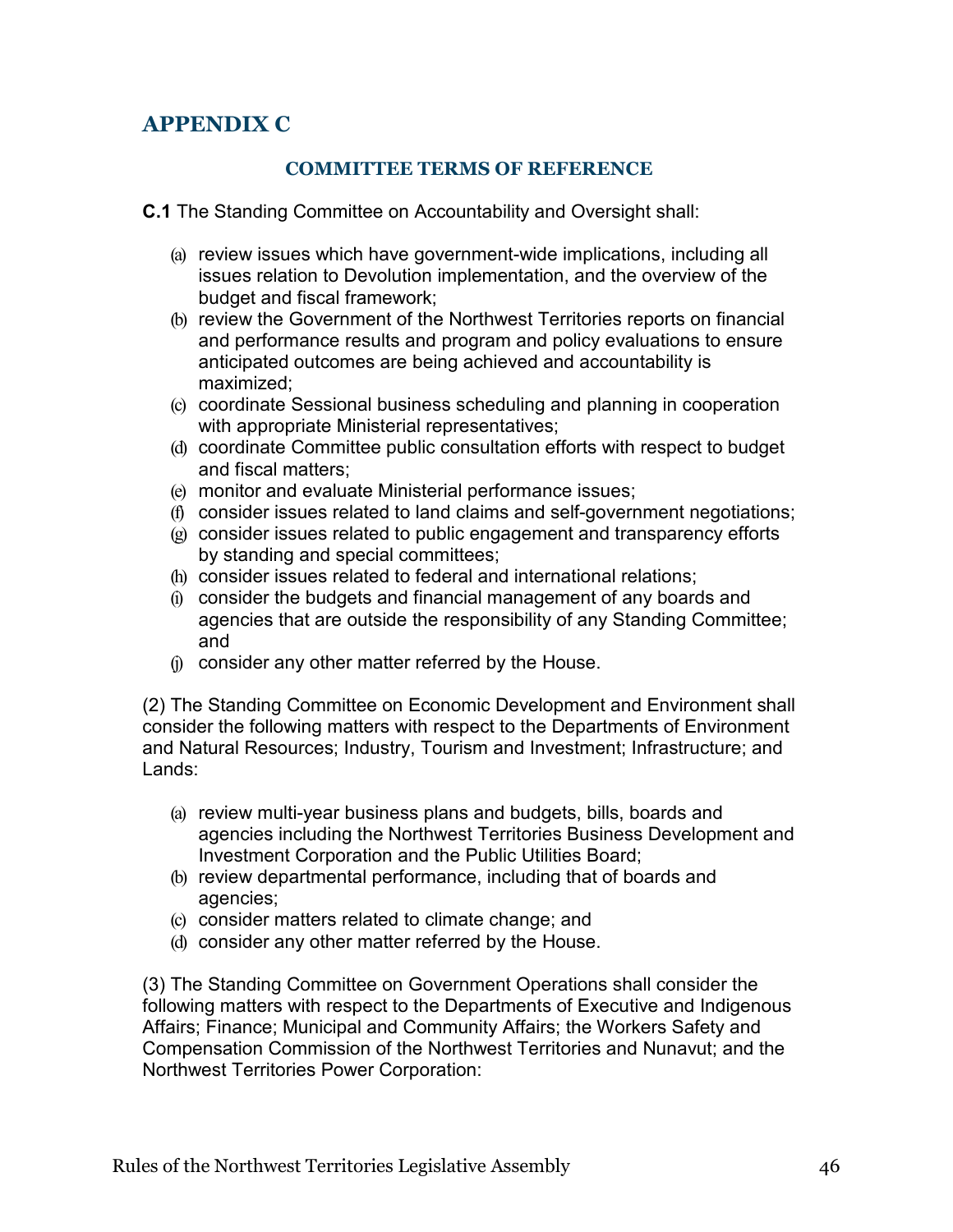- (a) review multi-year business plans and budgets, bills, boards and agencies;
- (b) review departmental performance and Official Languages issues, including that of boards and agencies;
- (c) review, as necessary or appropriate, the annual and other reports of the Statutory Officers of the Legislative Assembly, including the Languages Commissioner, the Information and Privacy Commissioner, the Equal Pay Commissioner, the Human Rights Commission, and the Office of the Ombud;
- (d) examine the reports of the annual financial statements and public accounts of the Government of the Northwest Territories and the Report of the Auditor General;
- (e) in the event that the Assembly is not in Session, the Speaker may provide the Auditor General's Report and the Minister of Finance may provide the public accounts to the Committee for review, which may include public hearings, in advance of tabling; and
- (f) consider any other matter referred by the House.

(4) The Standing Committee on Rules and Procedures shall:

- (a) review the reports of the Chief Electoral Officer on the conduct of elections, plebiscites, or votes conducted in the Northwest Territories in accordance with statute;
- (b) review, as necessary or appropriate, the annual and other reports of the Integrity Commissioner;
- (c) review, as necessary the Code of Conduct;
- (d) review and make recommendations on the implications and impacts that the implementation of self-government agreements will have on the powers, structures and procedures of the Legislative Assembly; and
- (e) inquire into such matters as may be referred to it by the Legislative Assembly, the Speaker or the Board of Management.

(5) The Standing Committee on Social Development shall consider the following matters with respect to the Departments of Education, Culture and Employment; Health and Social Services; Justice; and the Northwest Territories Housing Corporation:

- (a) review multi-year business plans and budgets, bills, boards and agencies, including the Status of Women Council and programs for seniors, youth and persons with disabilities;
- (b) review departmental performance, including that of boards and agencies;
- (c) consider issues related to homelessness; and
- (d) consider any other matter referred by the House.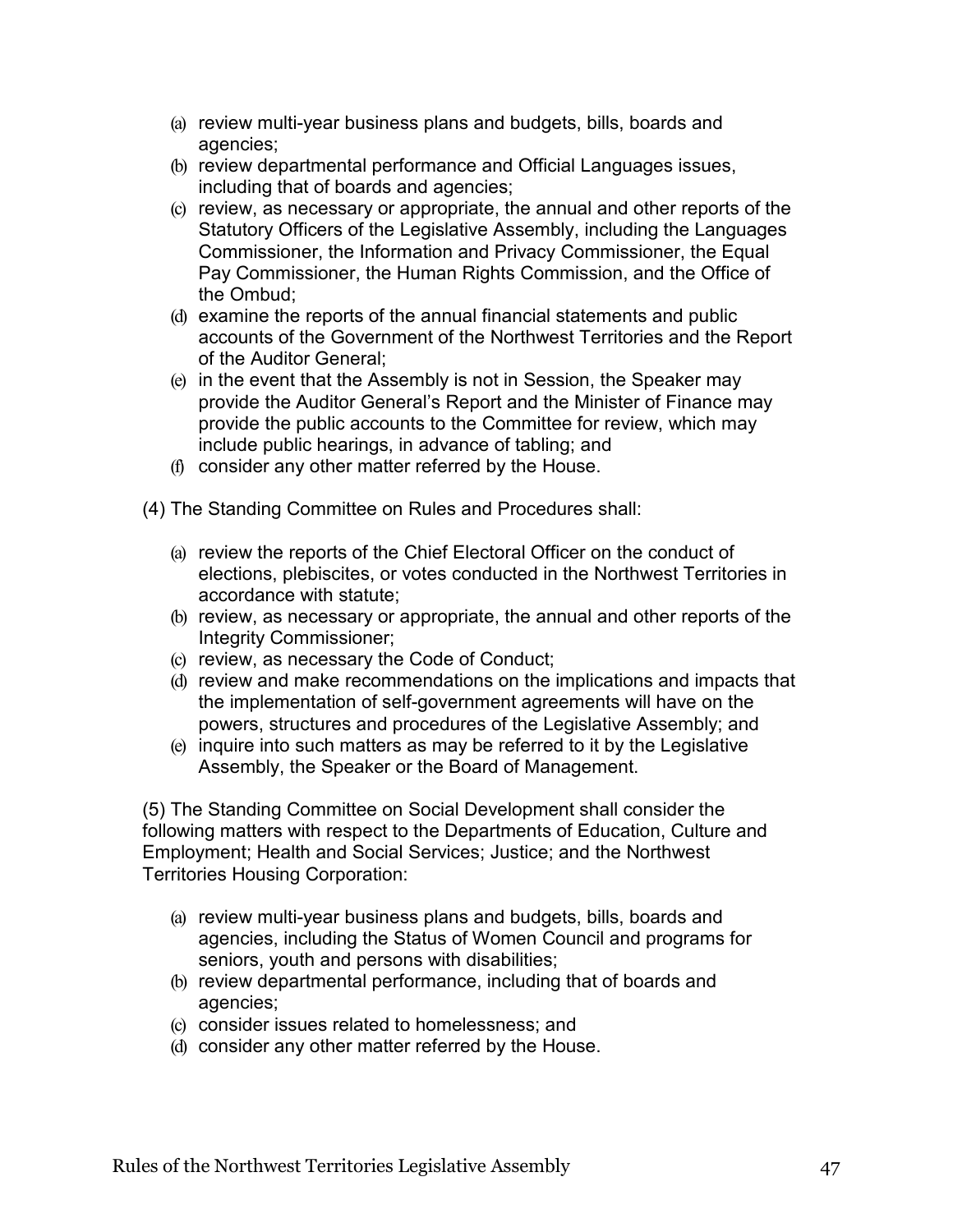## <span id="page-50-0"></span>**APPENDIX D**

## **GUIDELINES FOR ORAL QUESTIONS**

<span id="page-50-1"></span>**D.1** (1) The traditional purpose of questions, namely the seeking of information or pressing of action by the Government has shifted and broadened in many legislatures including the Northwest Territories. There are four objectives for Oral Questions:

- (a) as a vehicle for Regular Members to raise the individual concerns of constituencies;
- (b) as an opportunity for the House as a whole to probe the actions of the Executive;
- (c) as a means of illuminating the differences of opinion on the policies of the Executive on major issues and judging the parliamentary skills of individual Members of the House; and
- (d) as a means of obtaining information by the House from the Government.

(2) Question Period also enables the Government, through the Ministers' answers, to disseminate information about a particular policy decision or issue;

(3) These guidelines deal with the most frequently encountered situations in Oral Questions with the objective of ensuring the most effective and economic use of the time available by both Regular Members and the Executive Council;

(4) Situations which are not covered by these guidelines will be dealt with in accordance with a combination of practices and precedents of the Northwest Territories, the House of Commons of Canada, provincial and territorial legislatures, and parliaments in the Commonwealth, so far as they apply.

(5) A question must:

- (a) be addressed to a Minister;
- (b) be a question;
- (c) seek information;
- (d) deal with a matter reasonably assumed to be within the present knowledge of a Minister;
- (e) consist of a single question;
- (f) be brief and may include a short preamble;
- (g) be within the administrative responsibility of the Government;
- (h) relate only to the current responsibilities of the Minister to who it is directed; and
- (i) comply with the Rules and Procedures of the House regarding language and speech content.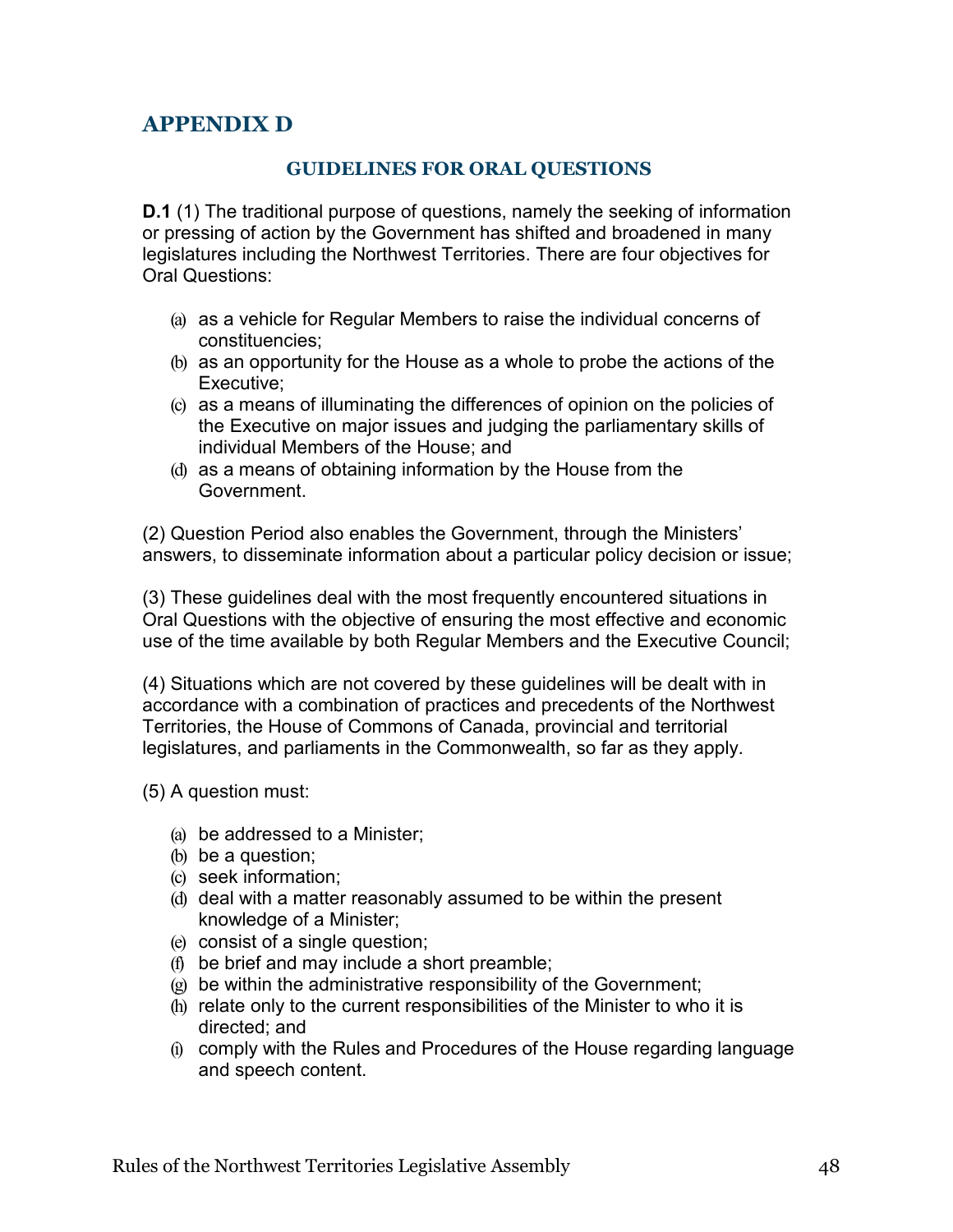- (6) A question must not:
	- (a) be an argument or debate;
	- (b) be hypothetical;
	- (c) be trivial, meaningless or frivolous;
	- (d) seek an opinion;
	- (e) contain inferences, impute motives or cast aspersions upon any person;
	- (f) require a lengthy and detailed answer;
	- (g) repeat an earlier question which was answered, taken as notice, or to which an answer was refused at that Sitting;
	- (h) anticipate a matter listed on the Order Paper for consideration at that Sitting;
	- (i) refer to a matter that is before the courts (*sub-judice*);
	- (j) seek information about proceedings in a Committee which has not yet been reported to the House;
	- (k) be addressed to the Speaker (information relating to matters under the Speaker's jurisdiction must be obtained privately);
	- (l) seek information about matters which are confidential, such as decisions or proceedings of Cabinet; or
	- (m) request a Minister to provide a legal interpretation.

(7) A supplementary question:

- (a) may be asked to obtain clarification of the answer or answers provided by the Minister to whom the original question was directed; and
- (b) must be directly related to the original question.
- (8) When answering a question a Minister may:
	- (a) answer it;
	- (b) take it as notice; or
	- (c) decline to answer.

(9) Answers to a question must:

- (a) reply to the question asked; and
- (b) be brief.

(10) Answers to a question must not:

- (a) contain argument or debate; and/or
- (b) provoke debate.

(11) A Minister who makes a commitment to provide additional information to a Member during Oral Questions shall:

(a) table the information in the Assembly at the earliest opportunity.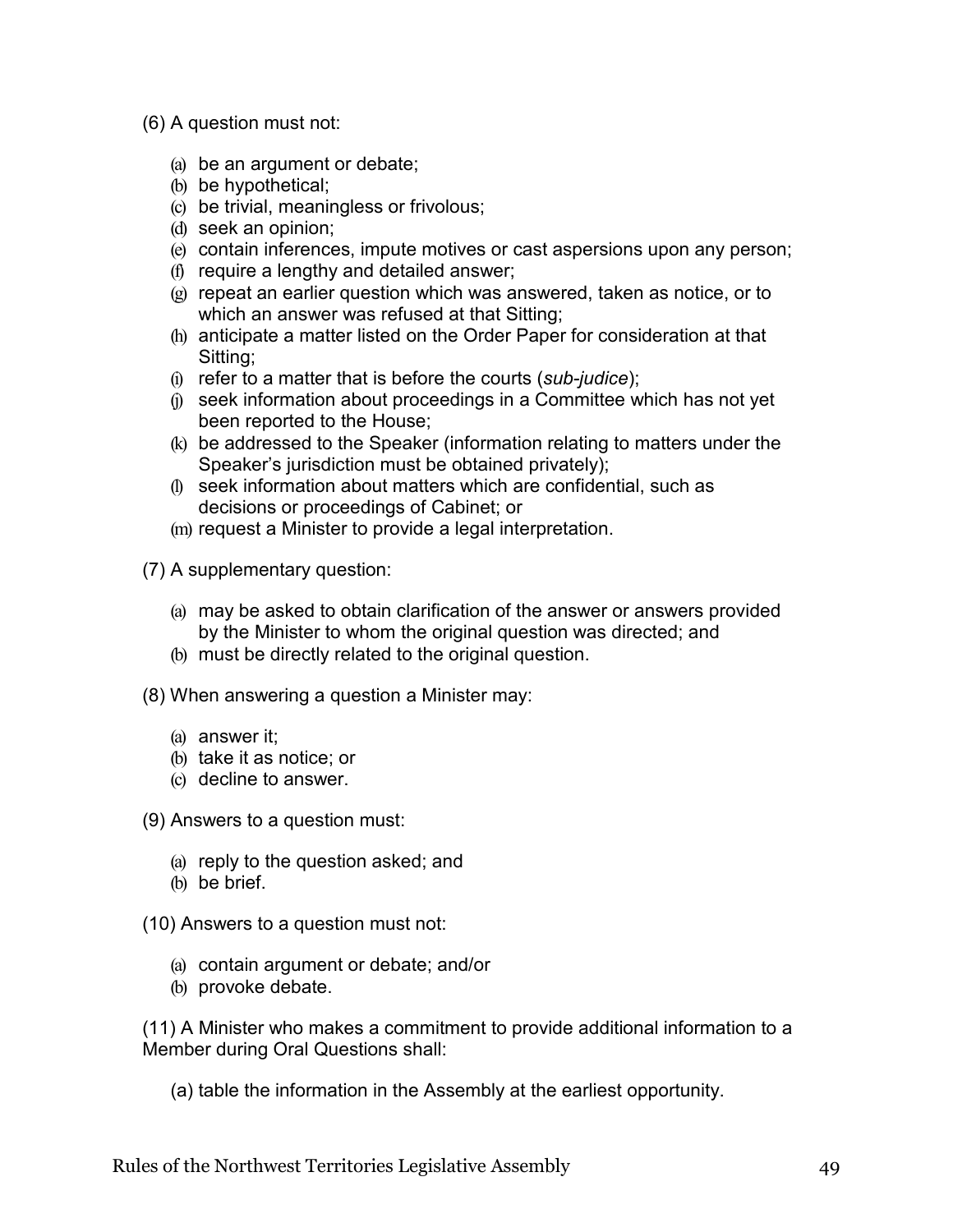## <span id="page-52-0"></span>**APPENDIX E**

## **MULTI-MEDIA GUIDELINES**

<span id="page-52-1"></span>**E.1** (1) Television coverage of the proceedings of the Legislative Assembly should be an accurate, factual and coherent record of the legislative proceedings that allows the viewing public to understand how the legislative process works.

(2) The Legislative Assembly shall record its proceedings in the official languages of the Northwest Territories in accordance with the established broadcasting schedule.

(3) All proceedings in the Legislative Assembly Chamber, beginning with the Speaker's procession, and concluding with daily adjournment of the Assembly shall be recorded, with the exception of recesses. The Assembly shall record proceedings in Committee of the Whole.

(4) A Member who has been recognized by the Speaker or Chair of Committee of the Whole shall be shown on camera and shall be identified periodically by their full name and constituency; or for a Minister, their full name and portfolio titles. When a Minister makes a Member's Statement, they shall be identified by name and constituency.

(5) The Assembly shall display information as to the status of the House and current business on the television screen periodically during proceedings.

(6) The close-up shot of the Member shall be of their head and shoulders. A medium close-up shot showing some of the Members seated on either side of the speaking Member may be taken. In addition, an occasional establishing shot may be taken to help orient viewers to the Chamber. On special occasions such as the Commissioner's Address and the Budget Address, cutaway shots of individuals or groups of Members' visitors seated in the gallery may be shown.

(7) When the Speaker is speaking or standing, the television director shall use the camera facing the Speaker that best reflects the activities of the House.

(8) When in Committee of the Whole, a variation of wide, medium and close shots may be used to best reflect the activities of the Committee. Ministers may be shown consulting with their officials. Officials or witnesses may be shown on camera as introduced by Ministers or the Chair of Committee of the Whole, or when answering questions at the direction of the Chair of Committee of the Whole.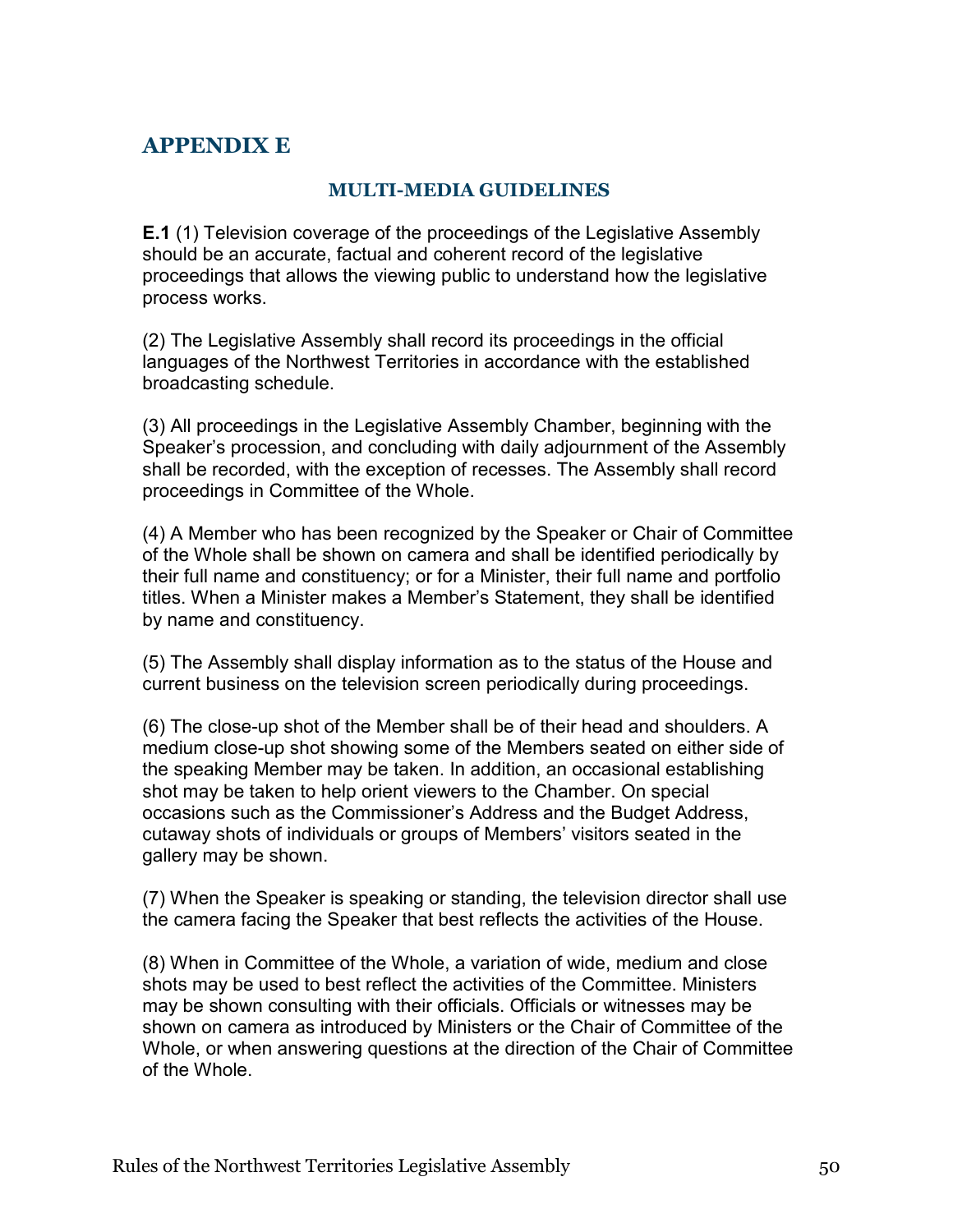(9) Head and shoulder close-up shots of the Speaker or the Chair of Committee of the Whole may be taken when they are delivering a ruling.

(10) Applause shots and orientation cut away shots may be taken provided that the shots reflect the decorum of the Chamber.

(11) Split-screen shots are not permitted.

(12) Medium close-up shots may be taken of visitors in the gallery. These guests must be seated in a pre-designated location and the Speaker or the Chair of Committee of the Whole will instruct the television director when such introductions will be made.

(13) Pursuant to the provisions of the *Copyright Act* and the inherent rights and privileges of the Legislative Assembly, the Assembly has sole authority over the audio/visual record of its proceedings.

(14) Access to and use of the audio/visual record of the proceedings of the Legislative Assembly may be made available to media organizations upon permission being obtained from the Speaker's office.

(15) Members of the Legislative Assembly or members of the public may obtain an audio/visual copy of the record of the proceedings from the Clerk of the Legislative Assembly.

(16) The following conditions apply to the use of the record of proceedings of the Legislative Assembly by any person or organization:

- (a) the person or organization shall have a bona fide public interest in the use of that record;
- (b) the person or organization shall not use that record with purposeful distortion; and
- (c) the person or organization shall not use that record as part of any paid advertisement.

(17) Any breach of the conditions set out in E.1(16) or of the *Copyright Act* is an offence any may be prosecuted accordingly, or may otherwise be enforced by the Speaker and the Assembly.

(18) The multi-media guidelines shall be observed in Standing or Special Committees in so far as they are applicable.

(19) The Speaker shall enforce these guidelines. Members should raise specific concerns regarding the televising of the proceedings of the Legislative Assembly directly with the Speaker.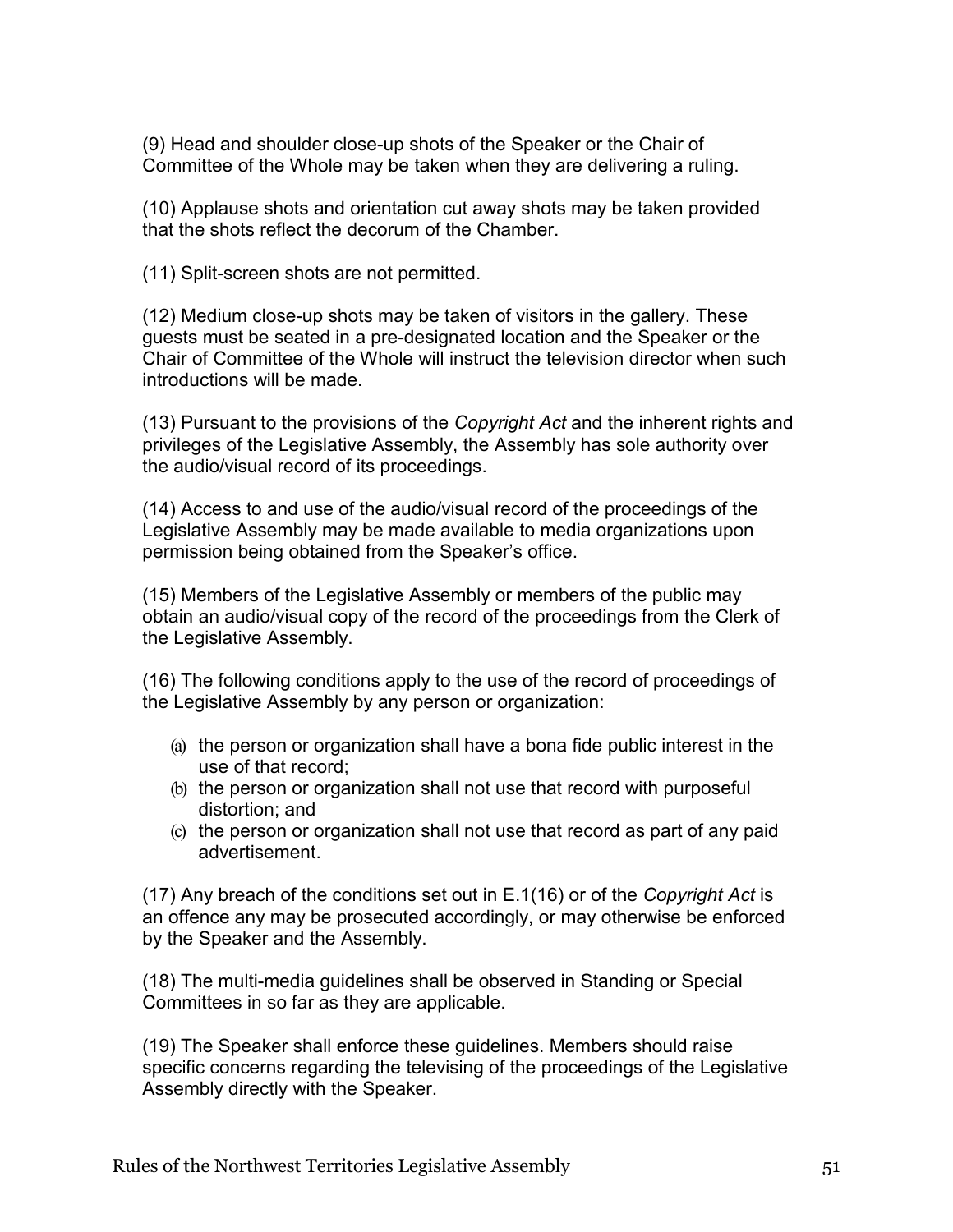(20) The Speaker will establish and publish a broadcasting schedule that gives the public the opportunity to observe a broad range of the daily proceedings of the Legislative Assembly.